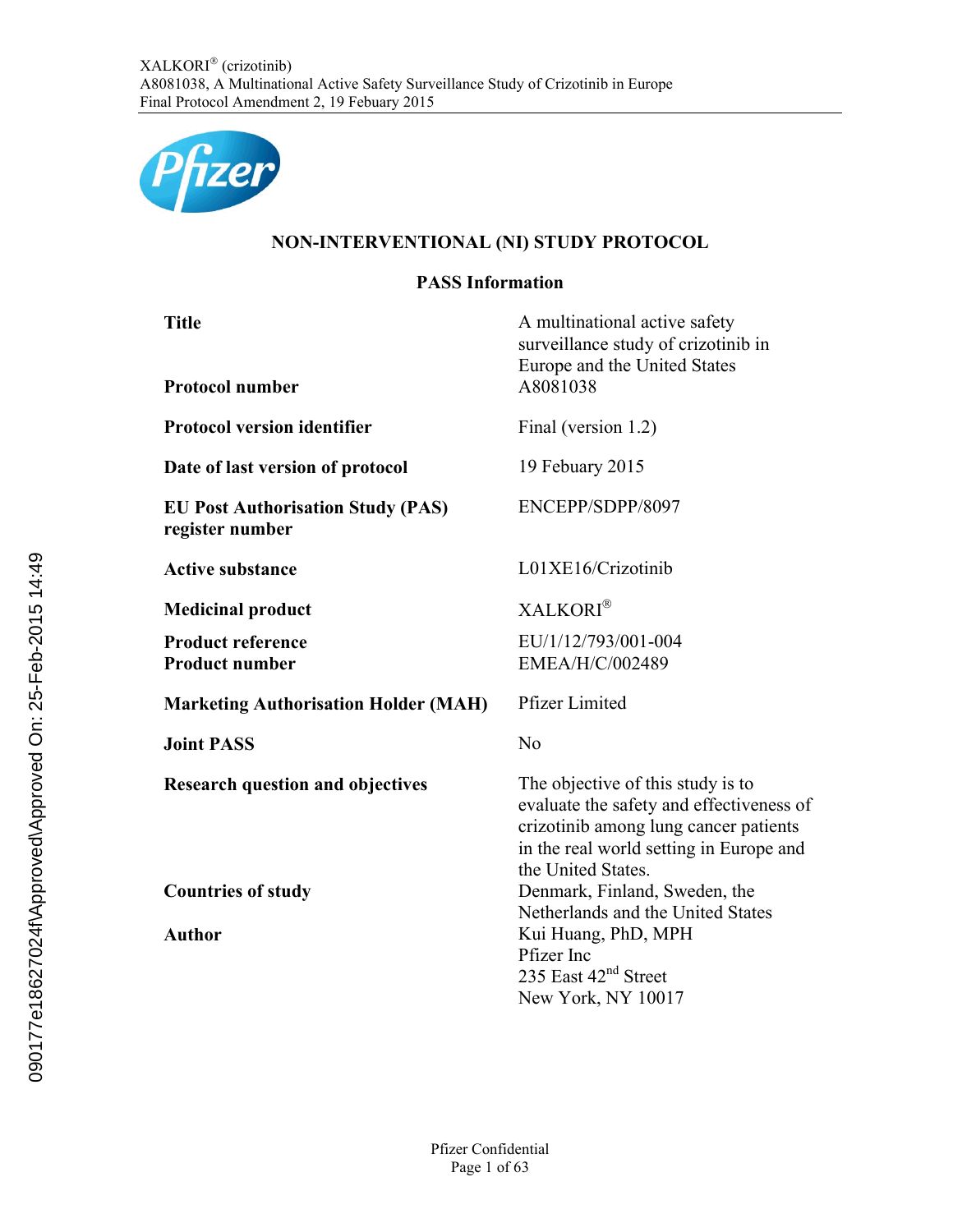### **Marketing Authorisation Holder(s)**

| <b>Marketing Authorisation Holder(s)</b> | <b>Pfizer Limited</b>            |  |
|------------------------------------------|----------------------------------|--|
|                                          | Ramsgate Road, Sandwich, Kent    |  |
|                                          | CT130NJ                          |  |
|                                          | United Kingdom                   |  |
| <b>MAH</b> contact person                | Kui Huang, PhD, MPH              |  |
|                                          | Pfizer Inc                       |  |
|                                          | 235 East 42 <sup>nd</sup> Street |  |
|                                          | New York, NY 10017               |  |

This document contains confidential information belonging to Pfizer. Except as otherwise agreed to in writing, by accepting or reviewing this document, you agree to hold this information in confidence and not copy or disclose it to others (except where required by applicable law) or use it for unauthorized purposes. In the event of any actual or suspected breach of this obligation, Pfizer must be promptly notified.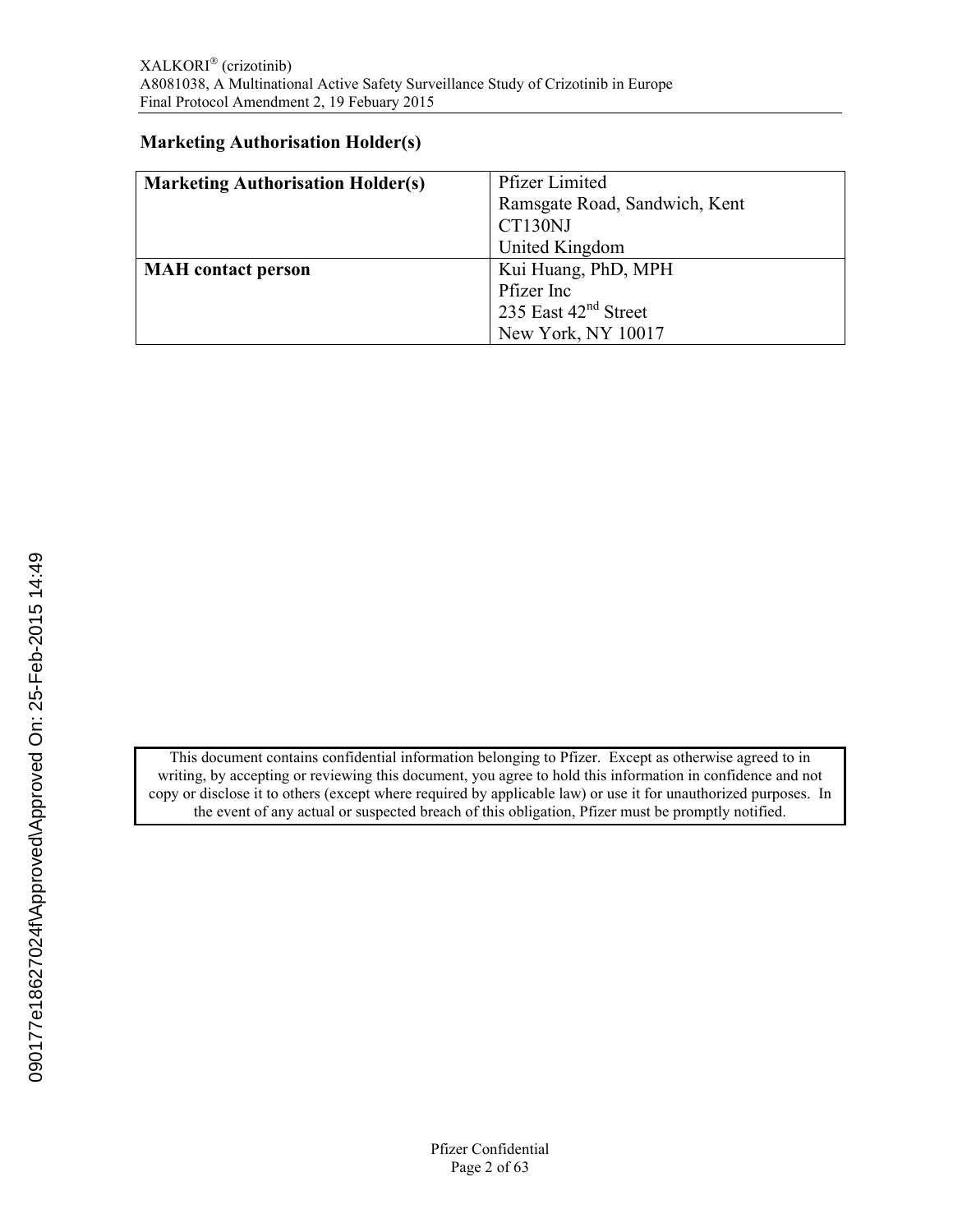# **1. TABLE OF CONTENTS**

| 9.4.2. Adjudication and Validation of Primary Endpoints from Population- |     |
|--------------------------------------------------------------------------|-----|
|                                                                          |     |
|                                                                          |     |
| 9.6.1. Estimated Number of ALK-Positive NSCLC Patients Receiving         | .24 |
| 9.6.2. Estimated Number of NSCLC Patients Likely Treated with Ceritinib, | .25 |
|                                                                          |     |
|                                                                          |     |
|                                                                          |     |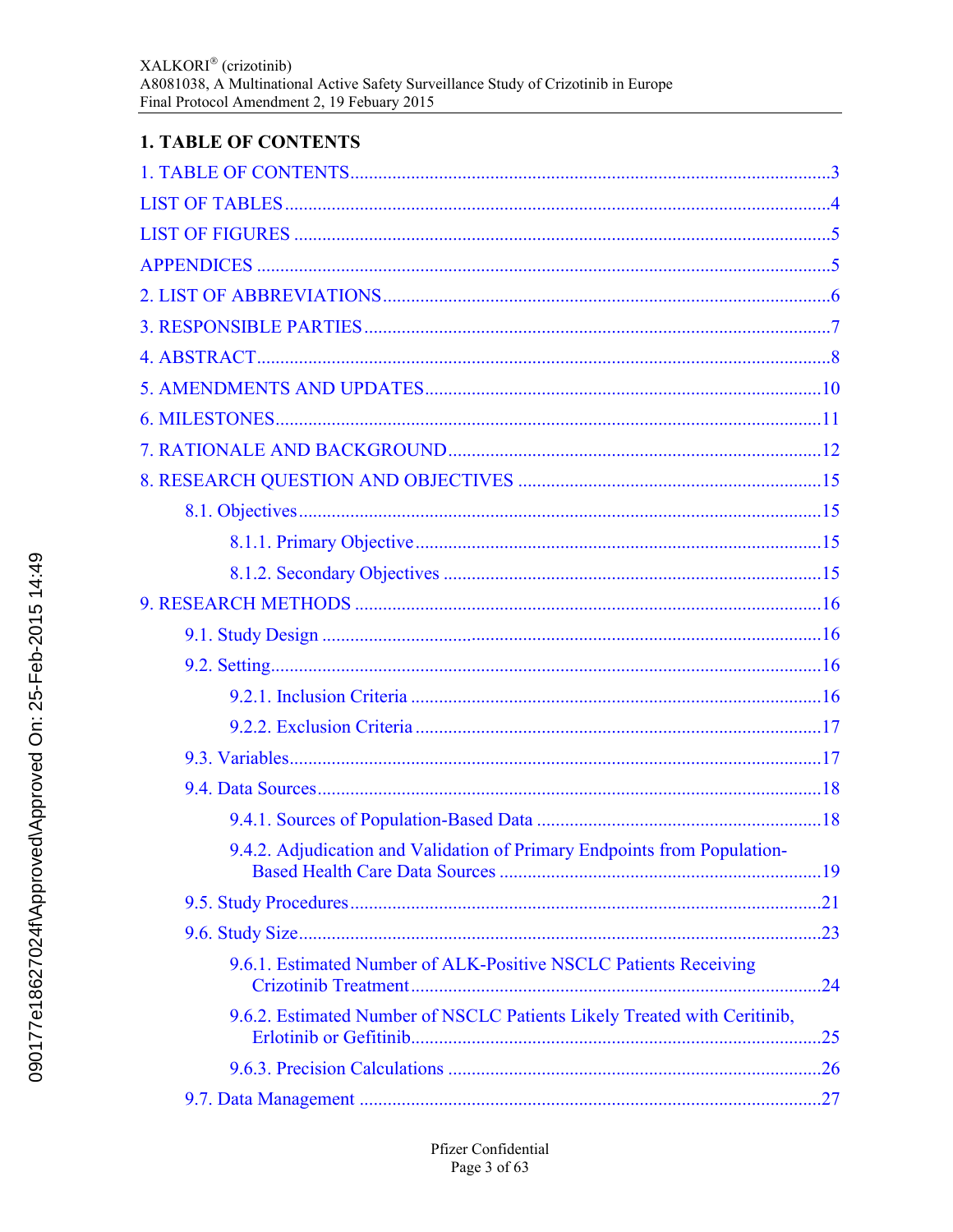| 10.3. Institutional Review Board (IRB)/Independent Ethics Committee (IEC) 32 |     |
|------------------------------------------------------------------------------|-----|
|                                                                              |     |
| 11. MANAGEMENT AND REPORTING OF ADVERSE EVENTS/ADVERSE                       |     |
|                                                                              | .32 |
| 12. PLANS FOR DISSEMINATING AND COMMUNICATING STUDY RESULTS33                |     |
|                                                                              |     |

# **LIST OF TABLES**

<span id="page-3-0"></span>

| Table 1. |                                                                                                                                                   |  |
|----------|---------------------------------------------------------------------------------------------------------------------------------------------------|--|
| Table 2. | Estimated Numbers of ALK-Positive NSCLC Patients Likely Treated with<br>Crizotinib in an approximately 3-year Database Study in Sweden,           |  |
| Table 3. | Estimated Numbers of NSCLC Patients Likely Treated with Erlotinib or<br>Gefitinib in an approximately 3-Year Study using Existing Data Sources in |  |
| Table 4. |                                                                                                                                                   |  |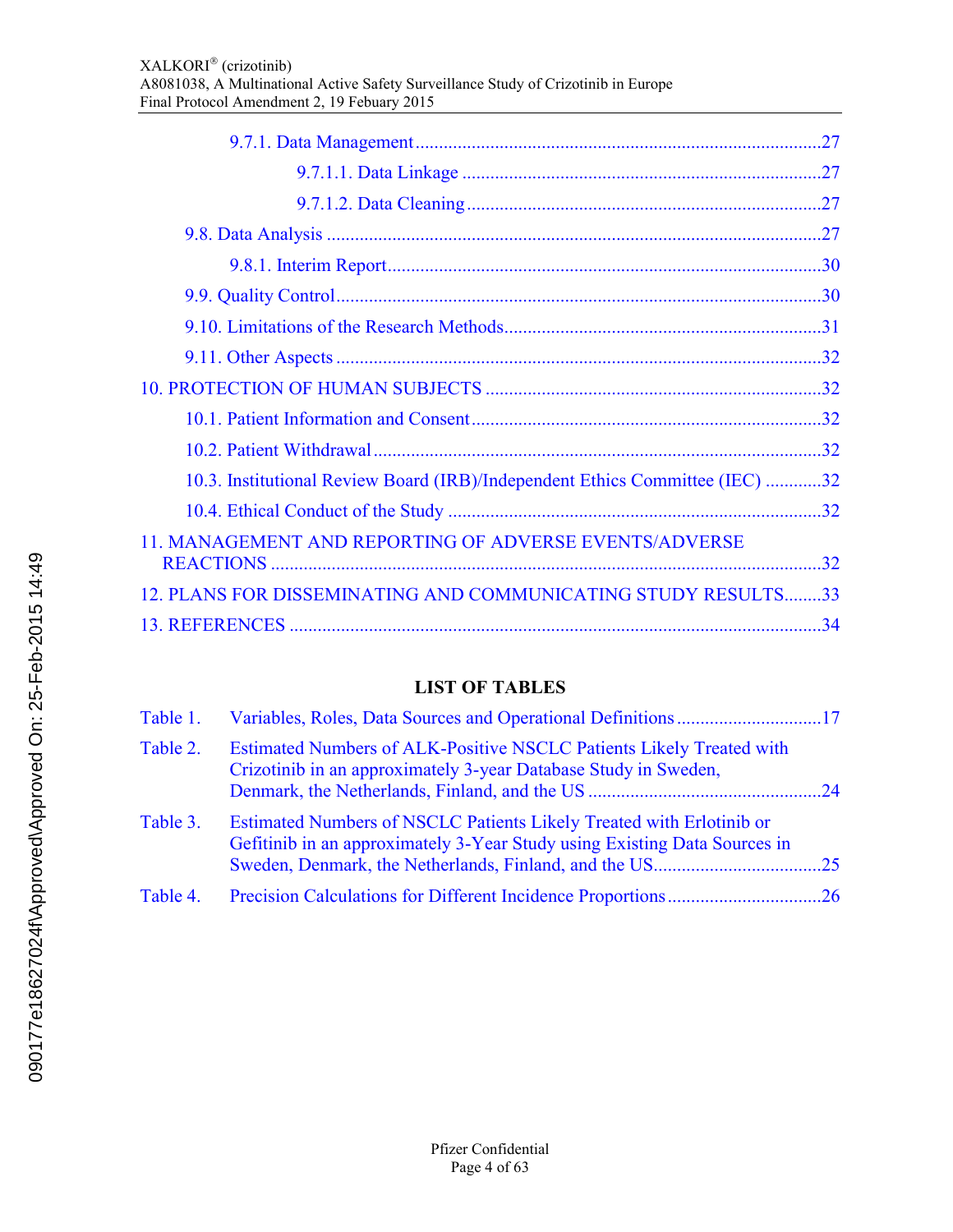# **LIST OF FIGURES**

<span id="page-4-0"></span>

# **APPENDICES**

| Appendix 2. CASE DEFINITION FOR PRIMARY STUDY ENDPOINTS OF |  |
|------------------------------------------------------------|--|
|                                                            |  |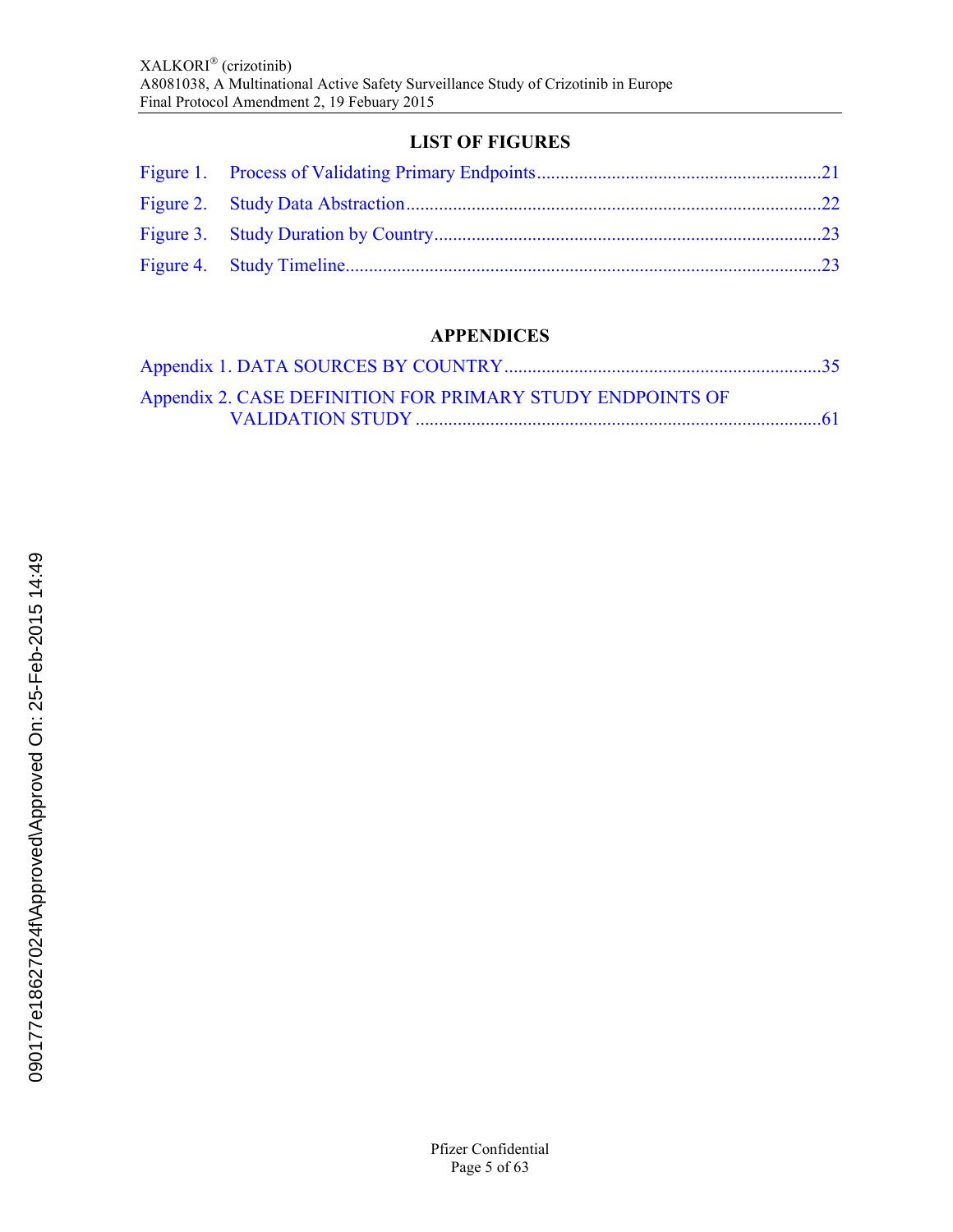# <span id="page-5-0"></span>**2. LIST OF ABBREVIATIONS**

| <b>Abbreviation</b> | <b>Definition</b>                                  |  |
|---------------------|----------------------------------------------------|--|
| AE                  | Adverse event                                      |  |
| <b>ALK</b>          | Anaplastic lymphoma kinase                         |  |
| <b>ATC</b>          | Anatomical therapeutic chemical                    |  |
| <b>CIOMS</b>        | The Council for International Organizations of     |  |
|                     | <b>Medical Sciences</b>                            |  |
| cMET                | Mesenchymal epithelial growth factor               |  |
| <b>CR</b>           | Complete response                                  |  |
| <b>CVV</b>          | Classificatie van verrichtingen (Dutch medical     |  |
|                     | procedure codes)                                   |  |
| <b>EGFR</b>         | Epidermal growth factor receptor                   |  |
| <b>EMA</b>          | <b>European Medicines Agency</b>                   |  |
| <b>ENCePP</b>       | European Network of Centres for                    |  |
|                     | Pharmacoepidemiology and Pharmacovigilance         |  |
| <b>FDA</b>          | Food and Drug Administration                       |  |
| <b>FISH</b>         | Fluorescence in situ hybridization                 |  |
| GI                  | Gastrointestinal                                   |  |
| <b>GPP</b>          | Good Pharmacoepidemiology Practices                |  |
| <b>HGFR</b>         | Hepatocyte growth factor receptor                  |  |
| <b>ICPM</b>         | International Classification of Procedures in      |  |
|                     | Medicine                                           |  |
| <b>ICD</b>          | International classification of diseases           |  |
| <b>IEA</b>          | International Epidemiological Association          |  |
| <b>ILD</b>          | Interstitial lung disease                          |  |
| IR                  | Interim report                                     |  |
| <b>IRR</b>          | Independent radiology review                       |  |
| <b>ISPE</b>         | The International Society for Pharmacoepidemiology |  |
| <b>ISPOR</b>        | International Society for Pharmacoeconomics and    |  |
|                     | <b>Outcomes Research</b>                           |  |
| <b>NSCLC</b>        | Non small cell lung cancer                         |  |
| <b>PASS</b>         | Post-authorization safety study                    |  |
| <b>PCR</b>          | Polymerase chain reaction                          |  |
| <b>PFS</b>          | Progression-free survival                          |  |
| <b>PPV</b>          | Positive predictive values                         |  |
| <b>RLS</b>          | Record Linkage System                              |  |
| <b>RON</b>          | Recepteur d'Origine Nantais                        |  |
| <b>SAE</b>          | Serious adverse event                              |  |
| <b>SEER</b>         | Surveillance, Epidemiology, and End-Results        |  |
| SmPC                | Summary of Product Characteristics                 |  |
| <b>TKI</b>          | Tyrosine kinase inhibitors                         |  |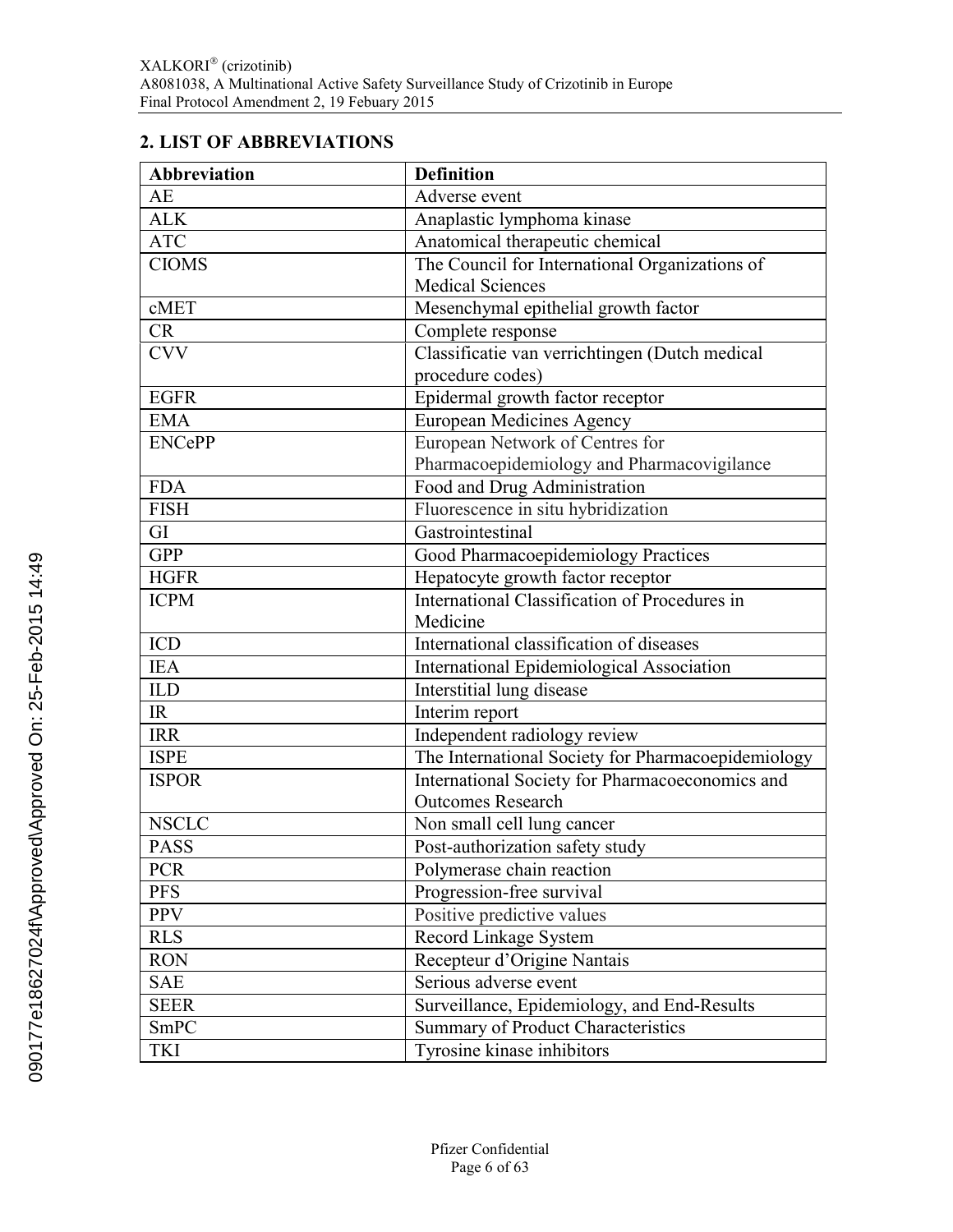### <span id="page-6-0"></span>**3. RESPONSIBLE PARTIES**

### **Principal Investigator of the Protocol**

| Name, degree(s)                   | <b>Title</b>                                     | <b>Affiliation</b>   | <b>Address</b>                                                       |
|-----------------------------------|--------------------------------------------------|----------------------|----------------------------------------------------------------------|
| Henrik Toft<br>Sørensen, MD, PhD. | Chair, Department of<br>Clinical<br>Epidemiology | Aarhus<br>University | Olof Palmes Allé 43,<br>8200, Aarhus N,<br>Denmark                   |
| Kui Huang, PhD,<br><b>MPH</b>     | Senior Director,<br>Epidemiology WSR             | Pfizer Inc           | 235 East $42nd$ Street<br>New York, NY 10017<br><b>United States</b> |

### **Country Coordinating Investigators**

| Name, degree(s)              | <b>Title</b>                                     | <b>Affiliation</b>                   | <b>Address</b>                                                                         |
|------------------------------|--------------------------------------------------|--------------------------------------|----------------------------------------------------------------------------------------|
| Helle Kieler, MD,<br>PhD     | Head of Centre for<br>Pharmacoepidemiology       | Karolinska<br>Institutet             | SE 171 76 Stockholm,<br>Sweden                                                         |
|                              |                                                  | Karolinska<br>University<br>Hospital |                                                                                        |
| Irene Bezemer,<br><b>PhD</b> | <b>International Research</b><br>Program Manager | <b>PHARMO</b><br>Instituut           | Van Deventerlaan 30-<br>40, 3508 AE Utrecht,<br>the Netherlands                        |
| Pasi Korhonen,<br>PhD        | CEO, EPID Research                               | <b>EPID Research</b>                 | Tekniikantie 12<br>FI-02150 Espoo, Finland                                             |
| Cheryl Enger, PhD            | Senior Scientist,<br>Epidemiology                | Optum                                | 315 E. Eisenhower<br>Parkway, Suite 305<br>Ann Arbor, MI 48108<br><b>United States</b> |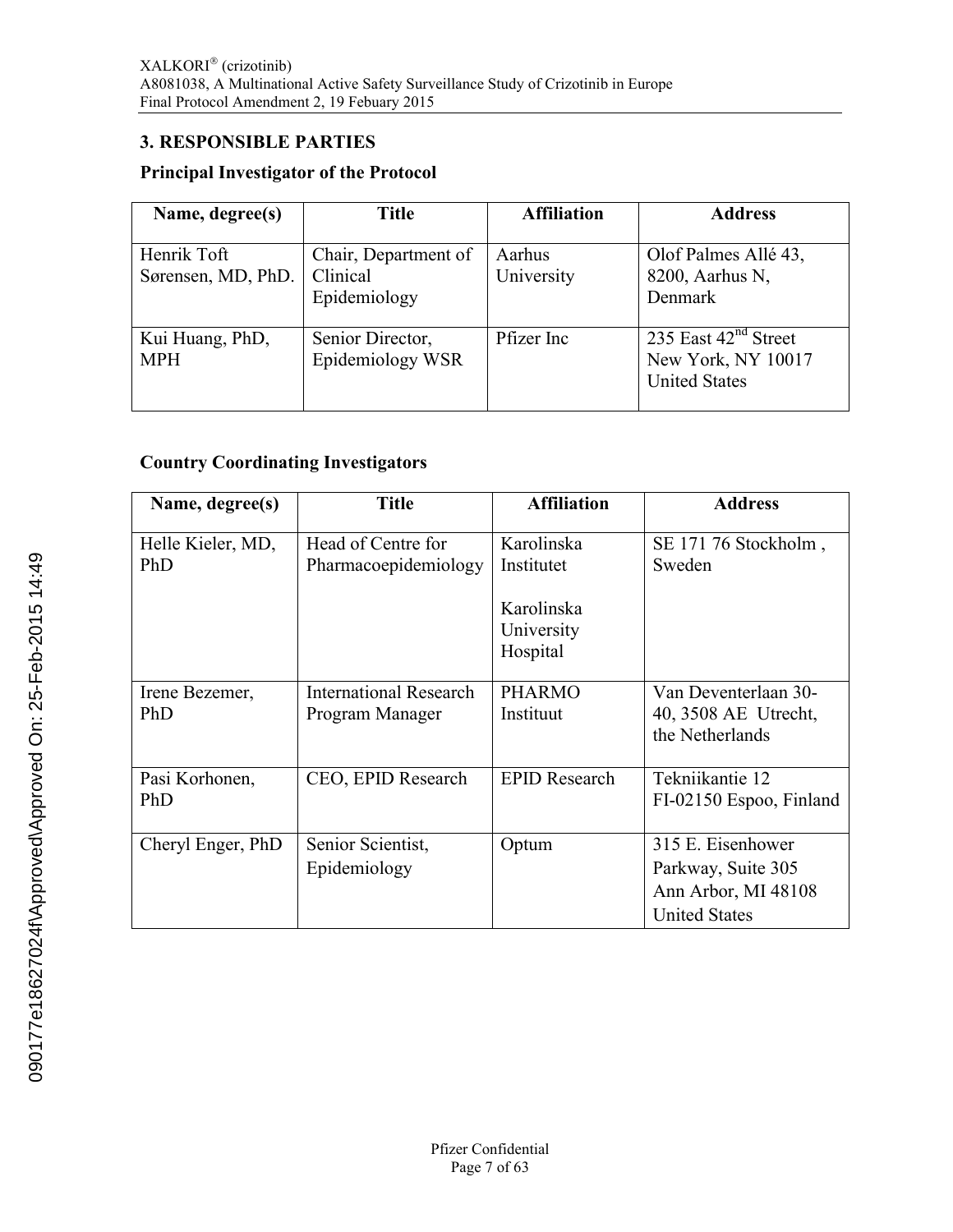# <span id="page-7-0"></span>**4. ABSTRACT**

Study title: A multinational active safety surveillance study of crizotinib in Europe and the United States (US).

Rationale and background: Crizotinib, an orally administered selective ATP competitive small molecule inhibitor of the anaplastic lymphoma kinase (ALK), has been approved multinationally, including in the US and Europe, for the treatment of patients with locally advanced or metastatic ALK-positive non small cell lung cancer (NSCLC). To supplement the data obtained within the clinical program, this proposed post-authorization safety study (PASS) is designed to evaluate the safety and effectiveness of crizotinib in the real-world setting in Europe and the US.

Research question and objectives: The objective of this study is to evaluate the safety and effectiveness of crizotinib among lung cancer patients in the real world setting. The primary objective is to estimate the incidence rate and incidence proportion over an approximately 3-year period of observation for hepatotoxicity, pneumonitis/interstitial lung disease (ILD), QTc prolongation related events, bradycardia, and visual disorders among lung cancer patients receiving crizotinib dispensation/prescription. Incidence rates and proportions of the same endpoints will be calculated for patients receiving dispensation/prescription of ceritinib, erlotinib, and gefitinib in order to provide context to the findings.

Study design: This is a non-interventional, active safety surveillance study using existing health care data sources.

Study population: The study population includes eligible patients that are diagnosed with primary lung cancer and receive dispensation/prescription for crizotinib, ceritinib, erlotinib, or gefitinib as recorded in national or regional health care databases in Denmark, Finland, the Netherlands, Sweden and the US from September  $1<sup>st</sup>$ , 2011 to June 30<sup>th</sup>, 2017. In addition, all other cancer patients receiving crizotinib dispensation/prescription will be studied.

Data sources: This study links existing national or regional databases/registries within Sweden, Denmark, the Netherlands, Finland, and the US, which contain medical information for approximately 37.65 million people. Additionally, data from these national or regional databases/registries will be linked to patient medical records/charts to evaluate the validity of using diagnostic and/or procedural codes to capture primary study endpoints in national or regional databases/registries.

Variables: The variables that are evaluated in this study include lung cancer patient demographics, tumor characteristics, pertinent medical history, comorbidities, safety outcomes of interest, and overall patient survival.

Sample size: In this descriptive study, eligible patients with primary lung cancer treated with crizotinib, ceritinib, erlotinib, or gefitinib in the target existing databases/registries meeting inclusion and exclusion criteria during the study period will be included.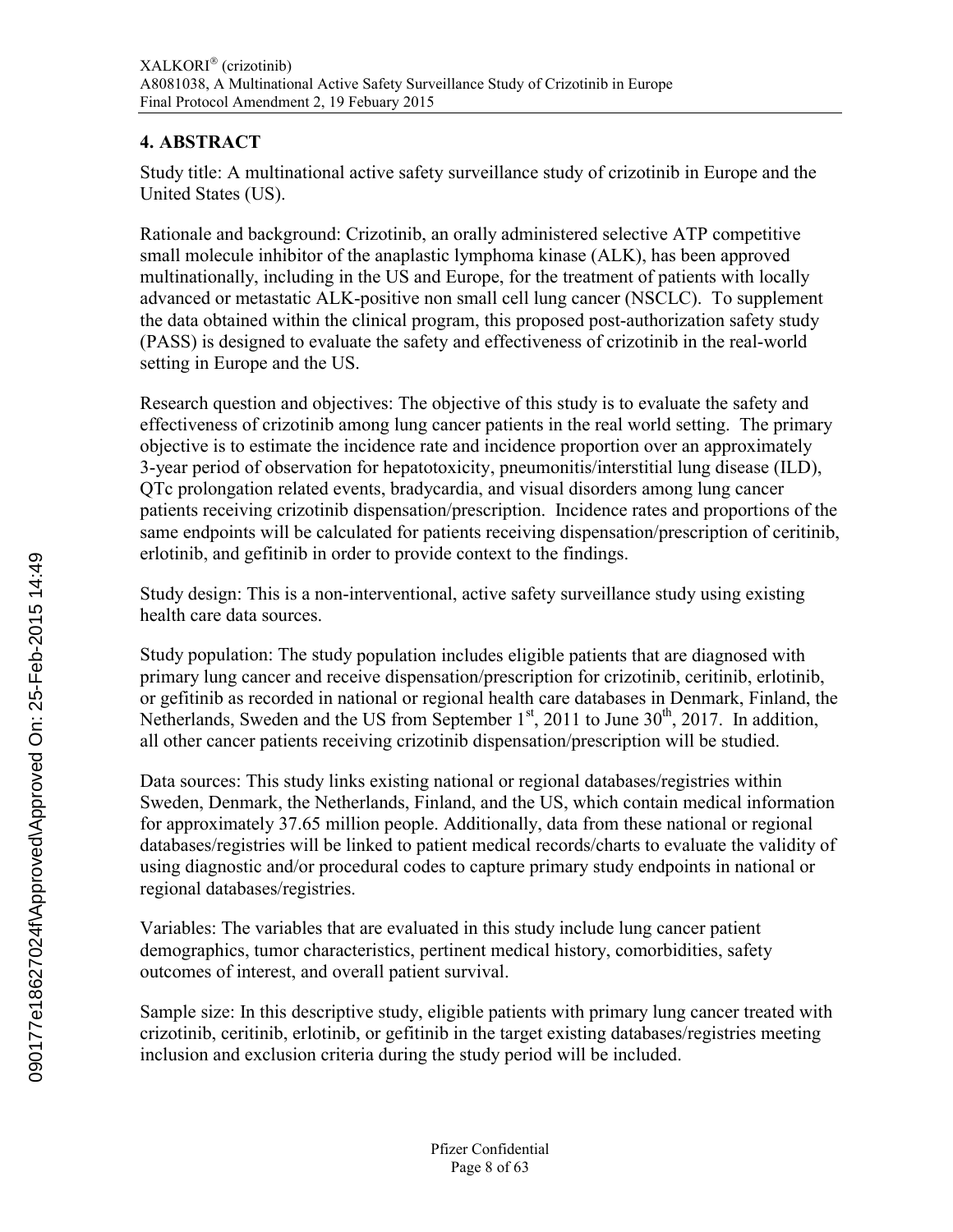Data analysis: All statistical analyses will be descriptive. Demographics and baseline characteristics will be tabulated. Incidence rates and incidence proportions for all study endpoints will be calculated for patients receiving dispensation/prescription of crizotinib, ceritinib, erlotinib or gefitinib. Subgroup analyses by age (dichotomized at  $\geq 65$  years old), presence or absence of brain metastases, and pre-existing renal or hepatic impairment at baseline will be conducted for all primary study endpoints. Kaplan-Meier survival probability will be estimated at one-year, two-year, and three-year periods of observation among lung cancer patients receiving crizotinib, ceritinib (if approved in Europe), erlotinib and gefitinib dispensation/prescription. In addition, sensitivity, specificity and positive predictive value of primary study endpoints captured using diagnostic and/or procedural codes in regional or national healthcare databases (compared to patient medical records/charts) will be calculated.

Milestones: The date when the first eligible patient in these existing health care databases could join the study was September  $1<sup>st</sup>$ , 2011 right after local approval and reimbursement of crizotinib in at least one of these participating countries. Crizotinib was authorized in the US on August  $11<sup>th</sup>$ , 2011, which was the first authorisation worldwide. The end date of the study is June  $30<sup>th</sup>$ ,  $2017$ , allowing for lag time in obtaining claims data and at least a 6-month time period for data abstraction, data analysis, and preparation of the final study report in time for submission to the European Medicines Agency (EMA). The first interim report, the second interim report, and the final study report are going to be submitted to the EMA in June 2015, June 2016, and June 2018 respectively.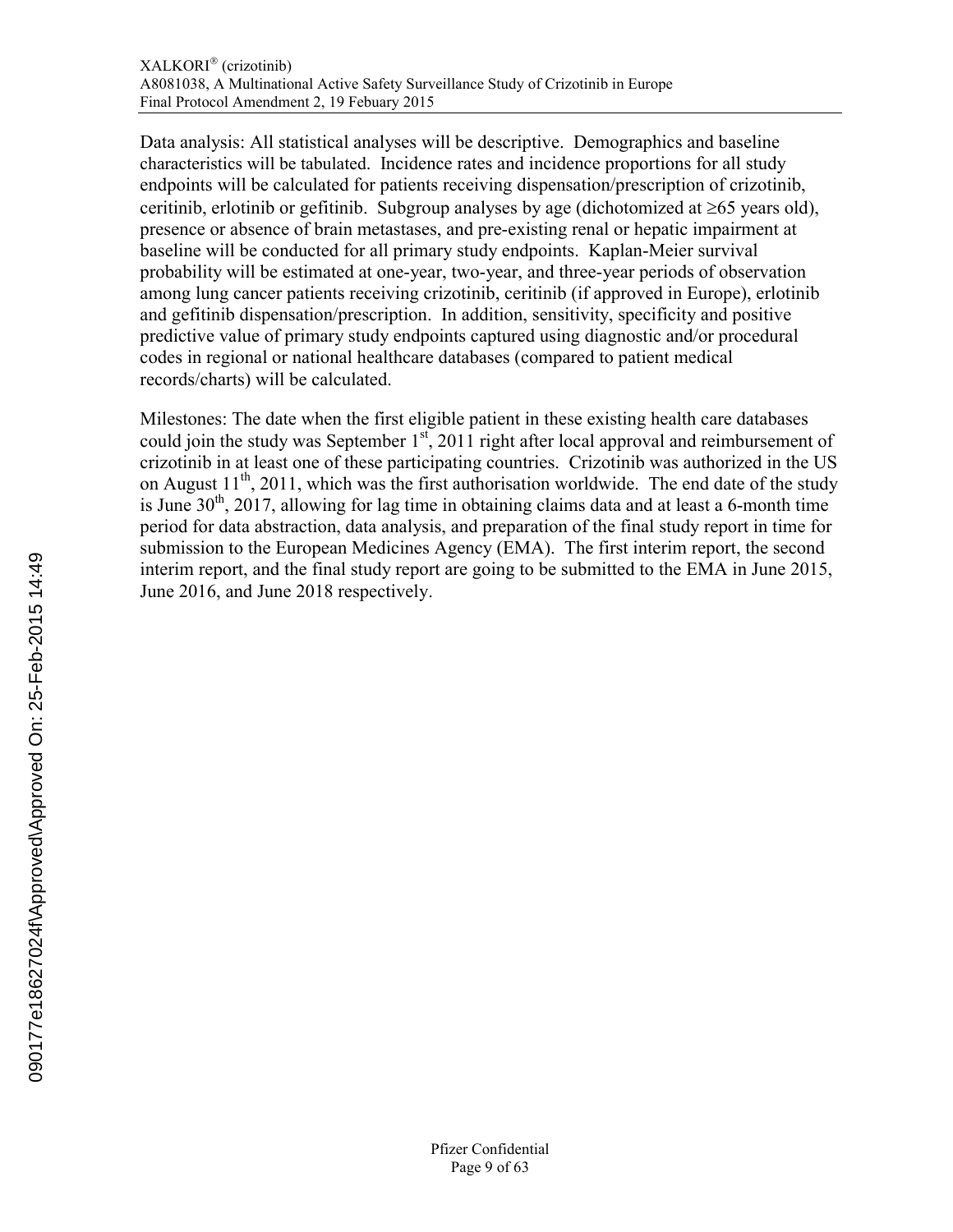# <span id="page-9-0"></span>**5. AMENDMENTS AND UPDATES**

| Amendment<br>number | Date                 | Substantial or<br>administrative<br>amendment | Protocol<br>section(s)<br>changed                                                                    | Summary of<br>amendment(s)                                                                                                                                                                                                                                                                                                                                                                                                                      | Reason                                                                                                                                                                                                                                                                                                                                                                                                                                                                                                                                                                                                                                                                                                                                                                                                                                                                                                                                                                                                                                                                                                                                                                                                                    |
|---------------------|----------------------|-----------------------------------------------|------------------------------------------------------------------------------------------------------|-------------------------------------------------------------------------------------------------------------------------------------------------------------------------------------------------------------------------------------------------------------------------------------------------------------------------------------------------------------------------------------------------------------------------------------------------|---------------------------------------------------------------------------------------------------------------------------------------------------------------------------------------------------------------------------------------------------------------------------------------------------------------------------------------------------------------------------------------------------------------------------------------------------------------------------------------------------------------------------------------------------------------------------------------------------------------------------------------------------------------------------------------------------------------------------------------------------------------------------------------------------------------------------------------------------------------------------------------------------------------------------------------------------------------------------------------------------------------------------------------------------------------------------------------------------------------------------------------------------------------------------------------------------------------------------|
| 1.1                 | February<br>28, 2014 | Substantial                                   | Sections 3,<br>7, 8.1.2,<br>9.3, 9.5,<br>9.6.3, 9.8,<br>11,<br>Appendix 1<br>and<br>Appendix 2       | This protocol was<br>amended primarily to add<br>malignant melanoma as<br>one of secondary<br>objectives. In addition,<br>changes were also made<br>in the management and<br>reporting of adverse<br>events/adverse reactions<br>section. Furthermore,<br>additional analyses on<br>pneumonitis/ILD were<br>added in the data analysis<br>section. Finally, a few<br>minor<br>corrections/changes were<br>also made throughout the<br>protocol. | Malignant melanoma is<br>considered a new important<br>potential risk by Pfizer. This<br>study may help better understand<br>this potential risk in this active<br>safety surveillance study. The<br>adverse event reporting language<br>was updated to ensure that it<br>would be consistent with Pfizer<br>internal SOP as well as the local<br>law and regulations. The<br>additional analyses on<br>pneumonitis/ILD were to further<br>comprehend the risk in a real<br>world setting.                                                                                                                                                                                                                                                                                                                                                                                                                                                                                                                                                                                                                                                                                                                                |
| 1.2                 | February<br>19, 2015 | Substantial                                   | <b>PASS</b><br>information,<br>Abstract,<br>Sections 7,<br>8, 9,<br>Appendix 1,<br>and<br>Appendix 2 | This protocol was<br>amended for following<br>reasons: 1) Norway<br>withdrew from the study;<br>2) Optum database in the<br>US was added to the<br>study; 3) GI perforation<br>was added as a secondary<br>study endpoint; 4);<br>ceritinib was added as<br>one of comparators; 5)<br>safety data presented in<br>the background section<br>were updated.                                                                                       | Investigators in Norway decided<br>to withdraw from this study due<br>to other competing obligations<br>and lack of resources. After<br>reaching out to other researchers<br>in many European countries, it<br>was concluded that no additional<br>European countries had linkable<br>existing databases required by<br>the study at the moment.<br>Therefore, Optum database in the<br>US was added. Additionally, GI<br>perforation is currently<br>recognized as a new risk. This<br>study may also help to better<br>understand this risk in a real<br>world setting. Furthermore,<br>ceritinib is approved for the<br>treatment of patients with ALK-<br>positive, metastatic NSCLC with<br>disease progression on or who<br>are intolerant to crizotinib in the<br>US in 2014 and currently is<br>seeking approval in Europe. It<br>will be important to collect data<br>on patients treated with ceritinib<br>since the drug is in the same class<br>as crizotinib. Finally, the<br>background section of the<br>protocol was updated based on<br>data from two crizotinib phase III<br>clinical trials since data presented<br>in the previous version of this<br>protocol was based on phase I<br>and II trials. |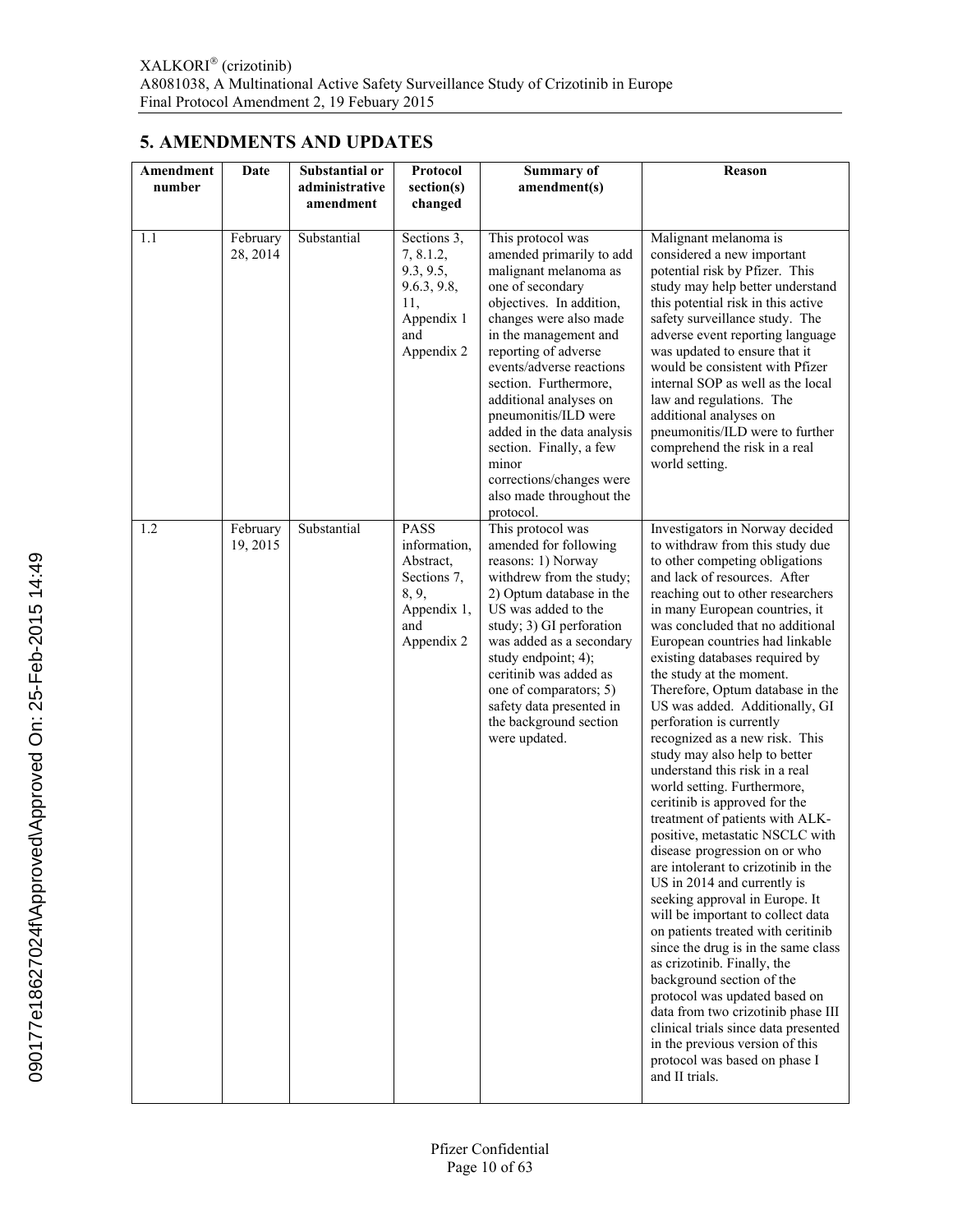# <span id="page-10-0"></span>**6. MILESTONES**

| <b>Milestone</b>                                          | Date                 |
|-----------------------------------------------------------|----------------------|
| Study commencement (i.e. the date when the first eligible | September $1st$ 2011 |
| patient could join the study)                             |                      |
| Start of data collection                                  | December $30th 2014$ |
| End of data collection                                    | June $30^{th}$ 2017  |
| Interim report I                                          | June $30^{th}$ 2015  |
| Interim report II                                         | June $30th 2016$     |
| Registration in the EU PAS register                       | December $2nd$ 2014  |
| Final study report                                        | June $30^{th}$ 2018  |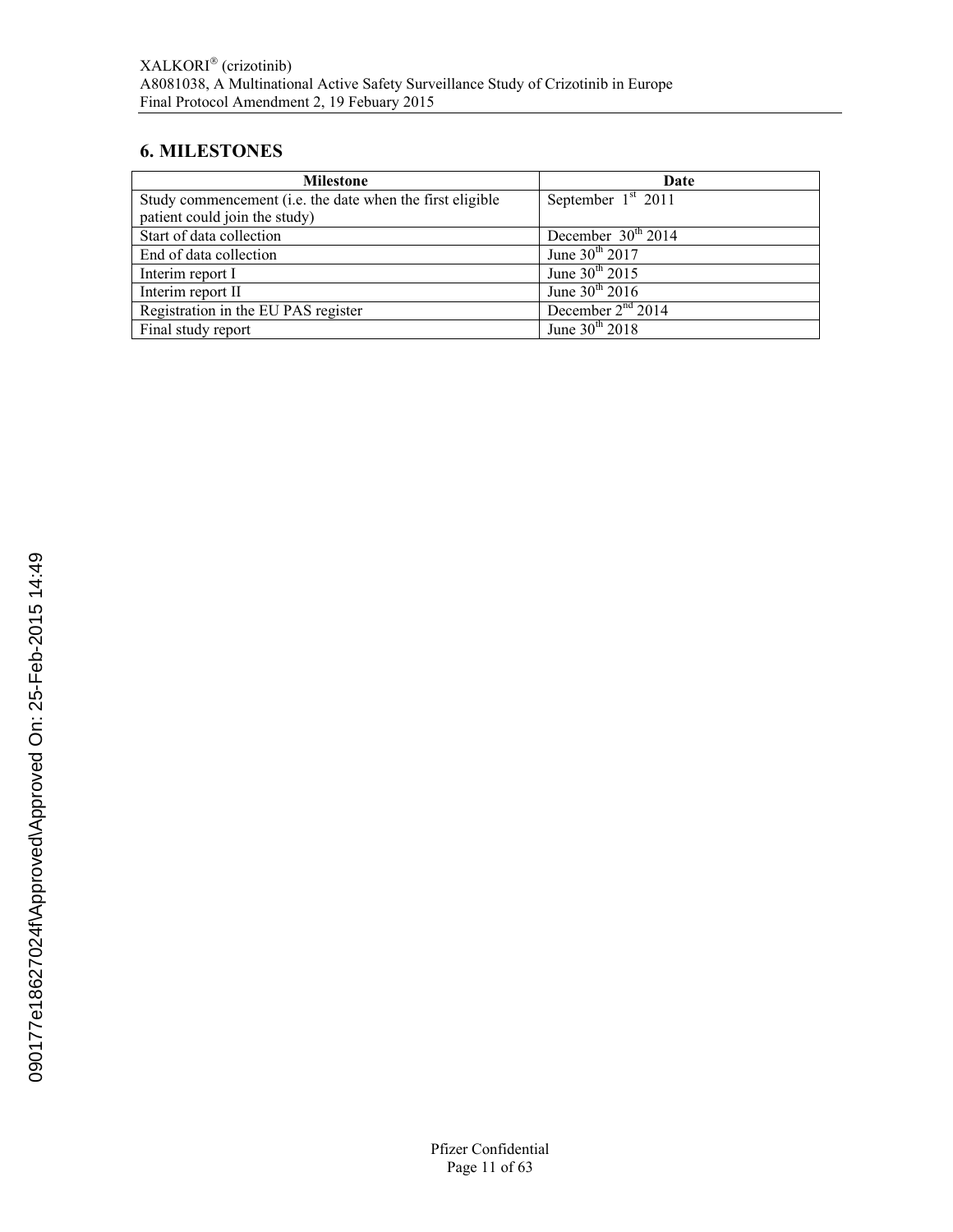# <span id="page-11-0"></span>**7. RATIONALE AND BACKGROUND**

Crizotinib is an orally administered selective ATP competitive small molecule inhibitor of the anaplastic lymphoma kinase (ALK), mesenchymal epithelial growth factor (c MET) hepatocyte growth factor receptor (HGFR), Recepteur d'Origine Nantais (RON), and ROS receptor tyrosine kinases and their oncogenic variants (eg, c Met/HGFR mutations and ALK or ROS1 fusion proteins). It exhibited potent and selective growth inhibitory activity against tumor cells exhibiting translocation/inversion of the ALK gene locus, inversion events exhibiting translocation of the ROS1 gene locus, or amplification of the c Met/HGFR gene locus in clinical studies. Based on efficacy and safety data from single arm Phase 1 and 2 clinical trials, crizotinib has been approved multinationally, including in the United States (US) and Europe, for the treatment of patients with locally advanced or metastatic ALKpositive non small cell lung cancer (NSCLC). Two Phase 3 trials in an ALK-positive advanced NSCLC treatment setting have released its primary endpoint results. To supplement the data obtained within the clinical program, this proposed non-interventional study is designed to evaluate the safety and effectiveness of crizotinib in the real-world setting in Europe and in the United States (US).

NSCLC accounts for approximately 85% of cases of lung cancer (Sher, Dy, and Adjei 2008)<sup>[1](#page-33-0)</sup> and is a leading cause of mortality in developed countries (Jemal et al. [2](#page-33-0)011).<sup>2</sup> NSCLC has low response rates to conventional chemotherapeutic regimens. United States Surveillance, Epidemiology, and End-Results (SEER) data show that the 5-year survival rate between 2002 and 2008 among all NSCLC patients was only 17.5% (Howlader et al. 2012), $3$  and median survival has been estimated to be less than 1 year after diagnosis (Schiller et al. 2002).<sup>[4](#page-33-0)</sup>

Treatment for NSCLC depends on stage at diagnosis. For early-stage, non-invasive lung cancers, surgical resection may be sufficient treatment. More commonly, however, surgical resection is followed by chemotherapy and radiation. In advanced-stage (ie, Stage IV) NSCLC, surgical resection and radiation are often replaced by chemotherapy, except in the case of palliative therapy. In such NSCLC cases treatment most likely includes combination chemotherapy with a platinum-based regimen. In addition, targeted therapy may be used as described in detail below.

An increased understanding of molecular abnormalities in lung cancer has spurred recent research efforts focused on identifying molecular targets for therapy. One abnormality that is particularly common in NSCLC is epidermal growth factor receptor (EGFR) mutation. Two EGFR tyrosine kinase inhibitors (TKIs), erlotinib (TARCEVA $^{\circledR}$ ) and gefitinib (IRESSA $^{\circledR}$ ) have been developed and approved to treat EGFR mutation in advanced-stage NSCLC patients.

ALK rearrangements are a novel target for the treatment of NSCLC (Soda et al. 2007).<sup>[5](#page-33-0)</sup> When the ALK gene is translocated, chimeric proteins are generated, leading to the deregulation of cell proliferation, survival and cell cycling (Chen et al. 2008).<sup>[6](#page-33-0)</sup> These rearrangements are found in approximately 2.[7](#page-33-0) (Varella-Garcia et al. 2010)<sup>7</sup> -7% (Soda et al.  $2007$ <sup>[5](#page-33-0)</sup> of NSCLC cases, with a higher incidence in younger patients and in adenocarcinomas. Evidence with regard to the association between ALK rearrangements and smoking history is conflicting: while some reports have found ALK rearrangements in both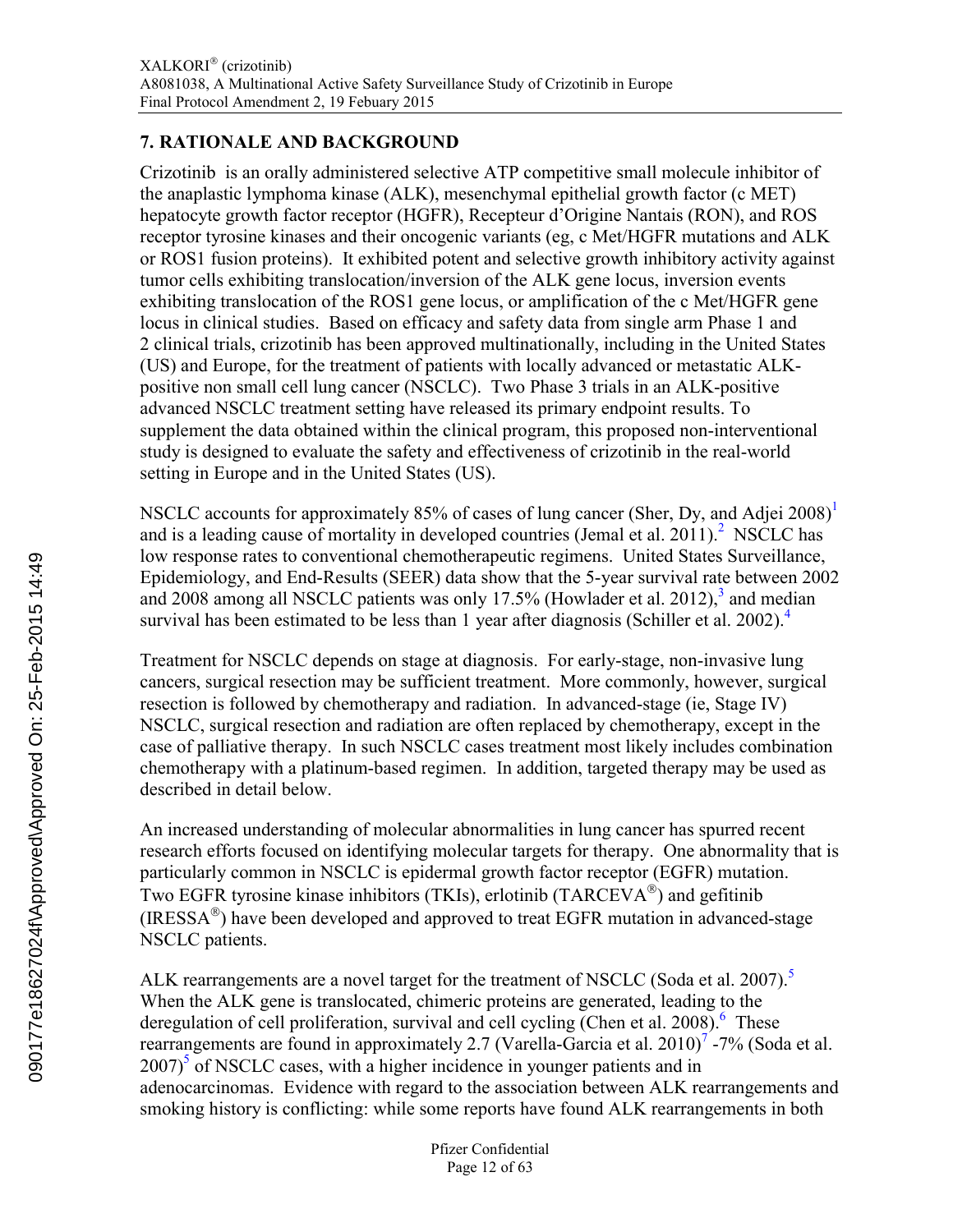smokers and never smokers, others have found significant correlation with never or light smokers (Tiseo et al. 2011). ALK rearrangements are detected using several methods. In the United States, break-apart fluorescence in situ hybridization (FISH) assay has been approved by the Food and Drug Administration (FDA) as the companion diagnostic test to detect ALK-rearranged NSCLC in conjunction with accelerated approval of crizotinib; likewise such a companion diagnostic has received European Conformity mark in the European Union and is being used in conjunction with conditional approval of crizotinib. ALK rearrangements can also be detected using reverse transcriptase polymerase chain reaction (PCR) and immunohistochemistry.

Crizotinib administered orally at a starting dose of 250 mg BID demonstrated robust and clinically meaningful efficacy in patients with ALK-positive advanced NSCLC regardless of treatment line. This conclusion is supported by the results of 2 randomized Phase 3 studies that both clearly demonstrated that crizotinib provided statistically significant, robust, and clinically meaningful improvement in independent radiology review (IRR)-assessed Progression-free survival (PFS): in Study A8081014 as compared with platinum-based combination chemotherapy (pemetrexed/cisplatin or pemetrexed/carboplatin) in the treatment of patients with previously untreated ALK-positive advanced non-squamous NSCLC (median PFS 10.9 months vs 7.0 months; HR: 0.454, p-value <0.0001), and in Study A8081007 as compared with single-agent chemotherapy (pemetrexed or docetaxel) in the treatment of patients with previously treated ALK-positive advanced NSCLC (median PFS 7.7 months vs 3.0 months; HR: 0.487, p-value <0.0001).

A number of important risks have been associated with crizotinib including hepatotoxicity, pneumonitis/ interstitial lung disease (ILD), QT interval prolongation, bradycardia, vision disorder, neuropathy, leukopenia, gastrointestinal (GI) perforation, renal cyst, and edema across the crizotinib clinical trials (including Studies A8081001, A8081005, A8081007, and A8081014); each of these risks is listed in the crizotinib label or Summary of Product Characteristics (SmPC) and the US Label. In Study A8081014, all-causality elevated transaminases were reported for 61 (35.7%) patients in the crizotinib arm and 22 (13.0%) patients in the chemotherapy arm. All-causality hepatotoxicity was reported for 2 (1.2%) patients in the crizotinib arm and 0 patients in the chemotherapy arm. All-causality adverse events suggestive of hepatotoxicity occurred with a frequency of 33.3% across the crizotinib clinical trials. Drug-induced hepatotoxicity with fatal outcome has occurred with a frequency of <1% in crizotinib-treated patients across the crizotinib clinical trials. Crizotinib has also been associated with severe, life-threatening, or fatal interstitial lung disease/pneumonitis. In Study A8081014, all-causality ILD/ pneumonitis was reported for 2 (1.2%) patients in the crizotinib arm and 1 (0.6%) patient in the chemotherapy arm. Severe, life-threatening, or fatal treatment-related ILD/ pneumonitis has occurred in <2% of patients across the clinical studies based on the assessment by an independent review committee. Additionally, all-causality Electrocardiogram QT interval corrected for heart rate (QTcF) prolonged was reported for 10 (5.8%) patients in the crizotinib arm and 3 (1.8%) patients in the chemotherapy arm in Study A8081014. Grade 3 Electrocardiogram QT prolonged AEs have occurred in <2% of patients across clinical trials. There have been no Grade 4 AEs of Electrocardiogram QT prolonged in the clinical trials.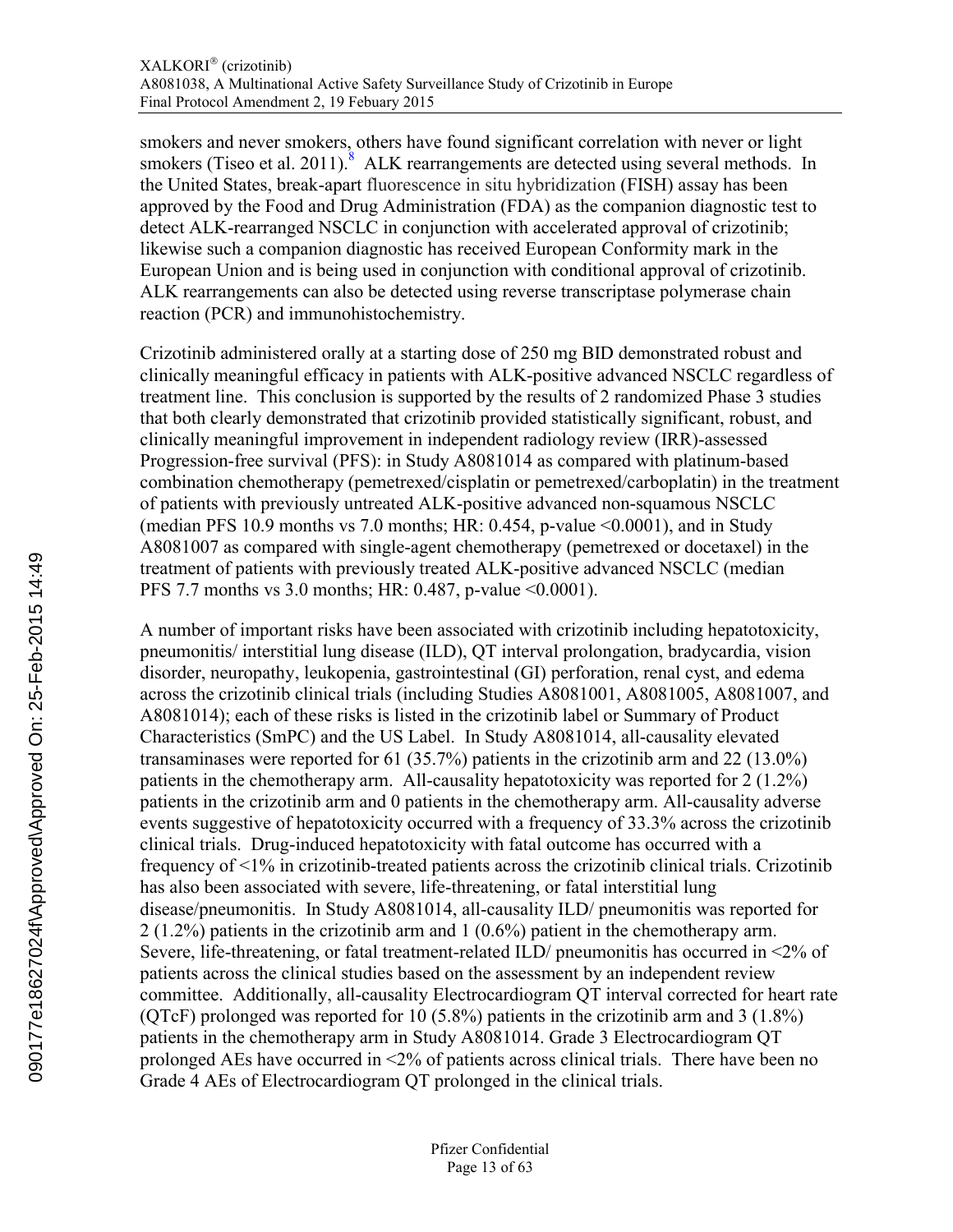One of the most common adverse events of crizotinib is vision disorder. All-causality vision disorder was reported for 122 (71.3%) patients in the crizotinib arm and 16 (9.5%) patients in the chemotherapy arm in Study A8081014. Patients reported each event lasting  $\leq 1$  minute and visual effects were not at all or a little bothersome. As reported by patients who completed the Visual Symptom Assessment Questionnaire (VSAQ-ALK), visual disturbances occurred at a frequency of >1 day/week for most patients, lasted  $\leq$ 1 minute, and had minimal or no impact on daily activities. Across the clinical trials, all-causality adverse events suggestive of vision disorder occurred with a frequency of 63.6 %. All-causality bradycardia in Study A8081014 was reported for 23 (13.5%) patients in the crizotinib arm and 1 (0.6%) patients in the chemotherapy arm. Across the clinical trials, all-causality adverse events suggestive of bradycardia occurred with a frequency of 12.3%. In Study A8081014, all-causality neuropathy was reported for 35 (20.5%) patients in the crizotinib arm and 38 (22.5%) patients in the chemotherapy arm. All-causality adverse events suggestive of neuropathy occurred with a frequency of 24.9% (95% CI 22.87, 27.07) across the clinical trials. In Study A8081014, all-causality neutropenia was reported for 36 (21.1%) patients in the crizotinib arm and 51 (30.2%) patients in the chemotherapy arm. All-causality leukopenia was reported for 12 (7.0%) patients in the crizotinib arm and 26 (15.4%) patients in the chemotherapy arm. Across clinical trials with crizotinib, all-causality adverse events suggestive of leukopenia occurred with a frequency of 27.4%. Evaluation of leukopenia by laboratory values shows that approximately 75% were Grade  $\leq 1$ . Evaluation of neutropenia by laboratory values shows that the proportion of patients with Grade  $\leq 1$  was lower (69%). There is no case of GI perforation reported in Study A8081014. Across the clinical trials, allcausality adverse events suggestive of gastrointestinal perforation occurred with a frequency of 0.2%. In addition, a number of other adverse events have been considered potential risk related to crizotinib, including malignant melanoma and photosensitivity.

While all of the above risks have been observed in a clinical trial setting, it is important to characterize risks associated with crizotinib in routine practice and in subpopulations of patients that may be vulnerable to these risks. Therefore, ongoing monitoring of these risks is important to further evaluate crizotinib's role in their etiology.

Moreover, a number of populations were either not studied, or insufficiently studied, in the pre-authorization phase. For instance, crizotinib has not been well-studied in populations with hepatic impairment. Given that the product is metabolized extensively in the liver, hepatic impairment may augment plasma crizotinib concentrations. Similarly, in the majority of clinical trials, patients were excluded if they had severe forms of renal impairment. Further, the experience in elderly patients (65 years of age or older) is limited, Additional research in this population is therefore warranted.

This multinational post-authorization active safety surveillance study using existing health care data sources in Europe and the US is designed to monitor the safety of crizotinib in a real-world setting. Its primary objective is to estimate the incidence of hepatotoxicity, pneumonitis/ILD, QTc prolongation related events, bradycardia, and vision disorder among lung cancer patients receiving crizotinib dispensation/prescription in the routine clinical setting. It also aims to evaluate the effectiveness of crizotinib and further characterize the safety of crizotinib in subgroups, including lung cancer patients with brain metastases, renal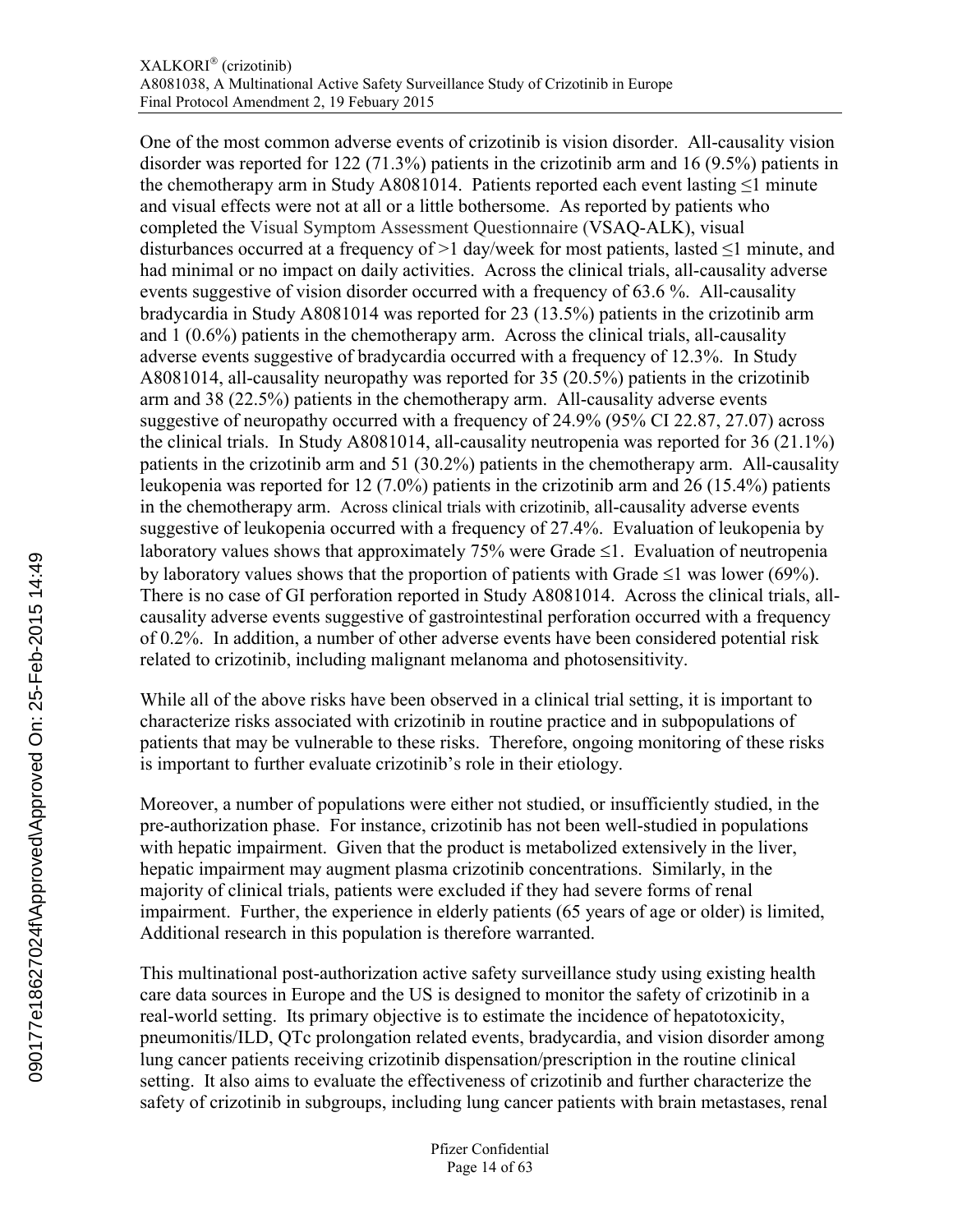<span id="page-14-1"></span>and hepatic impairment, and the elderly. In the case of rare exposures, such as crizotinib treatment, as well as rare safety outcomes, an active surveillance study using existing health care data sources permits collection of safety data in an efficient and timely manner, compared to a study involving primary data collection.

In April, 2014, the US FDA granted accelerated approval to ceritinib ( $ZKADIA^{\circledast}$ ) for the treatment of patients with ALK-positive, metastatic NSCLC with disease progression on or who are intolerant to crizotinib. In order to contextualize the findings, data will be obtained on the same risks among lung cancer patients receiving dispensation/prescription of ceritinib, erlotinib or gefitinib. Each of the 3 drugs is a TKI that is formulated for oral administration. Moreover, all 3 products are indicated to treat advanced NSCLC and thus are likely to be administered to a similar patient population regardless of ALK tumor status.

This non-interventional study is designated as a Post-Authorization Safety Study (PASS) and is a commitment to European Medicines Agency (EMA).

# **8. RESEARCH QUESTION AND OBJECTIVES**

# **8.1. Objectives**

This active safety surveillance study using existing health care data sources in Denmark, Finland, the Netherlands, Sweden and the US evaluates safety outcomes and effectiveness among lung cancer patients receiving crizotinib dispensation/prescription over an approximately 3-year period under real-world conditions. To contextualize the findings, this study obtains data among lung cancer patients receiving dispensation/prescription of ceritinib, erlotinib or gefitinib in the same data sources during the study period. In addition, the study also collects data on other cancer patients receiving crizotinib dispensation/prescription.

# <span id="page-14-0"></span>**8.1.1. Primary Objective**

 To estimate the incidence rate and incidence proportion over an approximately 3-year period of observation for hepatotoxicity, pneumonitis/ILD, QTc prolongation related events, bradycardia, and visual disorders among lung cancer patients receiving crizotinib dispensation/prescription.

# **8.1.2. Secondary Objectives**

- To estimate the incidence rate and incidence proportion over an approximately 3-year period of observation for renal cysts, edema, leukopenia, neuropathy, malignant melanoma, GI perforation, and photosensitivity among lung cancer patients receiving crizotinib dispensation/prescription.
- To estimate Kaplan-Meier survival probability over one-year, two-year, and threeyear periods of observation among lung cancer patients receiving crizotinib dispensation/prescription.
- To estimate the incidence rate and incidence proportion over an approximately 3-year period of observation for hepatotoxicity, pneumonitis/ILD, QTc prolongation related events, bradycardia, visual disorders, and other safety outcomes among lung cancer patients receiving dispensation/prescription of ceritinib, erlotinib or gefitinib.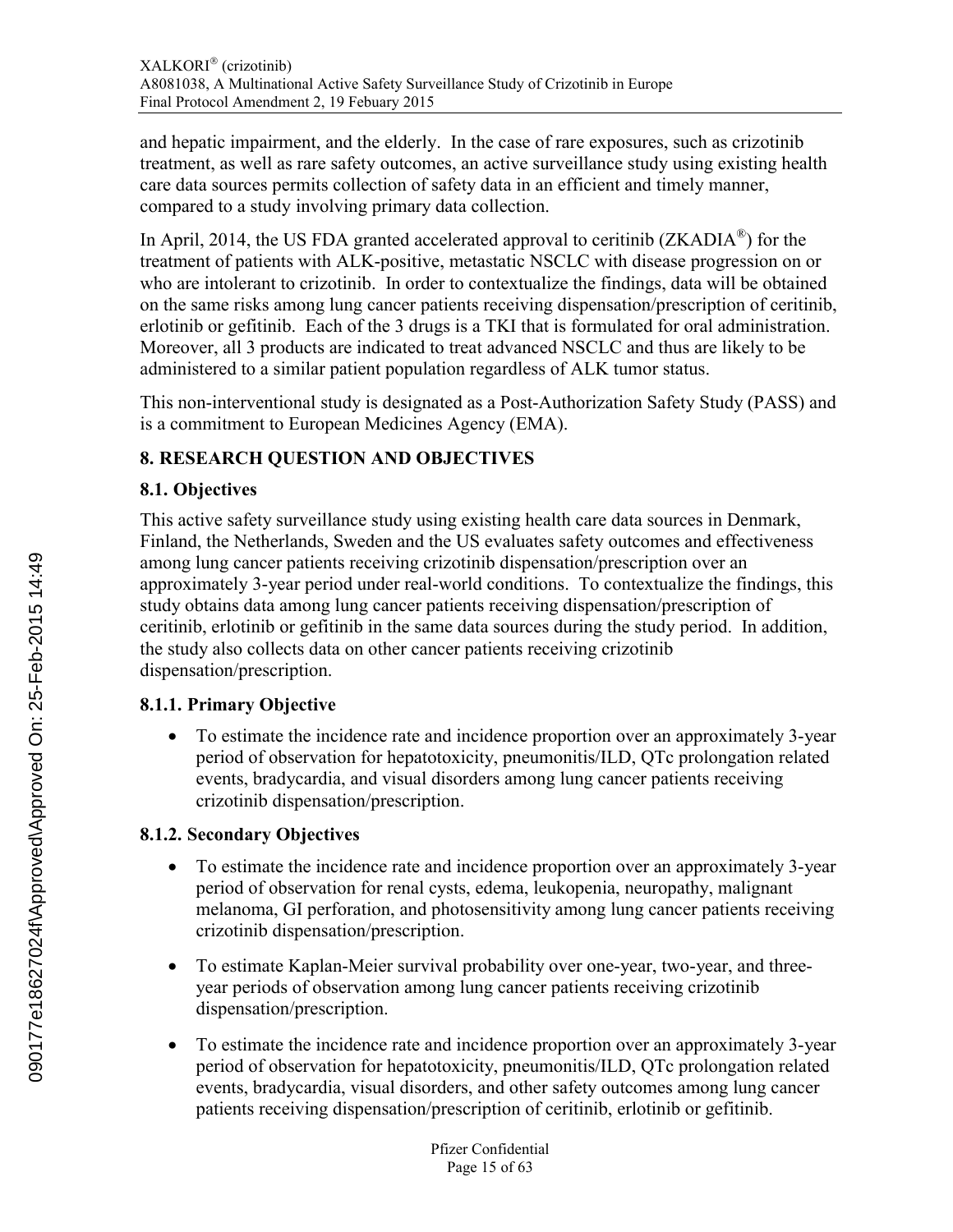- <span id="page-15-1"></span> To estimate Kaplan-Meier survival probability over one-year, two-year, and threeyear periods of observation among lung cancer patients receiving dispensation/prescription of ceritinib, erlotinib or gefitinib.
- To describe clinical characteristics, comorbidities, and concomitant medications of patients receiving dispensation/prescription of crizotinib, ceritinib, erlotinib or gefitinib.
- To describe demographics, clinical characteristics and comorbidities of patients receiving dispensation/prescription of crizotinib for other cancer.

# **9. RESEARCH METHODS**

# **9.1. Study Design**

This is a non-interventional, active safety surveillance study using existing health care data sources in Europe and the US to evaluate safety outcomes among lung cancer patients receiving dispensation/prescription of crizotinib, ceritinib, erlotinib, or gefitinib during an approximately 3-year period of observation.

# **9.2. Setting**

<span id="page-15-0"></span>The study population includes eligible patients who are diagnosed with primary lung cancer and receive dispensation/prescription for crizotinib, ceritinib, erlotinib, or gefitinib as recorded in national or regional health care databases in Denmark, Finland, the Netherlands, Sweden, and the US from September  $1<sup>st</sup>$ , 2011 to June  $30<sup>th</sup>$ , 2017. In addition, the study population will also include all other cancer patients receiving crizotinib dispensation/prescription.

# **9.2.1. Inclusion Criteria**

Patients must meet all of the following inclusion criteria to be eligible for inclusion in the study:

- 1. At least 1 dispensation/prescription of crizotinib, ceritinib, erlotinib, or gefitinib no less than 6 months prior to the end of the study.
- 2. A record of primary lung cancer diagnosis for patients receiving dispensation/prescription of erlotinib, gefitinib, or ceritinib prior to or at the time of the first dispensation/prescription.
- 3. For patients receiving dispensation/prescription of erlotinib or gefitinib, there is no prior record of dispensation/prescription of erlotinib or gefitinib for at least 6 months before the first dispensation/prescription during the study period.
- 4. Have a record of at least a 6 month length prior to the first dispensation/prescription of crizotinib, ceritinib, erlotinib, or gefitinib.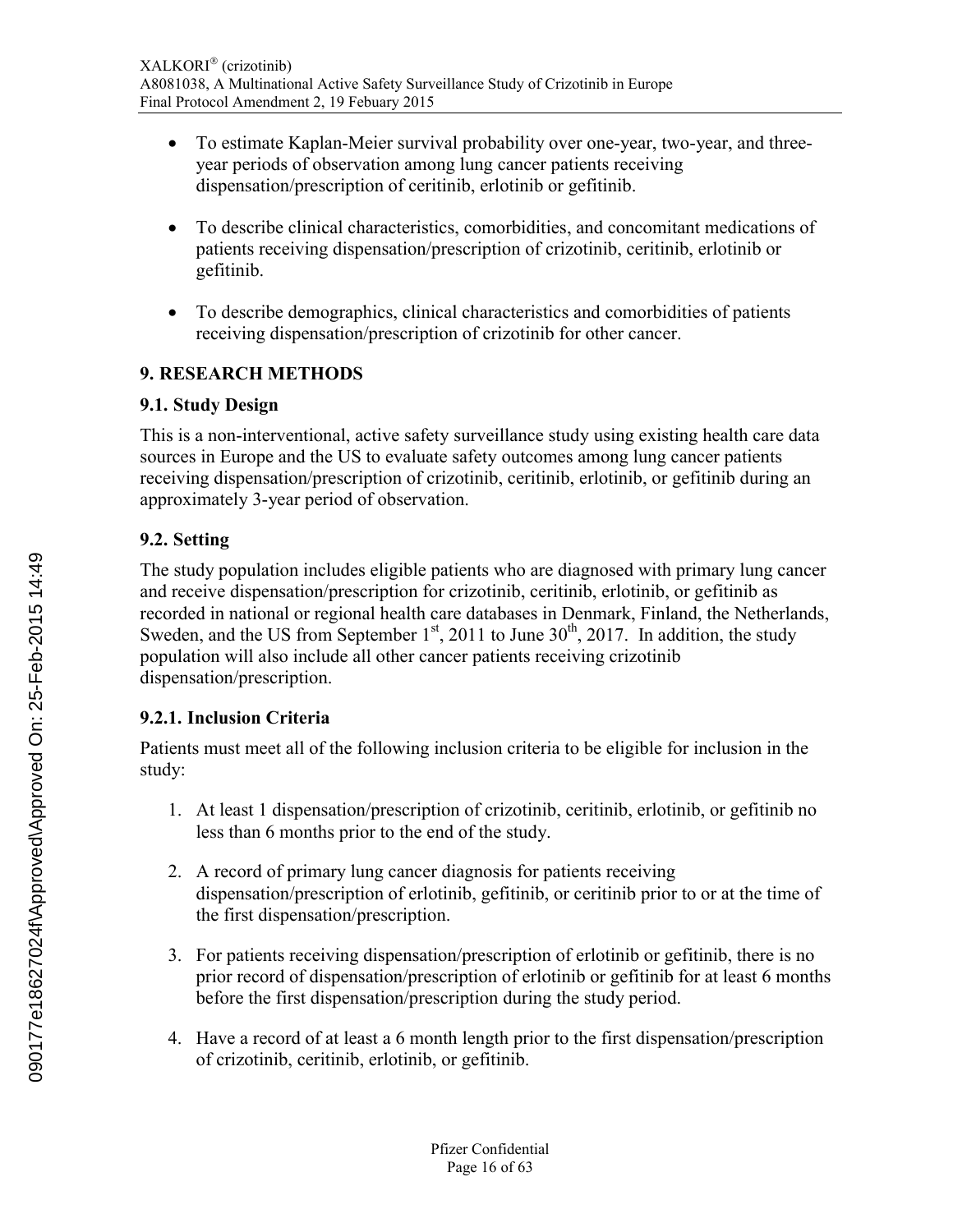### <span id="page-16-0"></span>**9.2.2. Exclusion Criteria**

There are no exclusion criteria for this study.

### **9.3. Variables**

Variables and their roles are shown below. Data sources are described in [Appendix](#page-34-0) 1.

| Variable                         | Role                                                                | Data source(s) | Operational<br>definition |         |
|----------------------------------|---------------------------------------------------------------------|----------------|---------------------------|---------|
| Patient demographic and clinical |                                                                     |                |                           |         |
| characteristics                  |                                                                     |                |                           |         |
| Age                              | Baseline characteristic, Sub-group<br>identifier                    | See Appendix 1 | N/A                       |         |
| Sex                              | Baseline characteristic                                             | See Appendix 1 | N/A                       |         |
| Lung cancer (primary)            | Baseline characteristic                                             | See Appendix 1 | Appendix 2                |         |
| Histology                        | Baseline characteristic                                             | See Appendix 1 | N/A                       |         |
| Cancer stage                     | Baseline characteristic                                             | See Appendix 1 | N/A                       |         |
| Brain metastases                 | Sub-group identifier                                                | See Appendix 1 | See Appendix 2            |         |
| Cancer tumor genotyping          | Baseline characteristic                                             | See Appendix 1 | N/A                       |         |
| Other cancers+                   | Baseline characteristic                                             | See Appendix 1 | See Appendix 2            |         |
| Drugs dispensed                  |                                                                     |                |                           |         |
| Crizotinib                       | Exposure                                                            | See Appendix 1 | See Appendix 2            |         |
| Ceritinib                        | Exposure                                                            | See Appendix 1 | See Appendix 2            |         |
| Gefitinib                        | Exposure                                                            | See Appendix 1 | See Appendix 2            |         |
| Erlotinib                        | Exposure                                                            | See Appendix 1 | See Appendix 2            |         |
| Other drugs prescribed           | Risk factor/confounder (proxy<br>indicators), sub-group identifiers | See Appendix 1 | See Appendix 2            |         |
| Primary study endpoints          |                                                                     |                |                           |         |
| Hepatotoxicity                   | Outcome¥                                                            | See Appendix 1 | See Appendix 2            |         |
| Pneumonitis/ILD                  | Outcome¥                                                            | See Appendix 1 | See Appendix 2            |         |
| QTc prolongation related events  | Outcome¥                                                            | See Appendix 1 | See Appendix 2            |         |
| Bradycardia                      | Outcome¥                                                            | See Appendix 1 | See Appendix 2            |         |
| Vision disorders                 | Outcome¥                                                            | See Appendix 1 | See Appendix 2            |         |
| Secondary study endpoints        |                                                                     |                |                           |         |
| Renal cysts                      | Outcome¥                                                            | See Appendix 1 | See Appendix 2            |         |
| Edema                            | Outcome                                                             | See Appendix 1 | See Appendix 2            |         |
| Leukopenia                       | Outcome                                                             | See Appendix 1 | See Appendix 2            |         |
| Neuropathy                       | Outcome¥                                                            | See Appendix 1 | See Appendix 2            |         |
| GI perforation                   | Outcome¥                                                            | See Appendix 1 | SeeSeeppembrdix 2         | See App |
| Malignant melanoma               | Outcome¥                                                            | See Appendix 1 | See Appendix 2            |         |
| Photosensitivity                 | Outcome                                                             | See Appendix 1 | See Appendix 2            |         |
| Mortality                        | Outcome                                                             | See Appendix 1 | See Appendix 2            |         |
| Comorbidities <sup>1</sup>       |                                                                     |                |                           |         |
| Pre-existing renal impairment    | Sub-group identifier                                                | See Appendix 1 | See Appendix 2            |         |
| Pre-existing hepatic impairment  | Sub-group identifier                                                | See Appendix 1 | See Appendix 2            |         |

**Table 1. Variables, Roles, Data Sources and Operational Definitions**

 $\doteq$  For patients receiving crizotinib dispensation/prescription only

 $\overline{a}$ 

<sup>&</sup>lt;sup>1</sup> This list represents illustrative comorbidities only; additional comorbidities will be considered and added as appropriate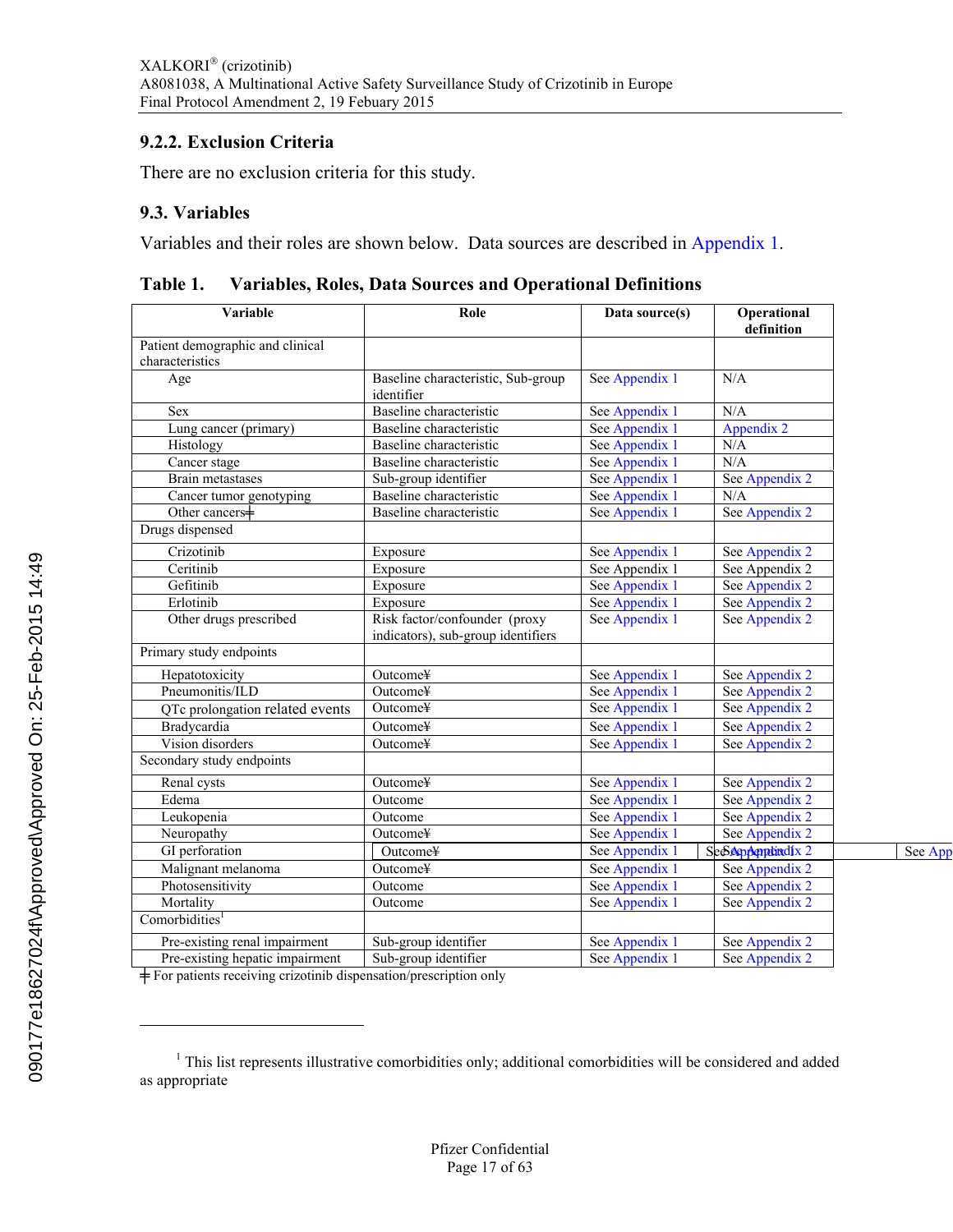<span id="page-17-0"></span>¥Sub-group analyses will also be conducted for those with and without pre-existing diagnoses or treatment for these conditions. The conditions will be captured using the similar codes for the specific outcomes of interests.

### **9.4. Data Sources**

### **9.4.1. Sources of Population-Based Data**

A number of European countries and the US have health care databases which provide a unique opportunity for the post-approval surveillance of anti-cancer drugs. This study links existing national or regional health care databases within Sweden, Denmark, the Netherlands, Finland, and the US, which contain medical information for approximately 37.65 million people; the size of these databases will facilitate evaluation of exposures and rare outcomes in a cohort setting. Each participating country's health care databases are described below, followed by a discussion of sources to be used for key study variables. As access to these databases requires permission from various governing bodies, if permission in one of the above-specified countries is not granted then the country will not participate in this study.

Sweden: The Swedish register system is a large, complete source of population-based data, including data on the entire Swedish population of 9.5 million individuals. These databases include the following: Total Population Register, Cause-of-Death Register, Patient Register, Swedish Cancer Register, and the Swedish Prescribed Drug Register; these registers are linked via each individual's unique personal identification number (termed the national registration number), used by each resident throughout life.

Denmark: Denmark's health information systems are similarly comprehensive and population-based, including data for the country's entire population of 5.6 million individuals and a dynamic cohort of about 8 million individuals. Databases, linked by a unique identifier (central person registration number), include the Central Person Registry, Danish National Registry of Patients, Cause of Death Registry, the Danish Cancer Registry, the Pathology Database, and the Danish National Database of Reimbursed Prescriptions.

Netherlands: The Dutch PHARMO Record Linkage System (RLS) includes information on 3 million residents in the Netherlands, and includes data from the General Practitioner database, Dutch Hospital Database, Clinical Laboratory File, Community Pharmacy Database, Hospital Pharmacy Database, Mortality Database, among others. In addition, the PHARMO RLS can be linked with the Eindhoven Cancer Registry, in the Southeastern Netherlands, covering a population of roughly 1 million residents. Databases are linked probabilistically, based on gender, date of birth, first initial, first letter, and soundex code of last name, and the first four characters of the zip code.

Finland: Finnish national health-care databases include information on the country's entire population of 5.38 million residents. Databases are linked via a unique personal identification number held by each Finnish citizen, and include a Hospital Care Registry, Primary Care Registry, Vital Statistics Registry, Prescription Registry, and Cancer Registry.

Each of these European databases routinely record key data elements critical to the research objective of this study, namely: 1) Patient characteristics; 2) Inpatient and outpatient hospital diagnoses (safety outcomes of interest and comorbidities); 3) Drug dispensations, and 4)

090177e18627024f\Approved\Approved On: 25-Feb-2015 14:49 090177e18627024f\Approved\Approved On: 25-Feb-2015 14:49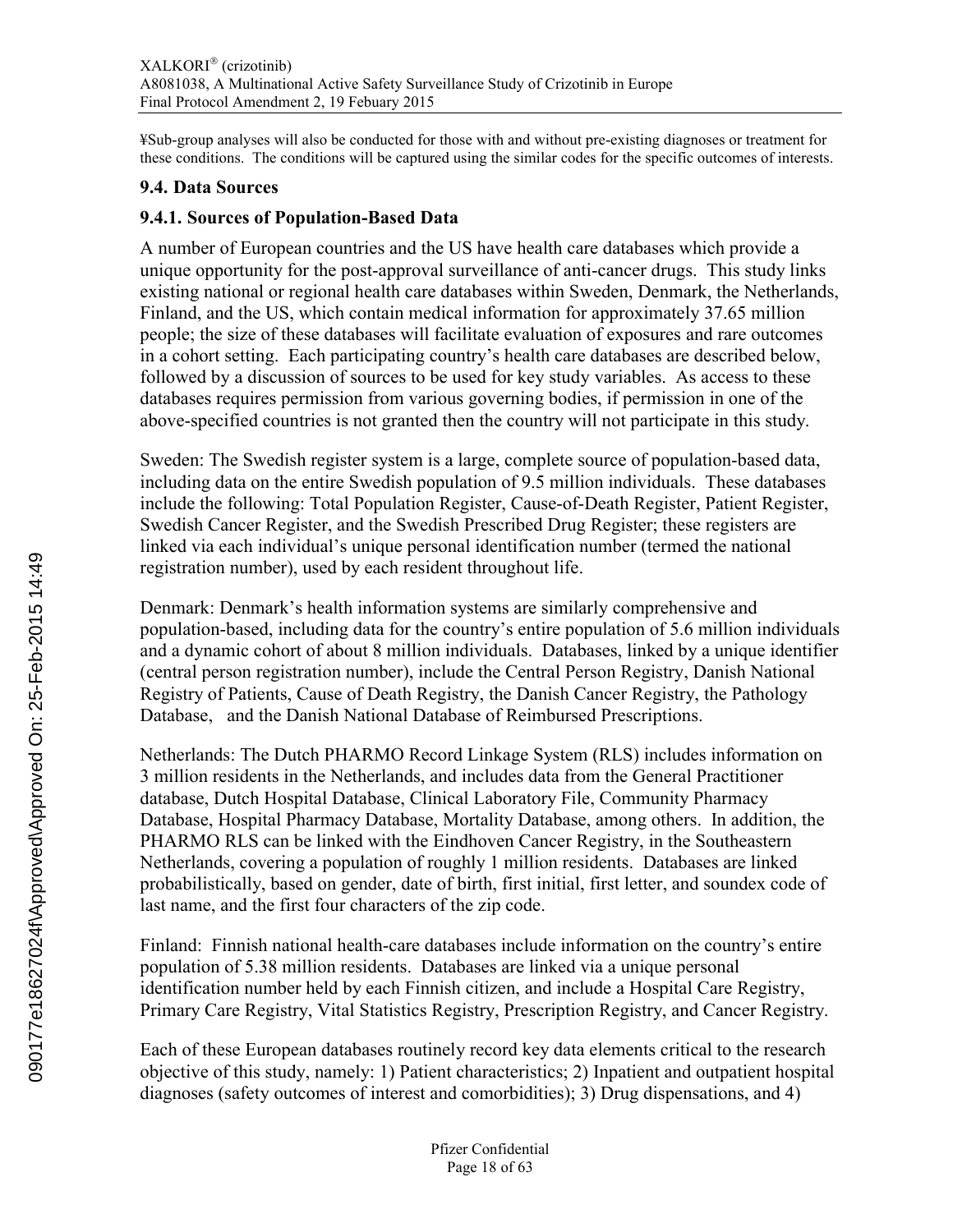Medical procedures. In prescription databases, drugs dispensed in community outpatient pharmacies are classified according to the global Anatomical Therapeutic Chemical (ATC) classification system. Data on strength and package size, number of packages, and dispensing date are included in the prescription database, and duration of a prescription can be estimated based on the package size, the number of packages, and the daily defined dose (DDD). Methods of recording medical procedures vary across countries. In the Netherlands, procedures are recorded using Classificatie van verrichtingen (CVV) codes, which are based on the ICPM (International Classification of Procedures in Medicine). In Denmark and Finland, procedures are recorded using NOMESCO codes, and in Sweden, procedures are recorded using Klassifikation av kirurgiska åtgärder codes (Swedish version of NOMESCO codes).

<span id="page-18-0"></span>US: The Optum database consists of patients' longitudinal records of enrollment, inpatient and outpatient medical claims, pharmaceutical claims, and laboratory results for over 65 million unique managed care members across the United States. This database consists of de-identified Health Insurance Portability and Accountability Act compliant patient records of enrollees of a large health insurance plan in the United States. For 2013, data relating to approximately 12.6 million individuals with both medical and pharmacy benefit coverage are available. Underlying information is geographically diverse across the US and fairly representative of the US population. Of the 12.6 million individuals, race/ethnicity, and financial resource information was available for approximately 75-85% of the individuals. Pharmacy claims data using National Drug codes (NDC) also include drug name, dosage form, drug strength, fill date, days of supply, and de-identified patient and prescriber codes, allowing for longitudinal tracking of medication refill patterns and changes in medications. Medical claims or encounter data are collected from all available health care sites (inpatient hospital, outpatient hospital, ER, physician's office, surgery center, etc.) for virtually all types of provided services, including specialty, preventive and office-based treatments. Medical claims and coding conform to insurance industry standards. Medical claims include: multiple diagnosis codes recorded with the International Classification of Diseases,  $9<sup>th</sup>$  Revision, Clinical Modification (ICD-9-CM or ICD-10-CM) diagnosis codes; procedures recorded with ICD-9-CM or ICD-10-CM procedure codes, Current Procedural Terminology (CPT), or Healthcare Common Procedure Coding System (HCPCS) codes; site of service codes; provider specialty codes; revenue codes (for facilities); paid amounts; and other information. Typically, facility claims do not include medications dispensed in hospital. Pharmacy claims are typically added to the research database within six weeks of dispensing; approximately six months following the delivery of services are required for complete medical data in the research database.

The source of data for each key element, for each participating country, is illustrated in [Appendix](#page-34-0) 1.

# **9.4.2. Adjudication and Validation of Primary Endpoints from Population-Based Health Care Data Sources**

To evaluate the accuracy of international classification of diseases (ICD) diagnostic codes and procedural codes used to capture primary safety endpoints in this study, inpatient and outpatient medical records/charts at a hospital of all patients treated with crizotinib and a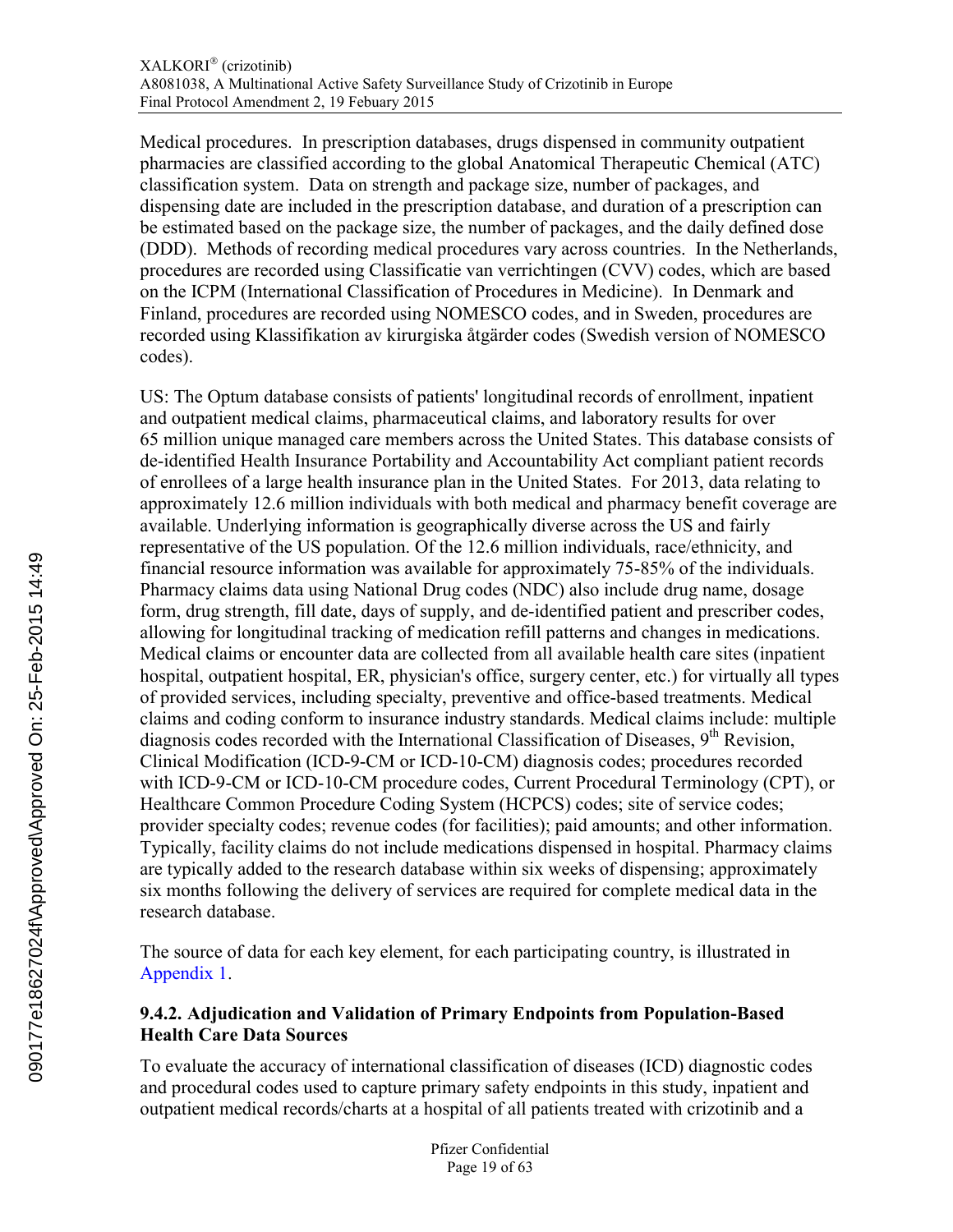same number of patients treated with ceritinib, erlotinib or gefitinib, would be abstracted matched by the same hospital/center and age at time of lung cancer diagnosis  $(\pm 5 \text{ years})$  in Sweden, the Central region of Denmark, in the Helsinki region of Finland, PHARMO databases in the Netherlands and Optum database in the US provided that approval would be granted by ethics committees, and other local and/or national governing bodies.

The process of linking administrative data to medical records/charts will vary by country. In Denmark and the US, hospital administrative data will be linked directly to medical records / charts via the unique personal identifier. In Sweden and Finland, the unique National Identification Number will be obtained in order to link the two data sources. In the Netherlands, patient administrative data will be matched to patient medical records/charts on hospital, ward, age and gender.

Case definition information ([Appendix](#page-60-0) 2) from patient medical records/charts will be abstracted by local medical professionals in these countries using a standardized data abstraction form. Data abstraction forms will collect detailed information on events of interest, for example, date of onset, clinical and diagnostic evidence, and relevant laboratory testing. Next, data elements on the data abstraction forms will be entered into study databases in each of participating countries. The electronic data abstraction results for each endpoint will be reviewed by two clinical adjudicators at Aarhus University in Demark who are blinded to drug exposure status: each case will be classified as either 'definite' or 'possible' outcome or "no event" based on pre-specified event definition criteria. Cases labeled 'definite' will be those where event definition criteria are applicable and no doubt exists about the diagnosis. In the case of adjudicator disagreement, a third adjudicator will be brought in to serve as a tie breaker. If insufficient information is available to apply definition criteria but the diagnosis is not ruled out, the event will be labeled 'possible'. Given that medical professionals from the hospitals/clinics in which patients are receiving care would perform data abstraction, none of the participating countries require patient consent in order to access patient medical records/ charts. [Figure](#page-20-1) 1 describes the validation process.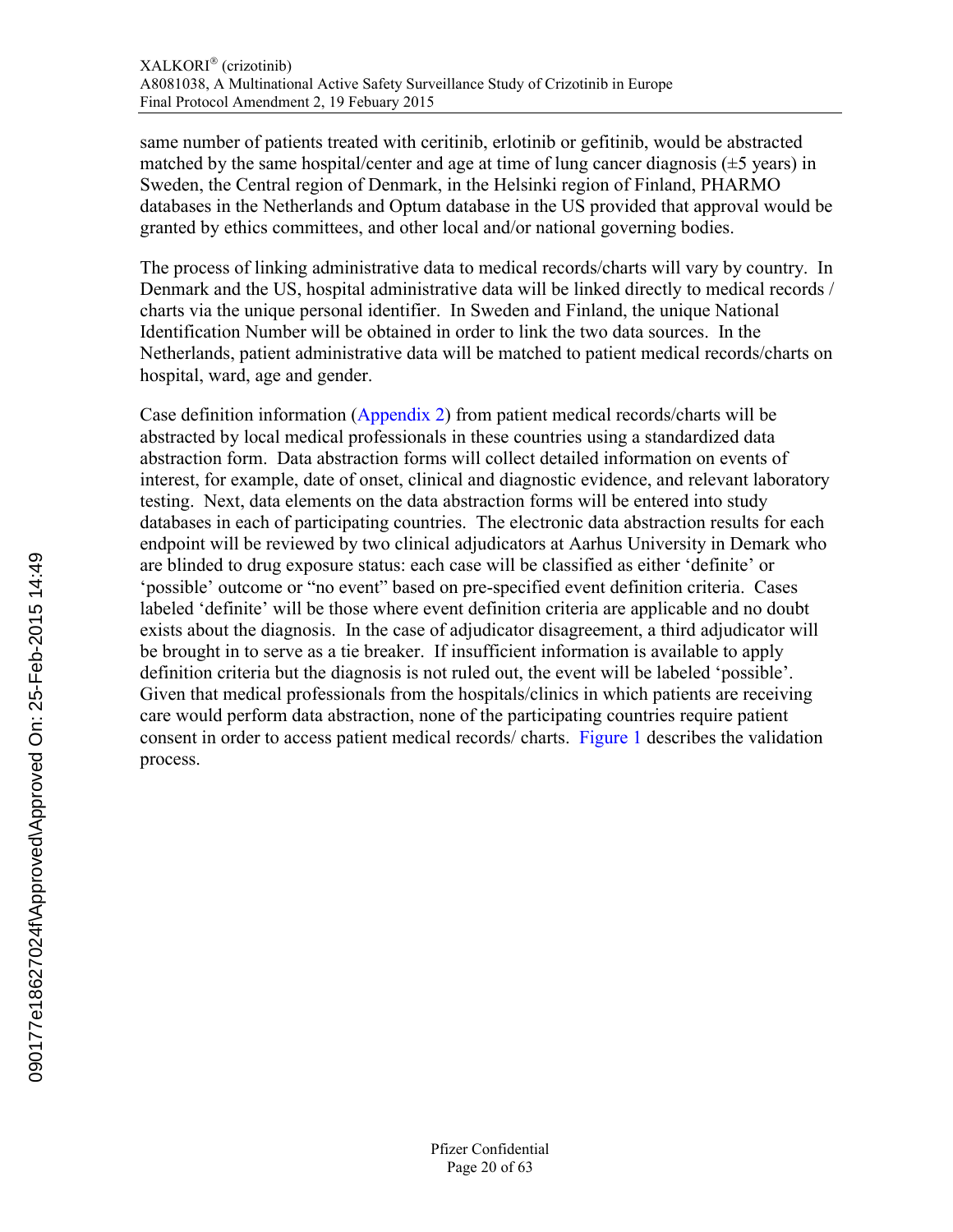<span id="page-20-1"></span>



<span id="page-20-0"></span>In patients receiving dispensation/prescription of crizotinib, positive predictive values (PPV), sensitivity and specificity of the claims coding algorithms will be calculated for each primary endpoint of interest, using the medical record as the gold standard. For patients receiving dispensation/prescription of ceritinib, erlotinib or gefitinib, PPV will be estimated for each primary endpoint. Results of the validated data will be presented in the final study report.

# **9.5. Study Procedures**

This is a non-interventional active surveillance study; therefore, patients will be prescribed treatment with crizotinib, ceritinib, erlotinib, or gefitinib as per usual clinical practice.

All data for this study will be obtained through routine data collection practices of participating countries' registers/databases as described in [Figure](#page-21-0) 2. The data in the participating registers/databases are updated on a regular basis. Each investigator will obtain and manage data for this study from his/her country. Specifically, at regular intervals during the study period as described below, the pharmacy register/database within each country's data system will be queried to identify patients who have received at least 1 dispensation/prescription for crizotinib, ceritinib, erlotinib, or gefitinib and met the inclusion and exclusion criteria during the study period. For those patients receiving dispensation/prescription of at least one of these medications (and in the case of erlotinib, ceritinib, or gefitinib, a record of primary lung cancer as identified in either hospital discharge, outpatient databases, or cancer registry databases), routinely collected data will be abstracted from relevant databases for the following covariates: demographics; clinical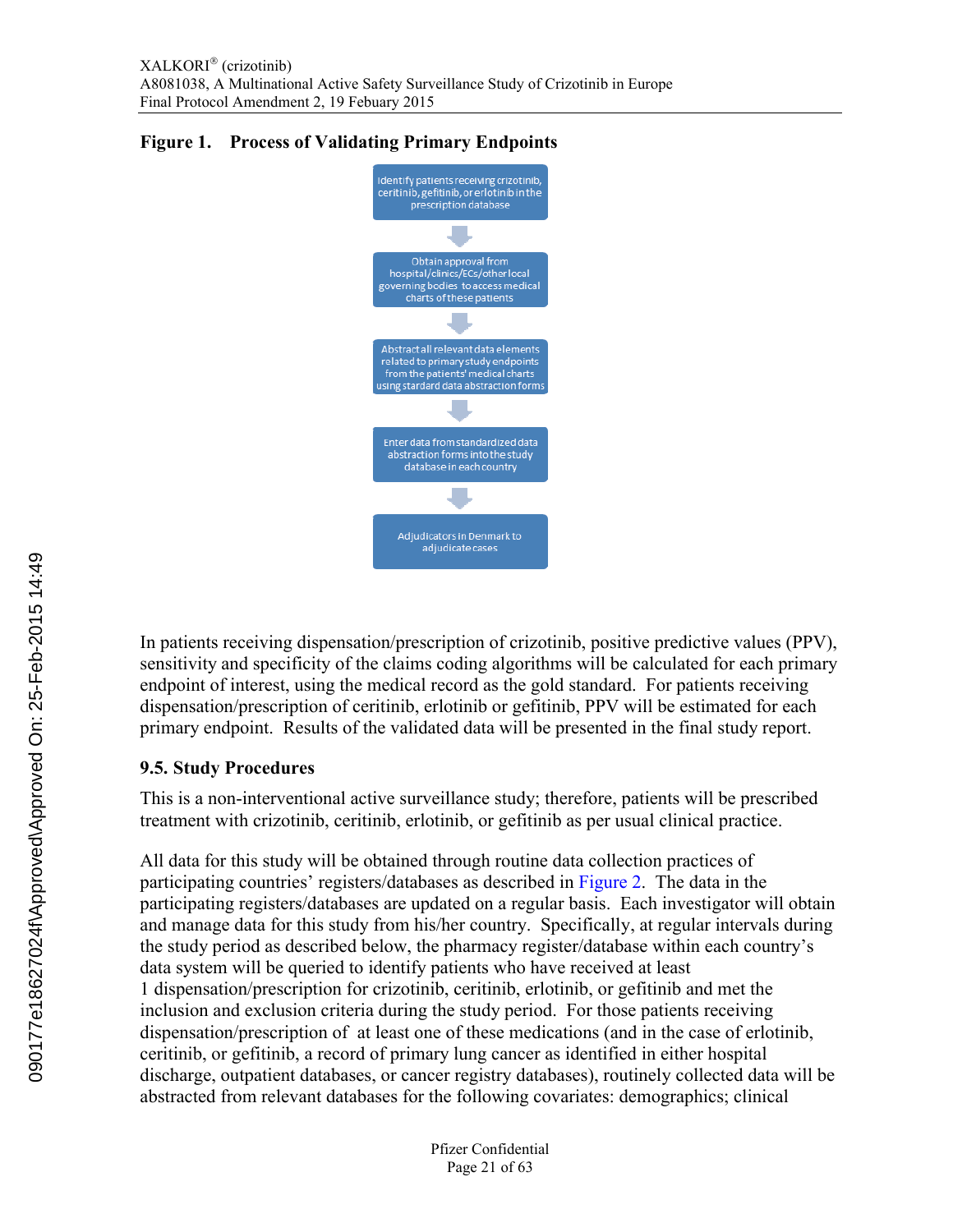<span id="page-21-0"></span>characteristics; medical history, other dispensation/prescription received in the 6-month period prior to the study start date in each country, concurrent with or subsequent to the first dispensation/prescription for crizotinib, ceritinib, erlotinib, or gefitinib during the study; comorbidities in the 6-month period prior to the study start date in each country, concurrent with or subsequent to the first dispensation/prescription for crizotinib, ceritinib erlotinib, or gefitinib during the study, and the safety endpoints of interest during the study.

### **Figure 2. Study Data Abstraction**



The overall study period is from September  $1<sup>st</sup>$ , 2011 to June 30<sup>th</sup>, 2017. Depending on local approval and reimbursement of crizotinib in participating countries, study commencement dates (i.e the date when the first eligible patient in these existing health care databases could join the study) have been September  $1<sup>st</sup>$ , 2011 in the US, June  $1<sup>st</sup>$ , 2013 in Denmark, September 1<sup>st</sup>, 2013 in Sweden, and on April 1<sup>st</sup>, 2014 in Finland and the Netherlands. The final date of data collection will vary by country, in order to account for differences between countries in lag times in recording and obtaining claims data in participating countries. The final date of data collection will be June  $30<sup>th</sup>$ ,  $2017$  for Demark, December  $30<sup>th</sup>$ ,  $2016$  for Sweden, Finland, and the Netherlands, and September 31<sup>st</sup>, 2016 for the US. Thus, countries with either delayed reimbursement/availability of crizotinib or with longer lag times, such as the Netherlands, will contribute approximately 2.75 years of data, while others with earlier approval and reimbursement of crizotinib and shorter lag times, such as the US and Denmark, will likely contribute up to 5 and 4 years of data to the study respectively. The earliest end date for following up patients in databases will be September 31<sup>st</sup>, 2016 and the latest end date of the study will be June  $30<sup>th</sup>$ , 2017. Both dates take into consideration at least a 6-month time period for data abstraction, data analysis, and preparation for study report prior to submission of the final study report to EMA in June 2018. Data collection timelines by country are shown in [Figure](#page-22-1) 3.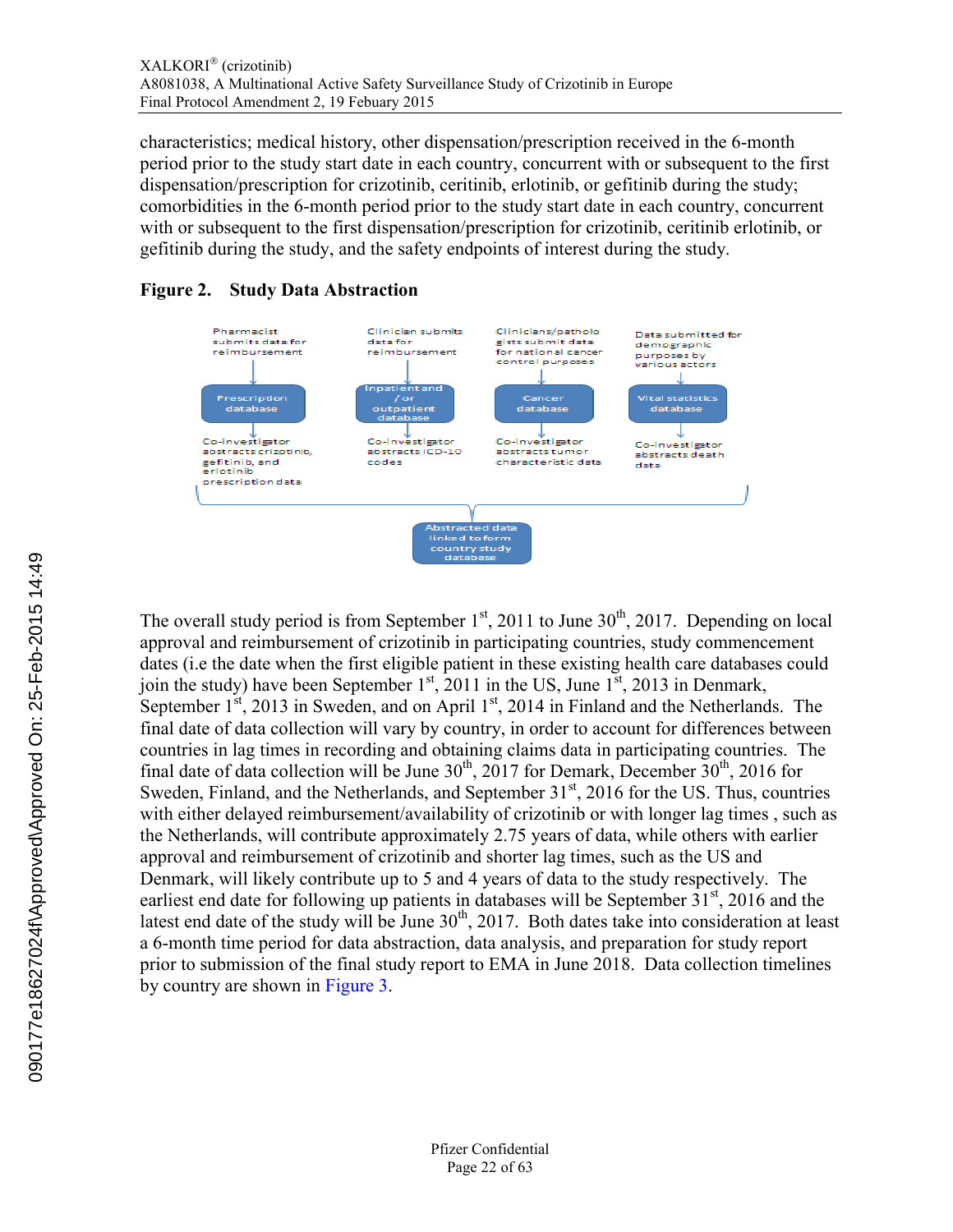

### <span id="page-22-1"></span>**Figure 3. Study Duration by Country**

Eligible patients are followed from the date of the first crizotinib, ceritinib, erlotinib, or gefitinib dispensation/prescription during the study period until the end of the study in each country, death, or loss to follow-up (whichever occurs first) for the occurrence of the endpoints of interest. To allow sufficient time to observe safety outcomes of interest, patients must receive the first dispensation/prescription of crizotinib, ceritinib, erlotinib, or gefitinib at least 6 months before the end of data collection in participating countries. For the first interim report (IR), investigators in Demark and Sweden are obtain and analyze data from their countries, with the first (IR) submission from the countries occurring in June 2015. The Netherlands will not submit the first IR, because the PHARMO database is updated by calendar year, and 2014 data will not be available until August 2015. Finland won't be able to submit the first IR as originally planned because a very limited number of patients are expected to receive crizotinib dispensation/prescription by that time due to delays in reimbursement of crizotinib. Since the US will join the study after the first IR, the US will not contribute to the first IR. For the second IR, each investigator in Demark, Sweden, Finland, the Netherlands, and the US will obtain and analyze data from his/her country in December 2015, with the second IR submission in June 2016. At the end of the study period, anonymous datasets from all participating countries will be combined for the final analysis, and a final report combining data from the five countries will be submitted in June 2018. The timing of IRs and final study report submission is shown in Figure 4.

<span id="page-22-0"></span>



# **9.6. Study Size**

All eligible lung cancer patients receiving dispensation/prescription for ceritinib, erlotinib and gefitinib, and all eligible cancer patients receiving crizotinib dispensation/prescription during the study period will be included. The estimated number of lung cancer patients likely to be included in the study is described below.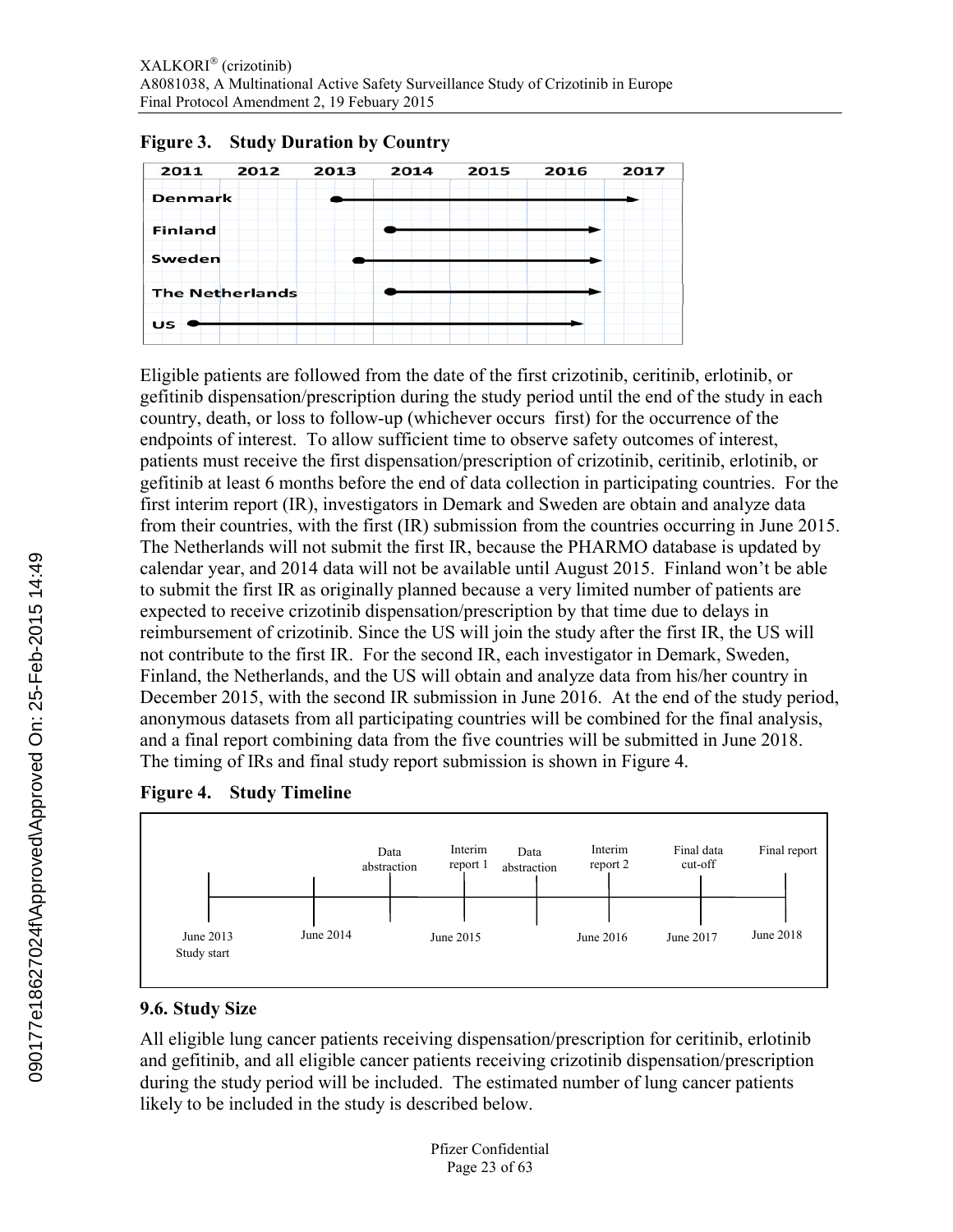### <span id="page-23-0"></span>**9.6.1. Estimated Number of ALK-Positive NSCLC Patients Receiving Crizotinib Treatment**

While this study will not require ascertainment of ALK-positive status, it is estimated (based on several assumptions) that 677 incident ALK-positive advanced NSCLC patients are likely treated with crizotinib over the approximately 3-year period in these countries based on its approved indication (see Table 2). Additionally, prevalent previously treated ALK-positive advanced NSCLC patients who were diagnosed prior to the start of this study in these countries could also receive crizotinib treatment after failure with 1 or more prior treatment regimens. Thus, it is possible that the total number of patients eligible for crizotinib treatment based on its approved indication and included in this study can be more than 667. However, it should be noted that physicians' perception about molecular targeted therapy, as well as both the timing and amount of reimbursement for crizotinib, may affect the number of patients likely to be treated with crizotinib within participating countries. Crizotinib may also be prescribed for other, non-NSCLC, tumors, potentially increasing the total number of patients receiving crizotinib dispensation/prescription.

### **Table 2. Estimated Numbers of ALK-Positive NSCLC Patients Likely Treated with Crizotinib in an approximately 3-year Database Study in Sweden, Denmark, the Netherlands, Finland, and the US**

| Country                                                                                              | Sweden | <b>Denmark</b> | Southeastern<br><b>Netherlands</b> | <b>Finland</b> | US          |
|------------------------------------------------------------------------------------------------------|--------|----------------|------------------------------------|----------------|-------------|
| Population covered<br>(millions) <sup>†</sup>                                                        | 9.45   | 5.57           | 2                                  | 5.39           | 12.6        |
| Incidence of lung cancer<br>(per 100,000) (Ferlay,<br>Parkin and Seliarova-<br>Foucher 2010) $9$     | 37.2   | 75.9           | 62                                 | 40.6           | $60.1^{10}$ |
| Estimated number of<br>incident ALK-positive<br>NSCLC patients treated<br>with crizotinib per year†† | 32     | 37             | 11                                 | 20             | 68          |
| Estimated duration (years)<br>of data collection in each<br>country†††                               | 3.25   | 4              | 2.75                               | 2.75           | 5           |
| Total in each country<br>++++                                                                        | 102    | 151            | 31                                 | 54             | 339         |
| Overall total                                                                                        |        |                | 677                                |                |             |

† population covered in database is based on total population figures (http://data.worldbank.org/indicator/SP.POP.TOTL) with the exception of Southeastern Netherlands and the US where population covered is based on total population for whom linkable data are available in the databases.

†† population covered in the database\*incidence of lung cancer in the country\*60% (newly diagnosed lung cancer in advanced stages (Howlader et al. 2012)<sup>[3](#page-33-0)</sup> \*85% (lung cancers that are NSCLC (Jemal et al. 20[11](#page-33-1))<sup>11</sup> \*2.7% (NSCLCs that are ALK-positive (Varella-Garcia et al. 2010))<sup>[7](#page-33-0)</sup> \*65% (ALK-positive NSCLCs with advanced stages that have failed 1 or more previous treatment regimens each year).

††† takes into consideration timing of reimbursement and lag time in obtaining full complement of claims data in each country

†††† estimated number of ALK-positive NSCLC patients treated with crizotinib per year\*estimated duration of data collection in each country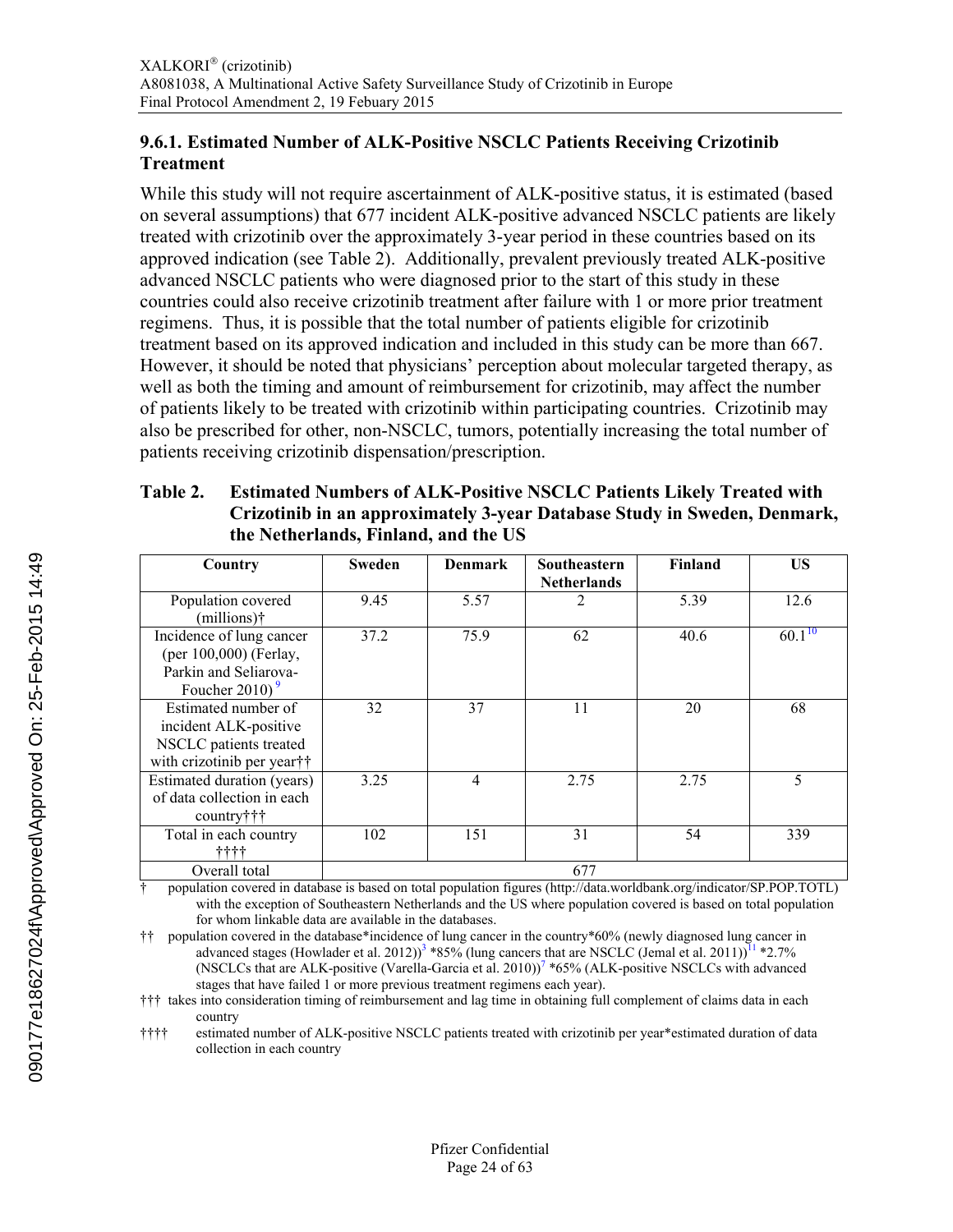### <span id="page-24-0"></span>**9.6.2. Estimated Number of NSCLC Patients Likely Treated with Ceritinib, Erlotinib or Gefitinib**

It is difficult to estimated number of NSCLC patients likely treated with ceritinib. As of February  $19<sup>th</sup>$ , 2015, ceritinib has not been approved in the European Union. Based on several assumptions, it is estimated that approximately 2,006 incident advanced NSCLC patients with an EGFR mutation would likely be treated with either erlotinib or gefitinib over the approximately 3-year period in these countries based on their approved indication (see Table 3). Based on an estimated EGFR mutation prevalence of 30% in NSCLC patients of East Asian ethnicity and 8% in NSCLC patients of other ethnicities (Shigematsu et al.  $2005$ <sup>[10](#page-33-1)</sup>, the estimate of 2,006, conservatively assumes a prevalence of EGFR mutation in 8% among NSCLC patients in Sweden, Denmark, the Netherlands, Finland, and the US. Additionally, prevalent advanced NSCLC patients with an EGFR mutation that were diagnosed prior to the start of this study in these countries could also receive erlotinib or gefitinib treatment if their disease has failed 1 or more prior treatment regimens. Thus, the total number of patients who are eligible for erlotinib or gefitinib treatment based on their approved indications in this database study would likely be more than 2,006.

### **Table 3. Estimated Numbers of NSCLC Patients Likely Treated with Erlotinib or Gefitinib in an approximately 3-Year Study using Existing Data Sources in Sweden, Denmark, the Netherlands, Finland, and the US**

| Country                                                                                                                          | Sweden | <b>Denmark</b> | <b>Southeastern</b><br><b>Netherlands</b> | Finland | <b>US</b>   |
|----------------------------------------------------------------------------------------------------------------------------------|--------|----------------|-------------------------------------------|---------|-------------|
| Population covered<br>$(millions)$ †                                                                                             | 9.45   | 5.57           | $\overline{c}$                            | 5.39    | 12.6        |
| Incidence of lung cancer<br>(per 100,000) (Ferlay, Parkin<br>and Seliarova-Foucher 2010) <sup>9</sup>                            | 37.2   | 75.9           | 62                                        | 40.6    | $60.1^{10}$ |
| Estimated number of incident<br>NSCLC patients with EGFR<br>mutation treated with either<br>erlotinib or gefitinib per<br>year†† | 94     | 111            | 33                                        | 58      | 201         |
| Estimated duration (years) of<br>data collection in each<br>country†††                                                           | 3.25   | 45             | 2.75                                      | 2.75    | 5           |
| Total new users in each<br>country<br>ተተተተ                                                                                       | 303    | 449            | 91                                        | 160     | 1005        |
| Overall total                                                                                                                    |        |                | 2006                                      |         |             |

† population covered in database is based on total population figures

(http://data.worldbank.org/indicator/SP.POP.TOTL) with the exception of Southeastern Netherlands and the US where population covered is based on total population for whom linkable data are available in the databases.

†† population covered in the database\*incidence of lung cancer in the country\*60% (newly diagnosed lung cancer in advanced stages (Howlader et al. 2012))<sup>[3](#page-33-0)</sup>  $*85%$  (lung cancers that are NSCLC (Jemal et al.  $2011$  $2011$ ))  $11 * 8%$  (estimate of the proportion of NSCLCs with EGFR mutation (Shigematsu et al.2005)  $11$ \*65% (NSCLCs with advanced stages that have failed 1 or more previous treatment regimens each year).

††† takes into consideration timing of reimbursement and lag time in obtaining full complement of claims data in each country

†††† estimated number of EGFR mutation -positive NSCLC patients treated with erlotinib or gefitinib per year\*estimated duration of data collection in each country.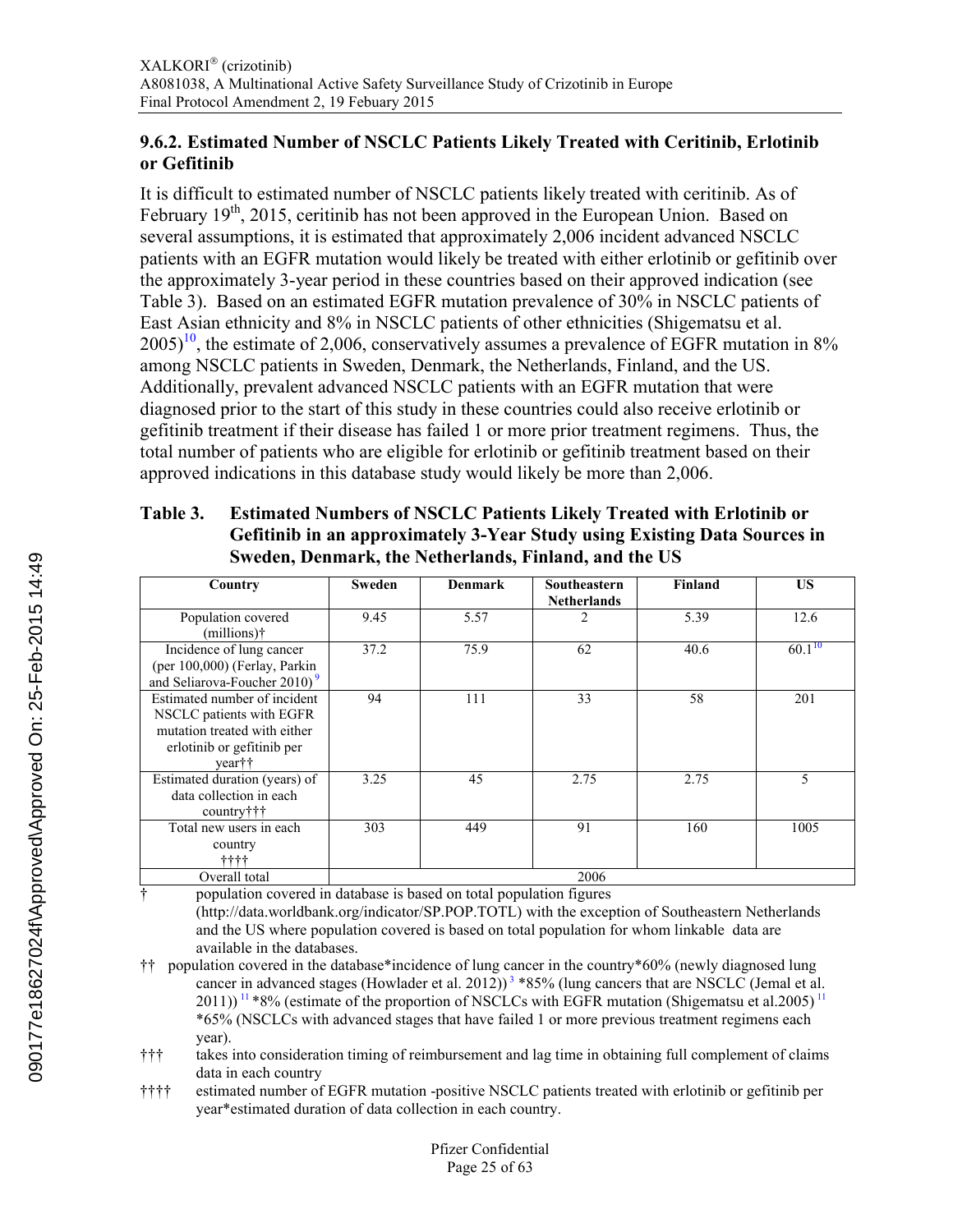### <span id="page-25-0"></span>**9.6.3. Precision Calculations**

This active safety surveillance study aims to estimate the incidence of safety endpoints among patients receiving crizotinib dispensations/prescriptions, rather than conduct a hypothesis testing. Therefore, calculations for the precision of incidence estimates are most appropriate. According to data from crizotinib clinical trials, all incidence proportions of safety endpoints of interest in ALK positive NSCLC patients treated with crizotinib range from 0.2% to 63.6% (Xalkori RMP 2014 version 6).<sup>[13](#page-33-1)</sup> The estimated precision for the proportions of safety endpoints was presented on Table 4 with the following assumptions:

- Estimated 677 ALK positive NSCLC patients likely receiving crizotinib dispensations/prescriptions in the study;
- Two-sided 95% confidence limits.

Based on these calculations, given 677 ALK positive NSCLC patients likely treated with crizotinib, this study would have achieved the precision of observed incidence proportions of a safety outcome between  $\pm 0.34\%$  and  $\pm 3.69\%$  where the incidence proportion of the safety outcome ranges from 0.2% to 63.6% respectively. The Confidence Interval (CI) for One Proportion with simple asymptotic formula from PASS software (version 2008.0.5) was used for the calculations.

| Incidence proportion of a<br>safety outcome in ALK<br>positive NSCLC patients<br>treated with crizotinib | Precision of observed incidence<br>proportion of a safety outcome in<br>ALK positive NSCLC patients<br>treated with crizotinib in the study | 95% CIs of observed incidence<br>proportion of a safety outcome<br>in ALK positive NSCLC patients<br>treated with crizotinib in the<br>study |
|----------------------------------------------------------------------------------------------------------|---------------------------------------------------------------------------------------------------------------------------------------------|----------------------------------------------------------------------------------------------------------------------------------------------|
| 0.2%                                                                                                     | $\pm 0.34\%$                                                                                                                                | $-0.14\% - 0.54\%$                                                                                                                           |
| 1.6%                                                                                                     | $\pm 0.95\%$                                                                                                                                | $0.66\% - 2.55\%$                                                                                                                            |
| $2\%$                                                                                                    | ±1.06%                                                                                                                                      | 0.95%-3.06%                                                                                                                                  |
| $3\%$                                                                                                    | $\pm 1.29\%$                                                                                                                                | 1.72%-4.29%                                                                                                                                  |
| 4%                                                                                                       | $\pm 1.48\%$                                                                                                                                | 2.52%-5.48%                                                                                                                                  |
| $5\%$                                                                                                    | $\pm 1.64\%$                                                                                                                                | $3.36\% - 6.64\%$                                                                                                                            |
| 10%                                                                                                      | $\pm 2.26\%$                                                                                                                                | 7.74%-12.26%                                                                                                                                 |
| 20%                                                                                                      | $\pm 3.01\%$                                                                                                                                | 16.99%-23.01%                                                                                                                                |
| 30%                                                                                                      | $\pm 3.45\%$                                                                                                                                | 26.55%-33.45%                                                                                                                                |
| 40%                                                                                                      | $\pm 3.69\%$                                                                                                                                | 36.31%-43.69%                                                                                                                                |
| 50%                                                                                                      | $\pm 3.77\%$                                                                                                                                | 46.23%-53.77%                                                                                                                                |
| 60%                                                                                                      | $\pm 3.69\%$                                                                                                                                | 56.31%-63.69%                                                                                                                                |

### **Table 4. Precision Calculations for Different Incidence Proportions**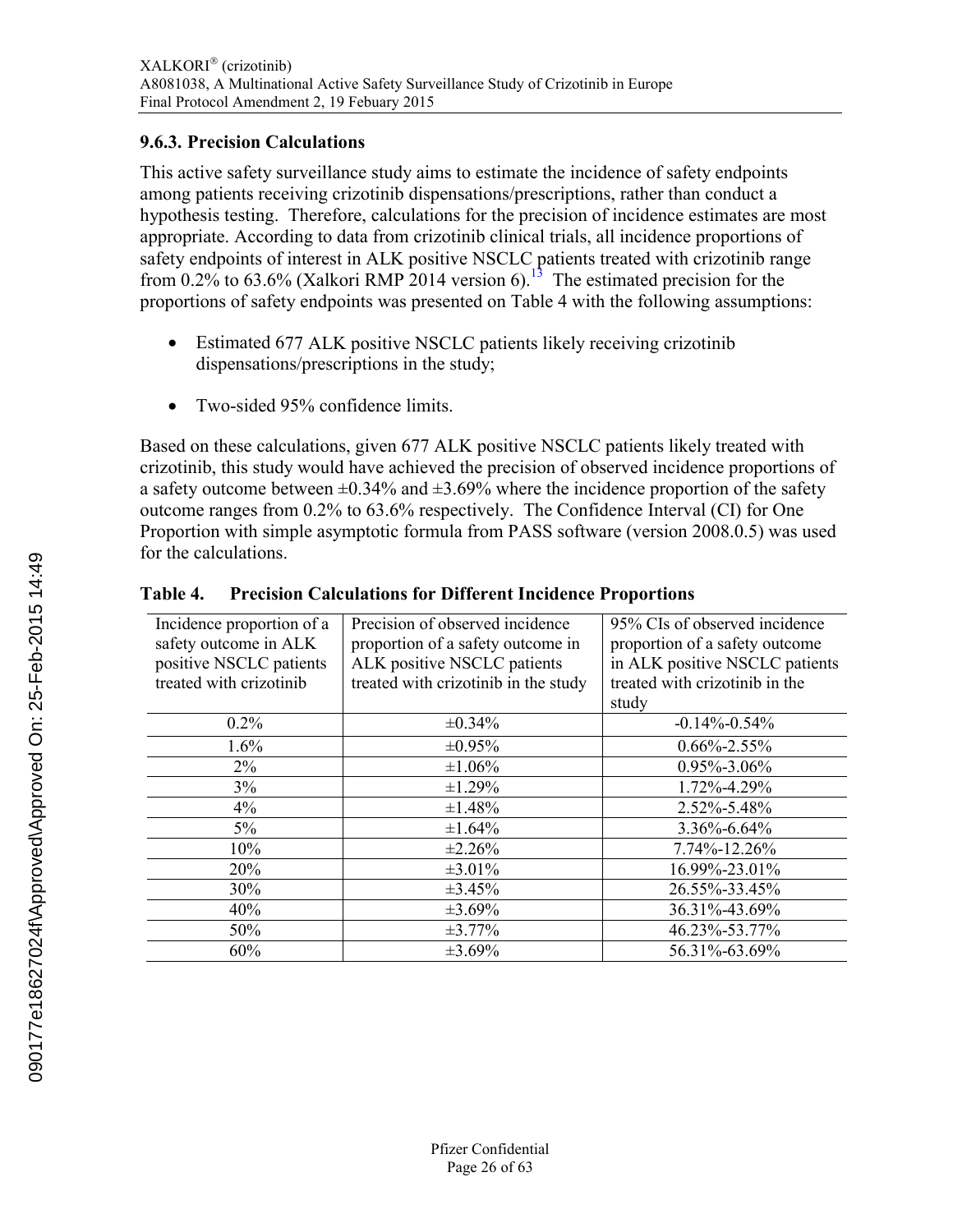### <span id="page-26-0"></span>**9.7. Data Management**

# **9.7.1. Data Management**

All data for this study is collected through the routine data collection practices of databases in the participating countries as described in [Section 9.5](#page-20-0). The data to be used in the study include the study outcomes, pre-existing renal and hepatic conditions, comorbidities, use of crizotinib, ceritinib, erlotinib, or gefitinib, and tumor characteristics as described in [Appendix](#page-60-0) 2. The data in the databases are updated continually. Investigators of each country is either independently generate the study data by linking the regional or national databases or receive study specific data generated by the owner of national or regional databases.

Data will be stored in the form of SAS or STATA datasets at secure servers, and will be maintained by a trained cadre of statisticians and data managers ensuring compliance with national regulations. SAS or STATA software will be used for statistical analyses.

# **9.7.1.1. Data Linkage**

<span id="page-26-1"></span>Investigators of each country will either independently generate the study data by linking the regional or national databases or receive study specific data generated by the owner of national or regional databases. In Sweden, Denmark, and Finland, data from all registries are linked on the individual level using a unique personal identifier that is assigned to all residents at birth or immigration. In Sweden, the National Board of Health and Welfare will link the data using the unique National Identification Number, and will deliver the data after providing a unique individual serial number which allows linkage of the data. In Denmark, study investigators will link individual databases based on the unique personal number. In Finland, collaborators at EPID Research would receive de-identified patient data. In the Netherlands, the PHARMO RLS links data from different sources via validated algorithms that do not include patient identifiers, and generate patient numbers that are unique to the PHARMO RLS. The Optum database in the US links different claims through unique patient identification numbers.

# **9.7.1.2. Data Cleaning**

Data will be recorded by health authorities using their standard quality procedures. Frequency tables of variables of interest will be generated to check for plausibility and consistency. Logic checks comparing similar data points between registers or databases will be conducted on a regular basis.

# **9.8. Data Analysis**

Detailed methodology for summary and statistical analyses of data collected in this study will be documented in a Statistical Analysis Plan, which will be dated, filed and maintained by the sponsor. This document may modify the plans outlined in the protocol; however, any major modifications of primary endpoint definitions or their analyses would be reflected in a protocol amendment.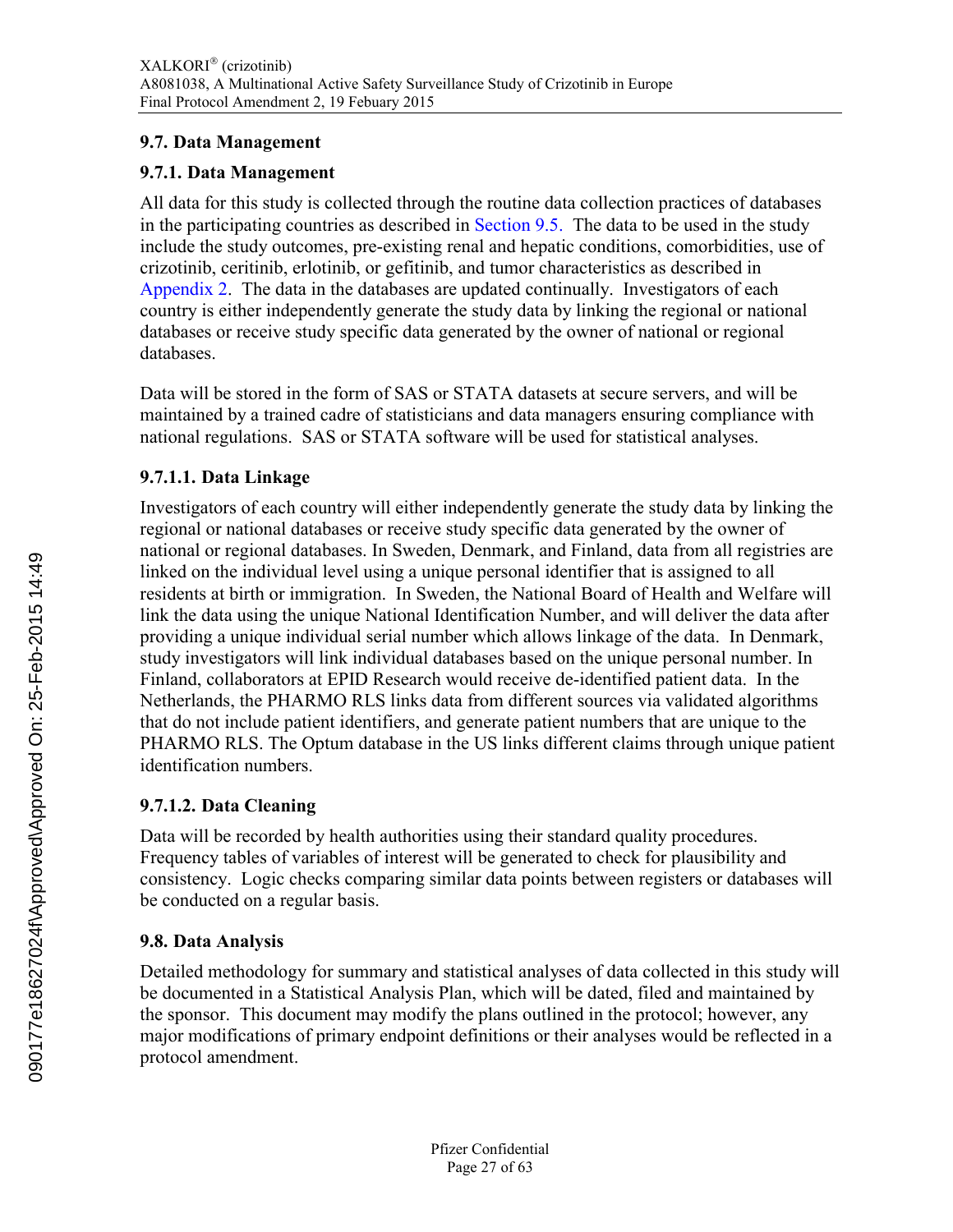The study population will include all patients who are eligible for this study. All statistical analyses will be descriptive. Comparisons between patients receiving crizotinib dispensation/prescription and patients receiving ceritinib, erlotinib or gefitinib dispensation/prescription will not be formally evaluated using statistical tests due to the anticipated limited number of patients receiving crizotinib dispensation/prescription and the rarity of safety outcomes of interest.

Demographics and baseline characteristics will be tabulated. Frequencies and percentages will be presented for categorical variables. For continuous variables, means, standard deviations, and ranges, or medians and inter-quartile ranges, will be reported as appropriate.

Incidence rates and incidence proportions for all study endpoints will be calculated separately for patients receiving dispensation/prescription of crizotinib, ceritinib, erlotinib or gefitinib for primary lung cancer. The incidence rate is the number of patients with each new safety endpoint during a specified time period at risk divided by person-time at risk in the timeframe of interest. Person-time at risk will be calculated in the following two ways: 1) follow-up time and 2) time on treatment for each treatment.

In terms of incidence rates using follow-up time as person-time at risk, the numerator will be the total number of patients with an incident safety endpoint diagnosis during the patient follow-up period, and the denominator will be total patient-years of follow-up. For patients experiencing a safety endpoint, patient-years at risk will be derived by calculating [(the date of safety endpoint diagnosis minus the date of the first dispensation/prescription for crizotinib, ceritinib, erlotinib or gefitinib) divided by 365.25]. For patients not experiencing the endpoint, patient-years at risk will be derived by calculating [(the date of last patient follow-up minus the date of the first dispensation/prescription for crizotinib, ceritinib, erlotinib or gefitinib) divided by 365.25].

$$
Incidence rate = \frac{Number of new cases during follow-up}{Sum of person-time contributed during follow-up}
$$

For incidence rates using time on treatment as the measure of person-time at risk, all patients would be given a 28-day at risk period after the end of each treatment (ie, the last day of dispensation/prescription coverage) for each product to allow for residual treatment effects. The numerator will be the total number of patients with an incident safety endpoint diagnosis up to 28 days after the end of the treatment period with each individual product, and the denominator will be total person-years treated with that product, plus up to a 28 day at-risk period at the end of each treatment period. Thus, incidence rates using time on treatment will allow patients on more than one of the study drugs (eg, both erlotinib and gefitinib) to contribute data toward each exposure, if applicable.

For patients experiencing the endpoint, total person-years treated for the patients will be derived in two ways depending on pattern of dispensation. If a patient receives dispensation/prescription for treatment continuously during the study, person-years treated for the patient will be derived by calculating [(the difference between the date of a safety endpoint diagnosis and the date of the first dispensation/prescription) divided by 365.25]. In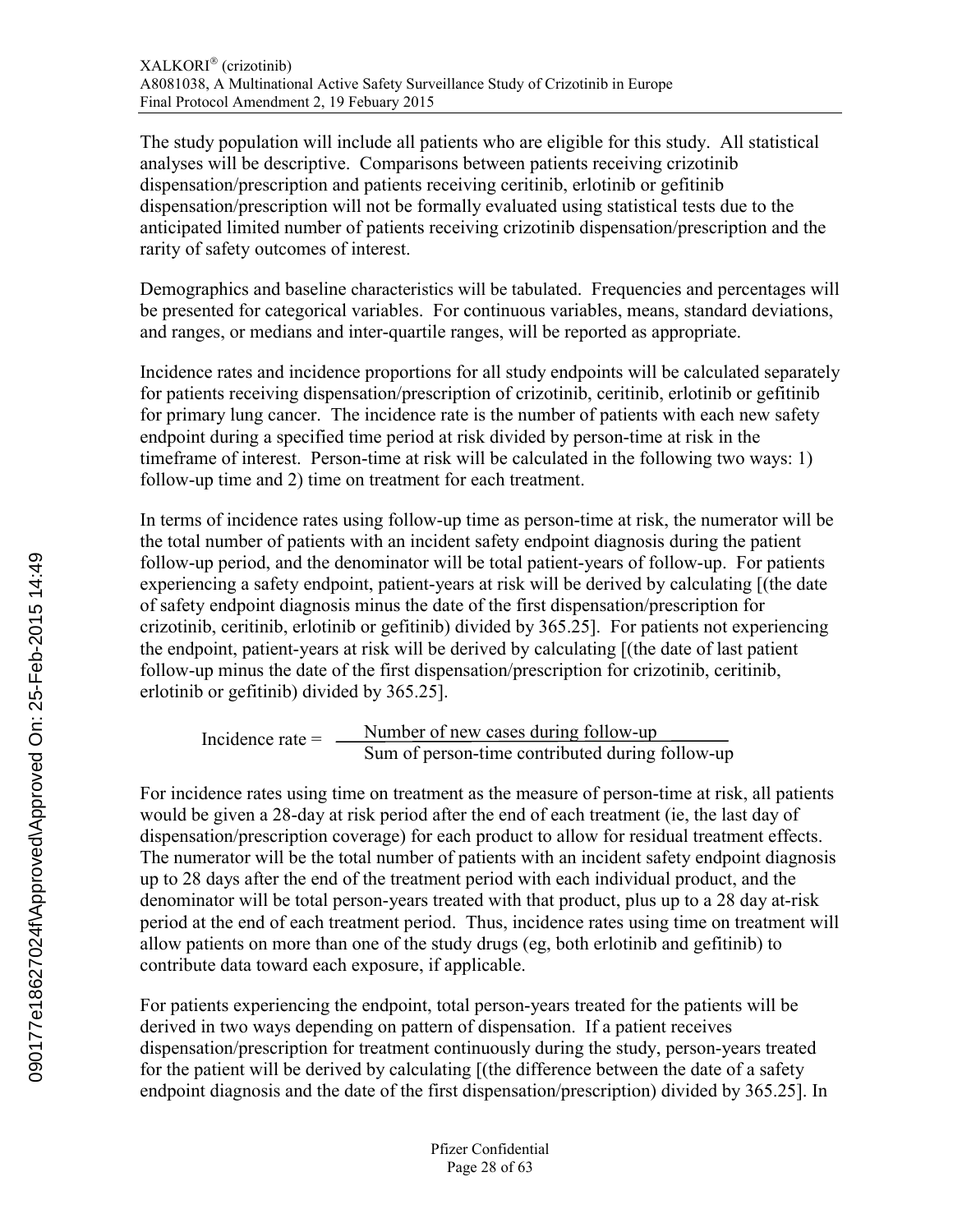the case of intermittent treatment with the same product and if a gap between treatment is 28 days or less, then the treatment would be considered continuous. If a patient receives intermittent dispensation/prescription with a gap between treatment greater than 28 days, person-years treated for the patient will be derived by calculating [(the difference between the date of a safety endpoint diagnosis and the date of the first dispensation/prescription for the product preceding the endpoint) minus (days without the dispensation/prescription for that product between the date of the first dispensation/prescription and the date of the safety endpoint diagnosis) divided by 365.25.

For patients not experiencing a safety endpoint, total person-time treated for the patients will be similarly derived in two ways depending on pattern of dispensation/prescription. If a patient receives a dispensation/prescription continuously during the study, person-years treated for the patient will be derived by calculating [(the difference between the last coverage date of last dispensation/prescription and the date of the first dispensation/prescription plus a 28-day at risk period) divided by 365.25]. If a patient receives intermittent dispensation/prescription of a product, person-years treated for the patient for the product will be derived by calculating [(the difference between the last coverage date of the last dispensation/prescription of the product and the date of the first dispensation/prescription of the product plus up to a 28-day at risk period after the end of each treatment of the product) minus (days without the dispensation/prescription for that product between the date of the first dispensation/prescription and the last coverage date of the last dispensation/prescription of the product ) divided by 365.25].

Number of new cases during treatment Sum of person-time on treatment contributed Incidence rate =

The incidence proportion is defined as the number of patients with each incident safety endpoint diagnosis divided by the number of people observed in the treatment group during the study.

For crizotinib treated cancer patients, incidence rates and incidence proportions for primary study endpoints will be calculated for 1) all cases identified in administrative data (ie, ICDand/or procedure-coded cases), 2) definite cases, and 3) definite and possible cases, as described under [Section 9.4.2](#page-18-0). Additional sensitivity analyses on primary endpoints will be conducted in Denmark, Finland, and the US given that validation of the codes is done among a proportion of the entire population. For patients treated with ceritinib, erlotinib or gefitinib in these countries, incidence rates and incidence proportions will be calculated for all cases identified in administrative data or claims data only; however, a sensitivity analysis will be conducted on primary endpoints based on the sensitivity, specificity, and PPV calculated for each endpoint using the validation sample.

Estimates of overall survival probability at one-year, two-year, and three-year periods for patients receiving crizotinib, ceritinib, gefitinib, or erlotinib dispensation/prescription will be calculated with the use of the Kaplan-Meier method. Additionally, subgroup analyses on overall survival probability will be conducted. Subgroup analyses by age (dichotomized at  $\geq 65$  years old), presence or absence of brain metastases, and pre-existing renal or hepatic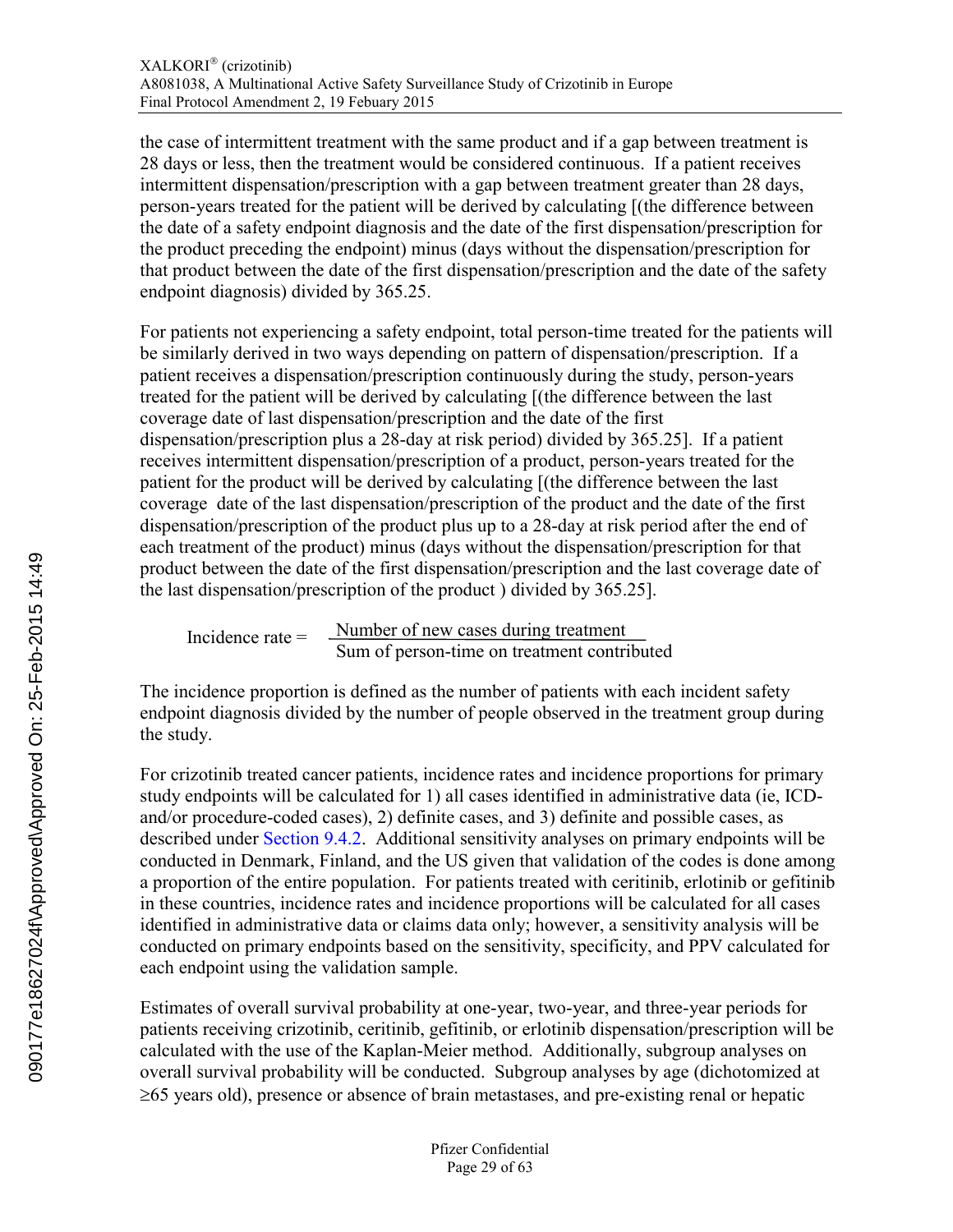impairments at baseline will be conducted for all primary study endpoints. Moreover, time to occurrence of pneumonitis/ILD among NSCLC patients receiving crizotinib, ceritinib, erlotinib, or geftinib dispensation/prescription will be estimated and features and risk factors of pneumonitis/ILD will be described.

Sensitivity, specificity, and PPV of ICD codes used for each safety endpoint against data on pre-specified diagnostic criteria of the endpoint abstracted from medical charts/ records will be calculated for the validation of the codes in Sweden, Demark, the Netherlands, and in the US.

 Sensitivity is the proportion of patients with the endpoint identified by medical chart (ie, true cases) that is correctly identified as having the endpoint by ICD codes.

Number of true cases identified as having the endpoint via ICD codes Total number of true cases with the endpoint identified by medical chart Sensitivity=

 Specificity is the proportion of patients without the endpoint based on medical chart (ie, non-cases) that is correctly identified as not having the endpoint by ICD codes.

Number of true non-cases identified via ICD codes Total number of non-cases based on medical chart Specificity=

<span id="page-29-0"></span>Positive Predictive Value is the proportion of patients identified by ICD codes as having the endpoint in question who actually have the endpoint identified by medical chart.

> Number of true cases confirmed by medical chart Total number of cases identified via ICD codes  $PPV =$

Additional exploratory analyses and sensitivity analyses may be conducted.

# **9.8.1. Interim Report**

The incidence of each primary study endpoint will be assessed on an interim basis during the study as described under the study procedures ([Section 9.5\)](#page-20-0). These analyses will be conducted for each participating country separately and will be descriptive in nature. Frequencies and percentages of subjects will be presented for categorical variables. For continuous variables, means, standard deviations and ranges, or medians and inter-quartile ranges, will be reported as appropriate. Calculations for interim reports will be based on all cases identified in administrative data (ie, will include non-validated cases). Given the limited data available, the interim reports are likely to be reduced compared with the final study report.

# **9.9. Quality Control**

Investigators are responsible for following their standard institutional procedures to ensure data quality and integrity, including archiving of statistical programs, appropriate documentation of data cleaning and validity for created variables, description of available data, and extent of validation of endpoints.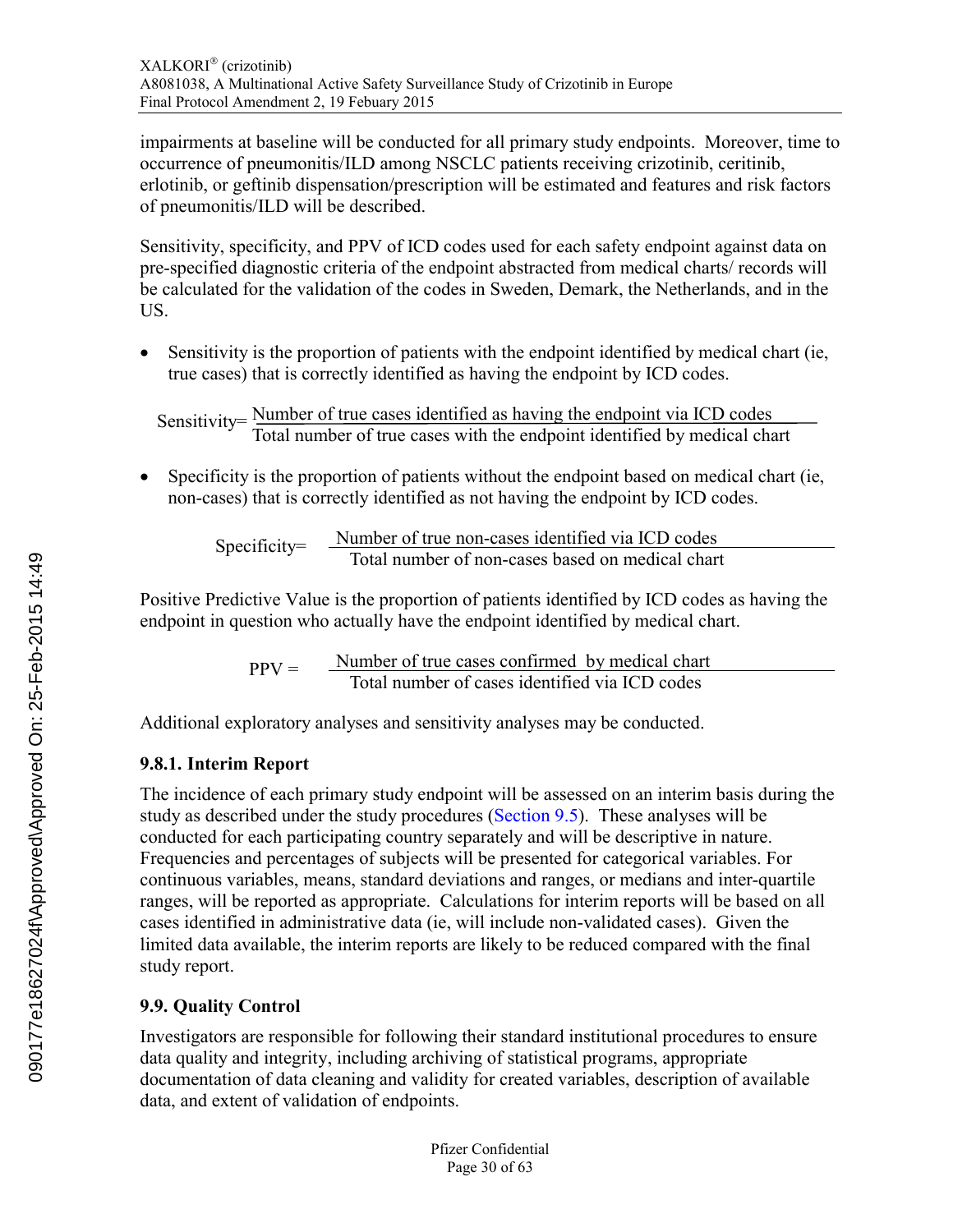### <span id="page-30-0"></span>**9.10. Limitations of the Research Methods**

This study has several limitations. One limitation is the dependency on drug dispensing from pharmacy/hospital data as a measure for actual use of the drug. It is possible that a patient may not actually take the drug. However, since crizotinib, ceritinib, erlotinib, and gefitinib are molecular targeted agents, it is reasonable to assume that the majority of patients who receive a dispensation/prescription for these drugs would actually take it until the patient experiences disease progression or experiences an adverse reaction that is not tolerable or determined by the physician to warrant discontinuation. Drug treatments received during hospitalization are not recorded in the pharmacy databases/prescription register and inpatient databases, with exception of a drug which has a hospital drug code. Therefore, it is possible that patients who only receive crizotinib, ceritinib, erlotinib, or gefitinib treatment during hospitalization will not be included in this study unless there is a hospital drug code for these drugs. Given that the vast majority of patients would receive these drugs in the outpatient setting, it is reasonable to assume that a negligible number of patients exposed to these products would be missed. Another limitation is that this study relies on administrative claims data. Conditions not requiring any treatment tend to be systematically undercoded (eg, vision disorders, renal cyst, and mild edema) in administrative databases. However, a validation of some of these ICD codes used to capture safety endpoints will be conducted among patients receiving crizotinib dispensation/prescription and the same number of patients receiving dispensation/prescription of ceritinib, erlotinib or gefitinib. This will allow evaluation of the magnitude of undercoding as well as provide more accurate estimation of the incidence of primary safety endpoints in databases in these countries.

Worsening existing conditions can only be identified through inference based on clinical treatment of the conditions. For example, no code differentiates mild bradycardia from serious bradycardia unless patients with serious bradycardia receive a drug or a procedure to treat or correct the condition. Likewise, use of administrative data makes it difficult to stratify patients by severity of illness for a specific condition, though it is possible to stratify patients based on the number and type of comorbid conditions. Furthermore, laboratory tests and ECG results are either not recorded or not reliably recorded in these existing databases. Thus, this study is unable to adequately evaluate safety outcomes such as abnormal liver function tests and ECG changes. Additionally, in Finland, the US, and Sweden it cannot be determined from data sources whether a genetic test for ALK positive tumor or EGFR mutation is done. It is therefore possible that not all patients receiving dispensation/prescription for these products would be screened in these countries. However, since this is an observational study, lung cancer patients in this study will receive dispensation/prescription of these products as per usual practice, and therefore, it is reasonable to assume that the large majority of patients receive dispensation/prescription for these products as per their indications. Moreover, genetic status of patients' tumors is not expected to significantly affect the incidence of the primary safety endpoints.

One of the key strengths of this study is that the use of large existing health care data sources allows for the possibility of studying the safety of crizotinib (a rare exposure), as well as rare safety outcomes, in a reasonable period of time and in the context of routine clinical care. In addition, observational data sources like administrative claims data and cancer registry data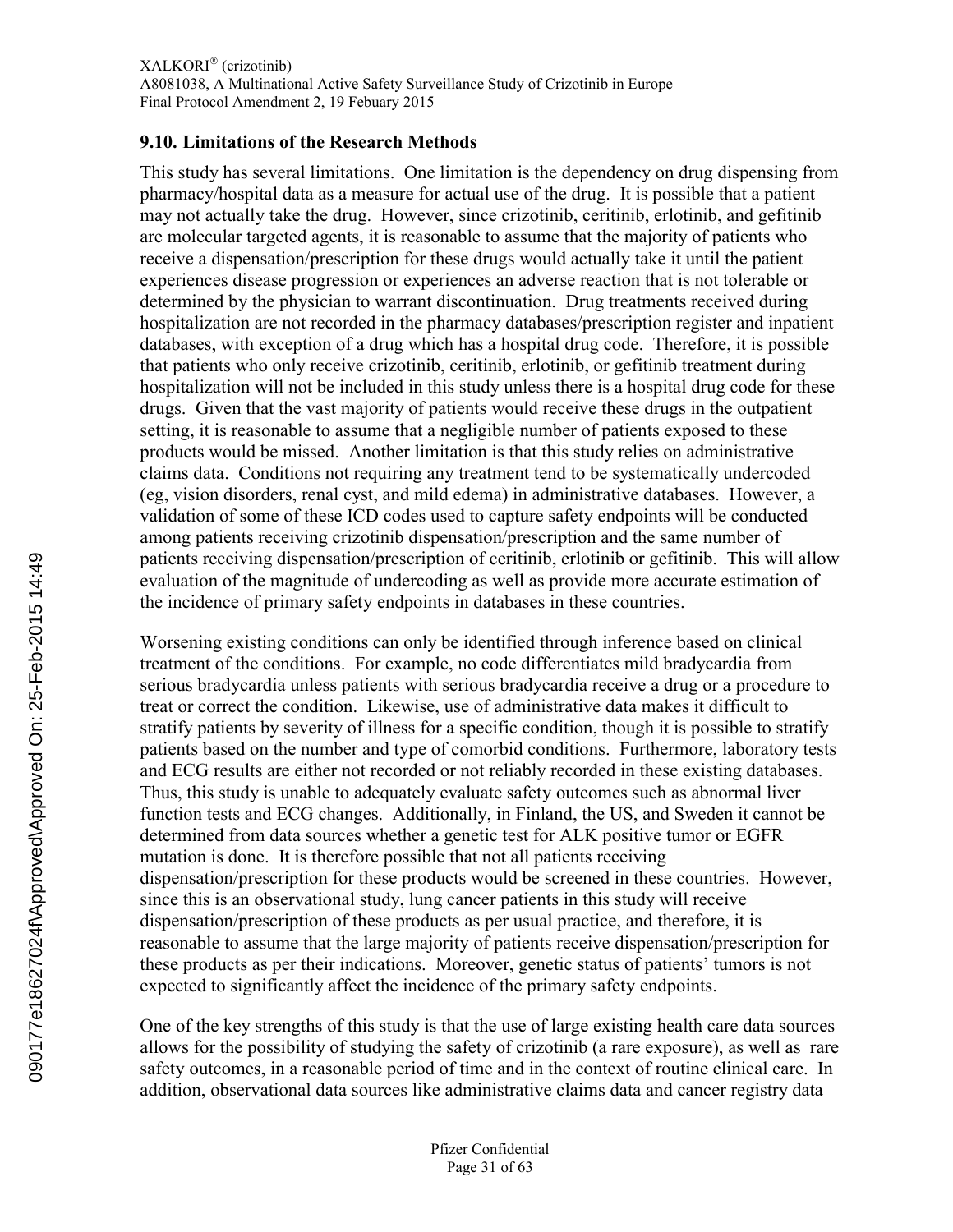<span id="page-31-1"></span>may provide insight regarding safety outcomes in patients who are underrepresented in crizotinib clinical trials, including patients with brain metastases, pre-existing renal or hepatic impairment, and elderly patients. Furthermore, results based on this populationbased study would be more generalizable than those obtained from clinical trials.

# **9.11. Other Aspects**

Not applicable.

# **10. PROTECTION OF HUMAN SUBJECTS**

# **10.1. Patient Information and Consent**

Not applicable.

# **10.2. Patient Withdrawal**

Not applicable.

# **10.3. Institutional Review Board (IRB)/Independent Ethics Committee (IEC)**

Protocol review and approval by Independent Ethics Committees, Data Privacy, and/or Data Protection boards will be sought as required by local law. All correspondence with the IEC will be retained in the Investigator File, and copies of IEC approvals will be forwarded to Pfizer.

# <span id="page-31-0"></span>**10.4. Ethical Conduct of the Study**

The study will be conducted in accordance with legal and regulatory requirements, as well as with scientific purpose, value and rigor and follow generally accepted research practices described in *Good Pharmacoepidemiology Practices* (GPP) issued by the International Society for Pharmacoepidemiology (ISPE), Good Epidemiological Practice (GEP) guidelines issued by the International Epidemiological Association (IEA), International Ethical Guidelines for Epidemiological Research issued by the Council for International Organizations of Medical Sciences (CIOMS), EMA, European Network of Centres for Pharmacoepidemiology and Pharmacovigilance (ENCePP) Guide on Methodological Standards in Pharmacoepidemiology, and FDA Guidance for Industry: Good Pharmacovigilance and Pharmacoepidemiologic Assessment, FDA Draft Guidance for Industry and FDA Staff: Best Practices for Conducting and Reporting of Pharmacoepidemiologic Safety Studies Using Electronic Healthcare Data Sets.

### **11. MANAGEMENT AND REPORTING OF ADVERSE EVENTS/ADVERSE REACTIONS**

This study uses existing health care databases, in which it is generally not possible to link (ie, identify a potential association between) a particular product and medical event for any individual.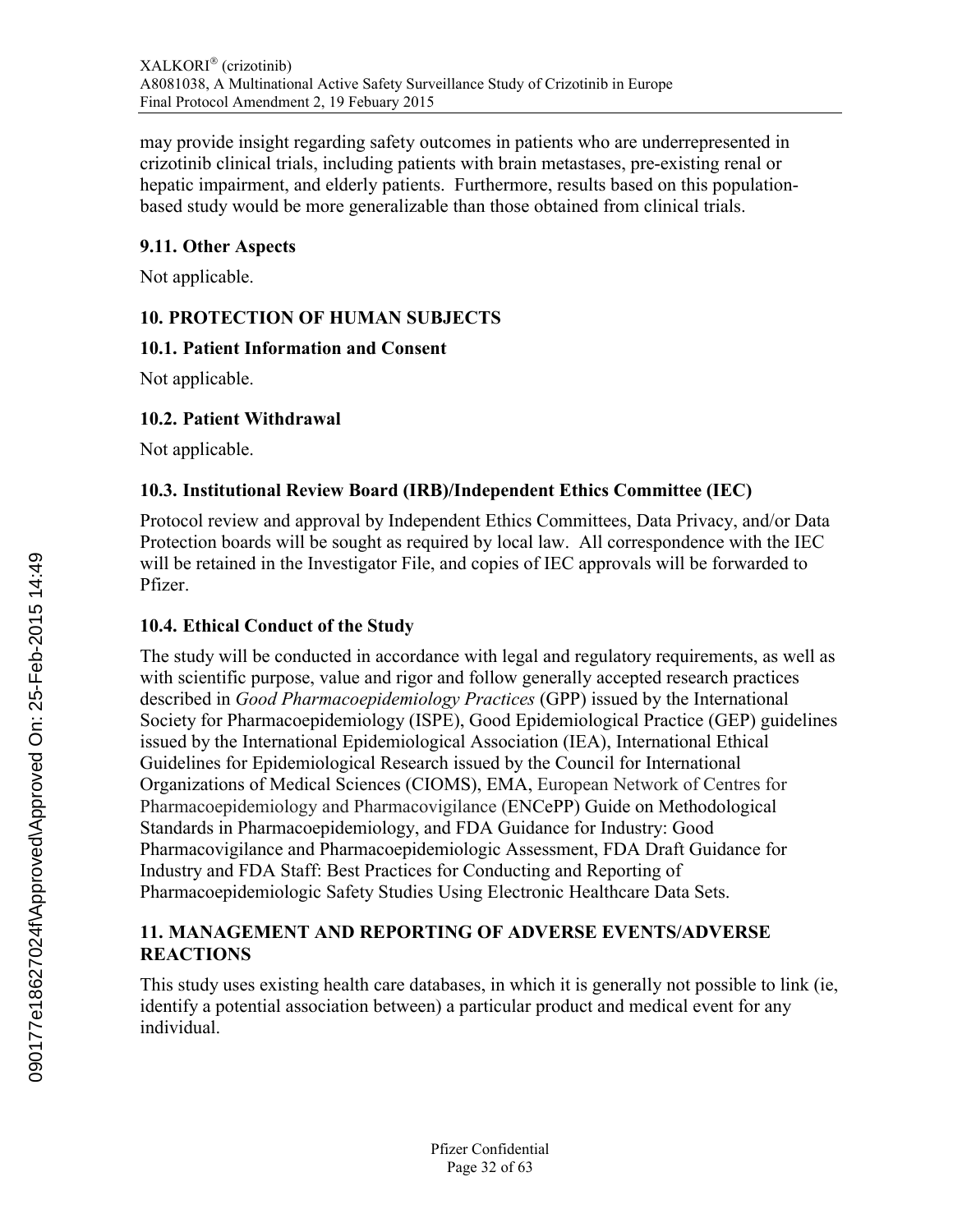In addition, this study protocol requires human review of patient-level unstructured data; unstructured data refer to verbatim medical data, including text-based descriptions and visual depictions of medical information, such as medical records, images of physician notes, neurological scans, X-rays, or narrative fields in a database. If allowed by local legislation, the reviewer is to report AEs with explicit attribution to any Pfizer drug that appears in the reviewed information (defined per the patient population and study period specified in the protocol). Explicit attribution is not inferred by a temporal relationship between drug administration and an AE, but must be based on a definite statement of causality by a healthcare provider linking drug administration to the AE.

The requirements for reporting safety events on the non-interventional study (NIS) adverse event monitoring (AEM) Report Form to Pfizer Safety are as follows:

- All serious and non-serious AEs with explicit attribution to any Pfizer drug that appear in the reviewed information must be recorded on the chart abstraction form and reported, within 24 hours of awareness, to Pfizer Safety using the NIS AEM Report Form.
- Scenarios involving drug exposure, including exposure during pregnancy, exposure during breast feeding, medication error, overdose, misuse, extravasation, lack of efficacy and occupational exposure associated with the use of a Pfizer product must be reported, within 24 hours of awareness, to Pfizer Safety using the NIS AEM Report Form.

<span id="page-32-0"></span>For these safety events with an explicit attribution to (AEs) or associated with use of (other scenarios listed above), a Pfizer product, the data captured in the medical record will constitute all clinical information known regarding these adverse events. No follow-up on related adverse events will be conducted; Exposure during pregnancy cases will be followed up, where possible, for pregnancy outcomes.

All research staff members will complete the Pfizer requirements regarding training on the following: "*Your Reporting Responsibilities: Monitoring the Safety, Performance and Quality of Pfizer Products (Multiple Languages)"* and any relevant Your Reporting Responsibilities supplemental training. This training will be provided to all research staff members prior to study start. All trainings include a "Confirmation of Training Certificate" (for signature by the trainee) as a record of completion of the training, which must be kept in a retrievable format. Copies of all signed training certificates must be provided to Pfizer.

# **12. PLANS FOR DISSEMINATING AND COMMUNICATING STUDY RESULTS**

Interim reports and the final study report will be submitted to EMA. The manuscript of the study will be submitted to a peer reviewed journal for publication.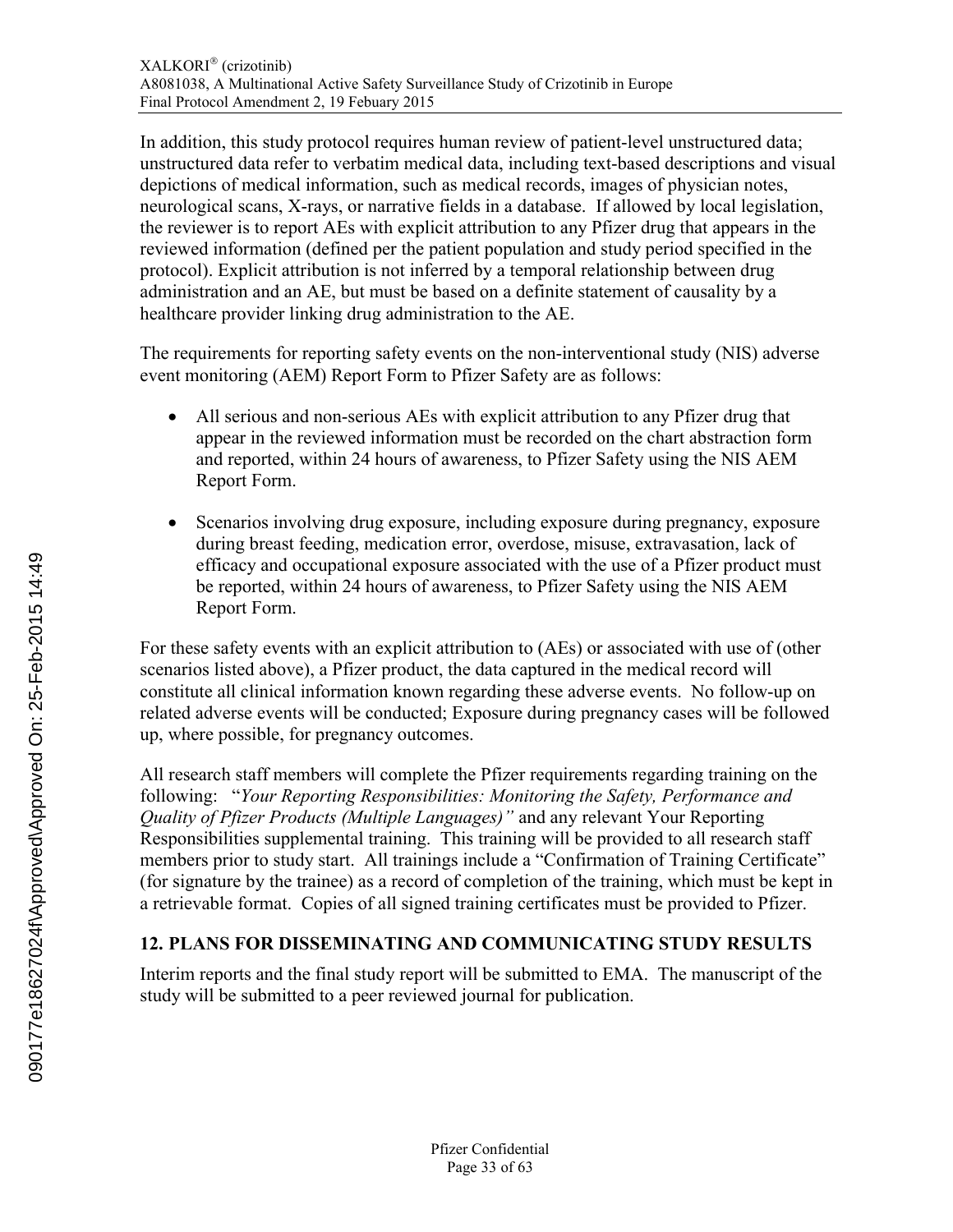# <span id="page-33-0"></span>**13. REFERENCES**

- 1. Sher T, Dy GK, Adjei AA. Small cell lung cancer. Mayo Clinic proceedings 2008;83  $(3):355-67.$
- 2. Jemal A, Clegg LX, Ward E, et al. Annual report to the nation on the status of cancer, 1975-2001, with a special feature regarding survival. Cancer 2004;101(1):3-27.
- 3. Howlader N, Noone AM, Krapcho M, Neyman N, Aminou R, Altekruse SF, Kosary CL, Ruhl J, Tatalovich Z, Cho H, Mariotto A, Eisner MP, Lewis DR, Chen HS, Feuer EJ, Cronin KA (eds). SEER Cancer Statistics Review, 1975-2009 (Vintage 2009 Populations), National Cancer Institute. Bethesda, MD, http://seer.cancer.gov/csr/1975\_2009\_pops09/, based on November 2011 SEER data submission, posted to the SEER web site, April 2012.
- 4. Schiller JH, Harrington D, Belani CP, et al. Comparison of four chemotherapy regimens for advanced non-small-cell lung cancer. The New England Journal of Medicine 2002;346(2):92-8.
- 5. Soda M, Choi YL, Enomoto M, et al. Identification of the transforming EML4-ALK fusion gene in non-small-cell lung cancer. Nature 2007;448(7153):561-6.
- 6. Chen Y, Takita J, Choi YL, et al. Oncogenic mutations of ALK kinase in neuroblastoma. Nature 2008;455(7215):971-4.
- <span id="page-33-1"></span>7. Varella-Garcia M, Cho Y, Lu X, et al. ALK gene rearrangements in unselected caucasians with non-small cell lung carcinoma (NSCLC). J Clin Oncol (Meeting Abstracts) 2010;28 (15 suppl (May 20 Supplement)):10533.
- 8. Tiseo M, Gelsomino F, Bartolotti M, et al. Anaplastic lymphoma kinase as a new target for the treatment of non-small-cell lung cancer. Expert review of anticancer therapy 2011;11(11):1677-87.
- 9. Ferlay J, Parkin DM, Steliarova-Foucher E. Estimates of cancer incidence and mortality in Europe in 2008. European Journal of Cancer 2010; 46:765-781.
- 10. Howlader N, Noone AM, Krapcho M, Garshell J, Miller D, Altekruse SF, Kosary CL, Yu M, Ruhl J, Tatalovich Z,Mariotto A, Lewis DR, Chen HS, Feuer EJ, Cronin KA (eds). SEER Cancer Statistics Review, 1975-2011, National Cancer Institute. Bethesda, MD, http://seer.cancer.gov/csr/1975\_2011/, based on November 2013 SEER data submission, posted to the SEER web site, April 2014.
- 11. Jemal A, Bray F, Center MM, Ferlay J, Ward E, Forman D. Global cancer statistics. CA: a cancer journal for clinicians 2011;61(2):69-90.
- 12. Shigematsu H, Lin L, Takahashi T, et al. Clinical and biological features associated with epidermal growth factor receptor gene mutations in lung cancers. Journal of the National Cancer Institute 2005;97(5):339-46.
- 13. Xalkori RMP version March 2014.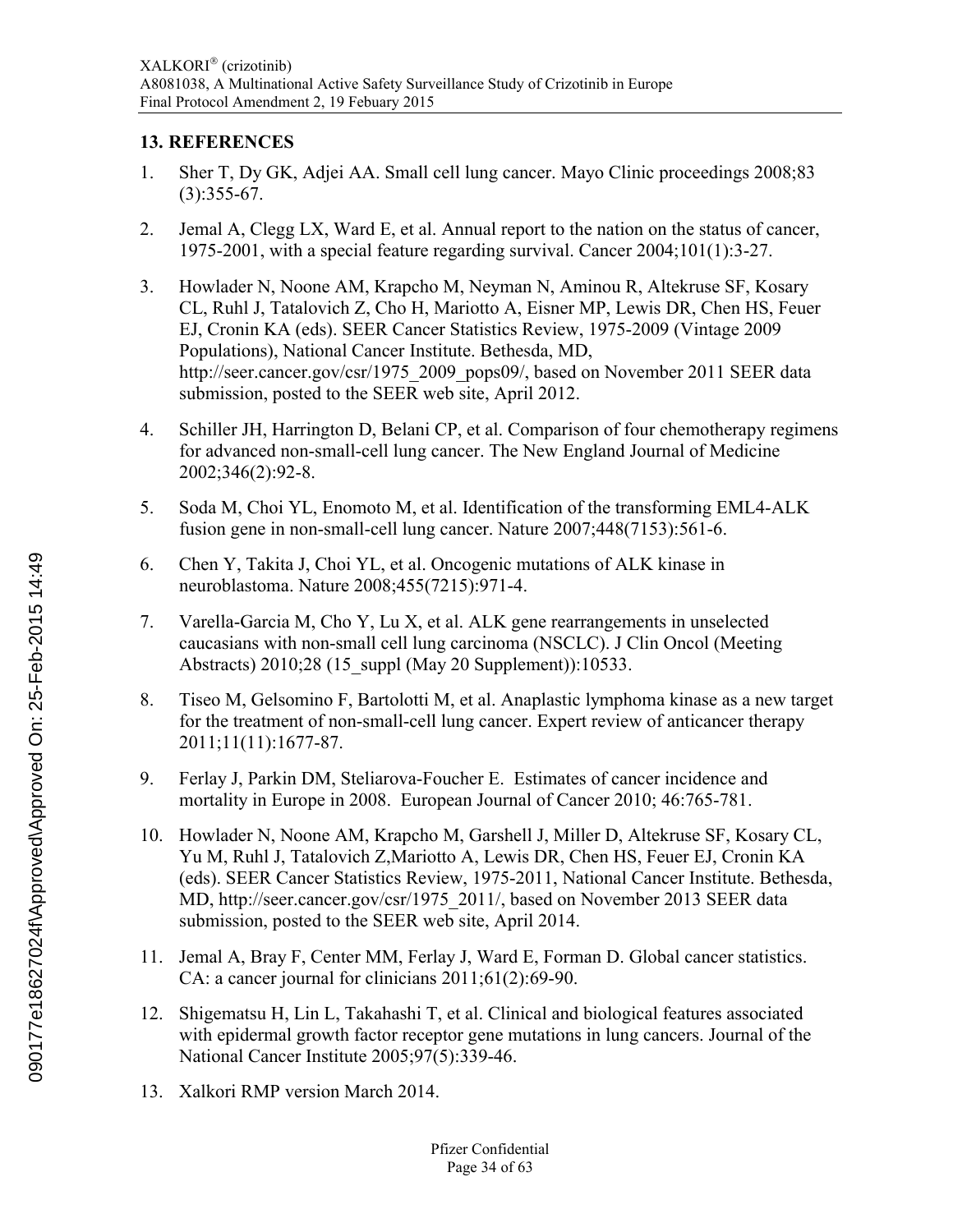# <span id="page-34-0"></span>**Appendix 1. DATA SOURCES BY COUNTRY**

|                  | Sweden                                           | Denmark                    | Netherlands               | Finland                | <b>US</b>              |
|------------------|--------------------------------------------------|----------------------------|---------------------------|------------------------|------------------------|
|                  | Patient demographic and clinical characteristics |                            |                           |                        |                        |
| Age              | Patient register                                 | Danish Civil               | PHARMO central            | All registers          | Medical claims         |
|                  |                                                  | <b>Registration System</b> | patient register          |                        |                        |
| <b>Sex</b>       | Patient register                                 | Danish Civil               | PHARMO central            | All registers          | Medical claims         |
|                  |                                                  | <b>Registration System</b> | patient register          |                        |                        |
| Lung cancer      | ICD-10 codes in Patient                          | ICD-10 or ICD-O codes      | ICD-O codes in the        | Hospital care register | Medical claims         |
|                  | Register or ICD-O codes                          | in the Danish Cancer       | Eindhoven Cancer          | and / or Cancer        |                        |
|                  | in the Cancer Register                           | Registry or Danish         | Registry                  | Register               |                        |
|                  |                                                  | National Registry of       | or SNOMED CT in           |                        |                        |
|                  |                                                  | Patients                   | Pathology Database        |                        |                        |
| Histology        | ICD-O codes in the                               | Danish Cancer Register     | Eindhoven Cancer          | Hospital care register | May be available in    |
|                  | Cancer Register                                  | and SNOMED CT in           | <b>Registry or SNOMED</b> | and / or Cancer        | Medical claims or      |
|                  |                                                  | Pathology Register         | CT in Pathology           | Register               | laboratory database    |
|                  |                                                  |                            | Database                  |                        |                        |
| Stage            | <b>Cancer Register</b>                           | Danish Cancer Register     | Eindhoven Cancer          | Hospital care register | Not available          |
|                  |                                                  | through 2004 and           | <b>Registry or SNOMED</b> | and / or Cancer        |                        |
|                  |                                                  | <b>SNOMED CT in</b>        | CT in Pathology           | Register               |                        |
|                  |                                                  | Pathology Register         | Database                  |                        |                        |
| Brain metastases | ICD-O code in Cancer                             | ICD-10 code in Danish      | ICD-O code in             | Not available          | May be available in    |
|                  | Register (primary                                | Cancer Register and        | Eindhoven Cancer          |                        | Medical claims         |
|                  | diagnosis only), Quality                         | Danish National Registry   | Registry or SNOMED        |                        |                        |
|                  | Register for Lung                                | of Patients                | CT in Pathology           |                        |                        |
|                  | Cancer and/or National                           |                            | Database                  |                        |                        |
|                  | Patient Register                                 |                            |                           |                        |                        |
| Genotyping       | Not available                                    | <b>SNOMED CT in</b>        | <b>SNOMED CT in</b>       | Not available          | May be available       |
|                  |                                                  | Pathology Register         | Pathology Database        |                        | using medical claims   |
|                  |                                                  |                            |                           |                        | or laboratory database |
| Other tumors     | ICD-10 codes in Patient                          | ICD-10 or ICD-O codes      | ICD-O codes in the        | Hospital care register | Medical claims         |
|                  | Register or ICD-O codes                          | in the Danish Cancer       | Eindhoven Cancer          | and / or Cancer        |                        |
|                  | in the Cancer Register                           | Registry or Danish         | Registry                  | Register               |                        |
|                  |                                                  | National Registry of       | or SNOMED CT in           |                        |                        |
|                  |                                                  | Patients                   | Pathology Database        |                        |                        |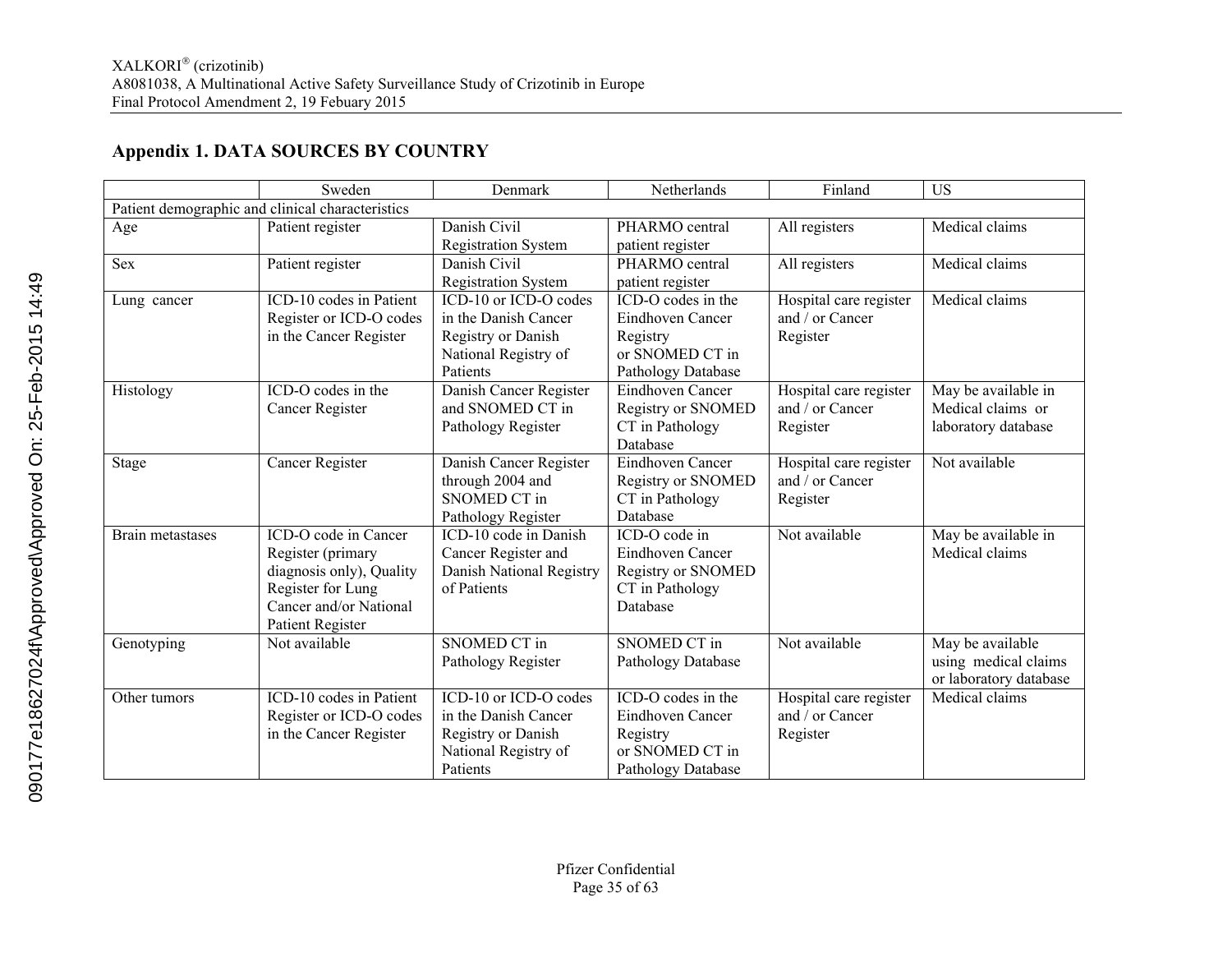|                           | Sweden                                                   | Denmark                                                                                                                            | Netherlands                                                  | Finland                              | <b>US</b>       |
|---------------------------|----------------------------------------------------------|------------------------------------------------------------------------------------------------------------------------------------|--------------------------------------------------------------|--------------------------------------|-----------------|
| Drugs prescribed          |                                                          |                                                                                                                                    |                                                              |                                      |                 |
| Crizotinib                | ATC code and drug<br>name in Prescribed Drug<br>Register | ATC code in National<br>Prescription Database,<br>hospital drug code in<br>National Registry of<br>Patients                        | ATC code in Hospital<br>Pharmacy Database                    | ATC code in<br>Prescription Register | Pharmacy claims |
| Ceritinib                 | ATC code and drug<br>name in Prescribed Drug<br>Register | TC code in National<br>Database of Reimbursed<br>Prescriptions, hospital<br>treatment code in<br>National Registry of<br>Patients  | ATC code in Hospital<br>Pharmacy Database                    | ATC code in<br>Prescription Register | Pharmacy claims |
| Gefitinib                 | ATC code and drug<br>name in Prescribed Drug<br>Register | ATC code in National<br>Database of Reimbursed<br>Prescriptions, hospital<br>treatment code in<br>National Registry of<br>Patients | ATC code in Hospital<br><b>Pharmacy Database</b>             | ATC code in<br>Prescription Register | Pharmacy claims |
| Erlotinib                 | ATC code and drug<br>name in Prescribed Drug<br>Register | ATC code in National<br>Database of Reimbursed<br>Prescriptions, hospital<br>treatment code in<br>National Registry of<br>Patients | ATC code in Hospital<br><b>Pharmacy Database</b>             | ATC code in<br>Prescription Register | Pharmacy claims |
| Other drugs<br>prescribed | ATC code and drug<br>name in Prescribed Drug<br>Register | ATC code in National<br>Database of Reimbursed<br>Prescriptions, hospital<br>treatment code in<br>National Registry of<br>Patients | ATC code in<br>Community or<br>Hospital Pharmacy<br>Database | ATC code in<br>Prescription Register | Pharmacy claims |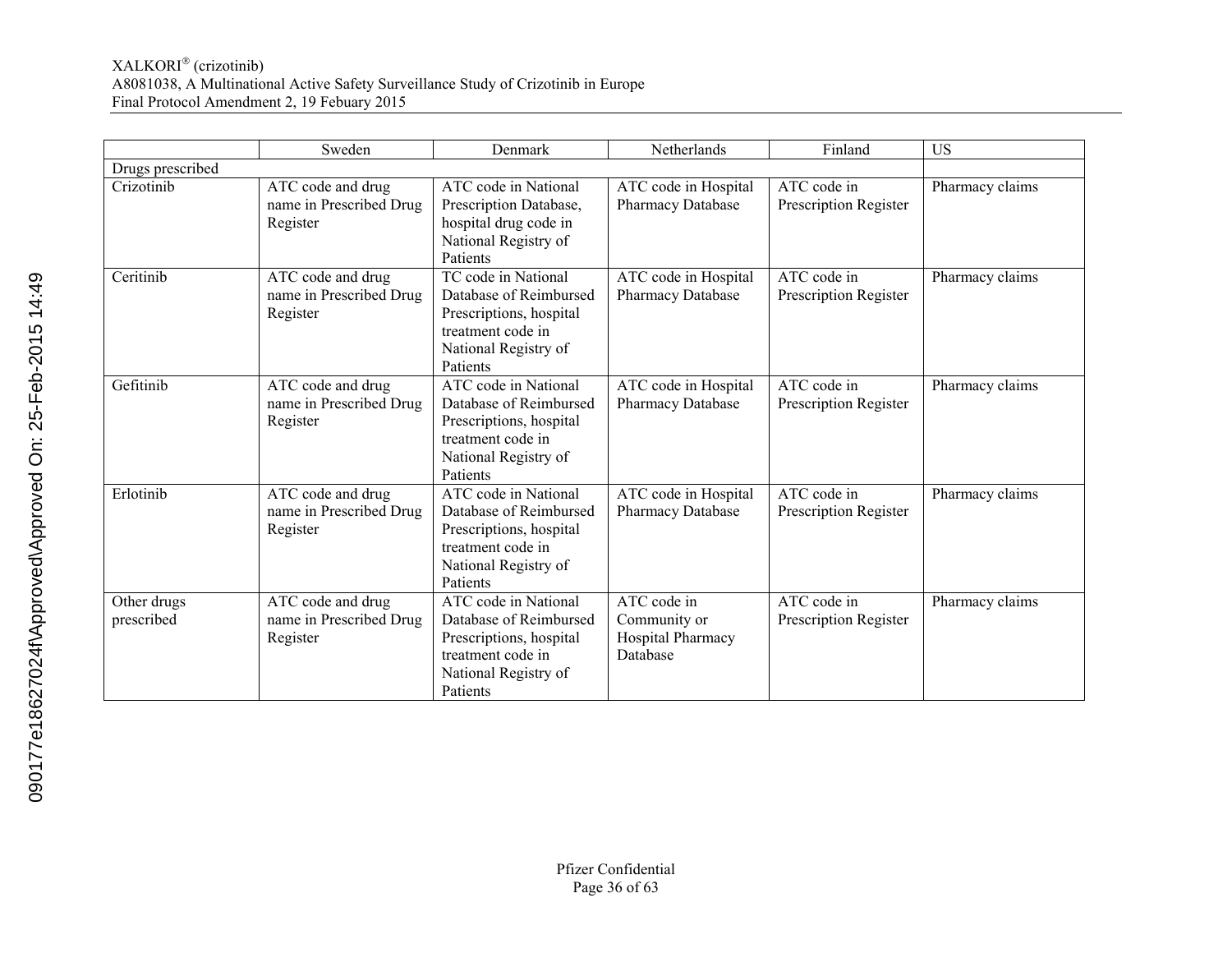|                                                                                                                            | Sweden                                                                                                                                                                                 | Denmark                                                    | Netherlands                                                                                                                                                                  | Finland                                                                                                                      | <b>US</b>                                                                       |  |  |  |  |
|----------------------------------------------------------------------------------------------------------------------------|----------------------------------------------------------------------------------------------------------------------------------------------------------------------------------------|------------------------------------------------------------|------------------------------------------------------------------------------------------------------------------------------------------------------------------------------|------------------------------------------------------------------------------------------------------------------------------|---------------------------------------------------------------------------------|--|--|--|--|
| Primary study endpoints                                                                                                    |                                                                                                                                                                                        |                                                            |                                                                                                                                                                              |                                                                                                                              |                                                                                 |  |  |  |  |
| Hepatotoxicity                                                                                                             |                                                                                                                                                                                        |                                                            |                                                                                                                                                                              |                                                                                                                              |                                                                                 |  |  |  |  |
| Hepatic failure<br>(acute, sub acute,<br>chronic, unspecified,<br>with and without<br>coma)                                | ICD-10 codes in the<br>Patient register,<br>Klassifikation av<br>kirurgiska åtgärder code<br>in Patient Register, and /<br>or ATC code and drug<br>name in Prescribed Drug<br>Register | ICD-10 codes in Danish<br>National Registry of<br>Patients | ICD-10 codes in the<br>Dutch Hospital<br>Database, CVV codes<br>in the Dutch Hospital<br>Database, and / or<br>ATC codes in<br>Community or<br>Hospital Pharmacy<br>Database | $ICD-10$ or<br>NOMESCO codes in<br>Hospital Care<br>Register, and/or ATC<br>code in National<br><b>Prescription Database</b> | ICD-9 or 10 codes in<br>Medical claims and/or<br>NDC code in<br>pharmacy claims |  |  |  |  |
| Toxic<br>encephalopathy                                                                                                    | ICD-10 codes in the<br>Patient register,<br>Klassifikation av<br>kirurgiska åtgärder code<br>in Patient Register, and /<br>or ATC code and drug<br>name in Prescribed Drug<br>Register | ICD-10 codes in Danish<br>National Registry of<br>Patients | ICD-10 codes in the<br>Dutch Hospital<br>Database, CVV codes<br>in the Dutch Hospital<br>Database, and / or<br>ATC codes in<br>Community or<br>Hospital Pharmacy<br>Database | $ICD-10$ or<br>NOMESCO codes in<br>Hospital Care<br>Register, and/or ATC<br>code in National<br><b>Prescription Database</b> | ICD-9 or 10 codes in<br>Medical claims and/or<br>NDC code in<br>pharmacy claims |  |  |  |  |
| Toxic liver disease<br>(with hepatic<br>necrosis, hepatitis,<br>acute hepatitis,<br>unspecified, with and<br>without coma) | ICD-10 codes in the<br>Patient register,<br>Klassifikation av<br>kirurgiska åtgärder code<br>in Patient Register, and /<br>or ATC code and drug<br>name in Prescribed Drug<br>Register | ICD-10 codes in Danish<br>National Registry of<br>Patients | ICD-10 codes in the<br>Dutch Hospital<br>Database, CVV codes<br>in the Dutch Hospital<br>Database, and / or<br>ATC codes in<br>Community or<br>Hospital Pharmacy<br>Database | $ICD-10$ or<br>NOMESCO codes in<br>Hospital Care<br>Register, and/or ATC<br>code in National<br><b>Prescription Database</b> | ICD-9 or 10 codes in<br>Medical claims and/or<br>NDC code in<br>pharmacy claims |  |  |  |  |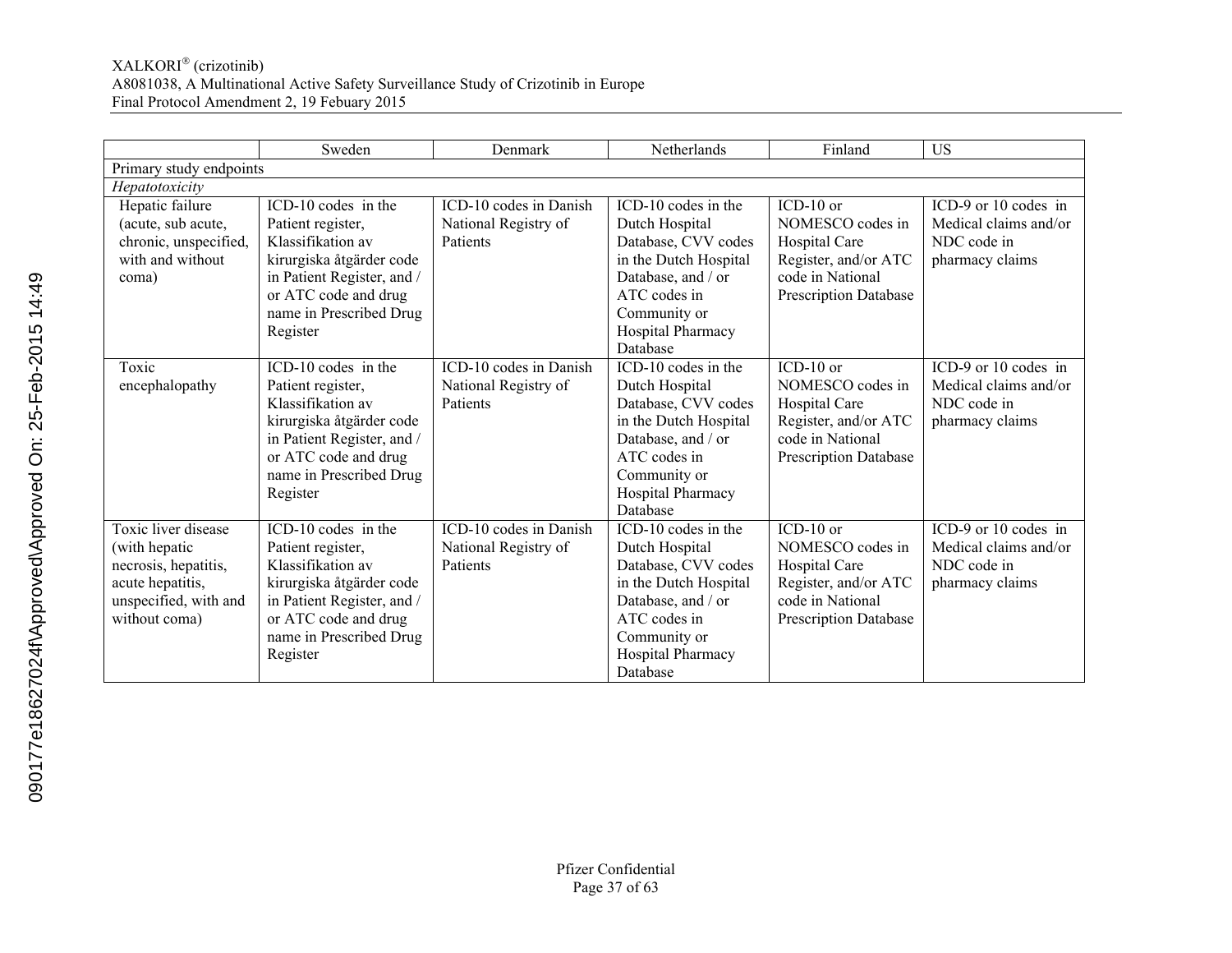|                                                                                                                  | Sweden                                                                                                                                                                                 | Denmark                                                    | Netherlands                                                                                                                                                                  | Finland                                                                                                               | <b>US</b>                                                                       |
|------------------------------------------------------------------------------------------------------------------|----------------------------------------------------------------------------------------------------------------------------------------------------------------------------------------|------------------------------------------------------------|------------------------------------------------------------------------------------------------------------------------------------------------------------------------------|-----------------------------------------------------------------------------------------------------------------------|---------------------------------------------------------------------------------|
| Central hemorrhagic<br>necrosis of liver                                                                         | ICD-10 codes in the<br>Patient register,<br>Klassifikation av<br>kirurgiska åtgärder code<br>in Patient Register, and /<br>or ATC code and drug<br>name in Prescribed Drug<br>Register | ICD-10 codes in Danish<br>National Registry of<br>Patients | ICD-10 codes in the<br>Dutch Hospital<br>Database, CVV codes<br>in the Dutch Hospital<br>Database, and / or<br>ATC codes in<br>Community or<br>Hospital Pharmacy<br>Database | $ICD-10$ or<br>NOMESCO codes in<br>Hospital Care<br>Register, and/or ATC<br>code in National<br>Prescription Database | ICD-9 or 10 codes in<br>Medical claims and/or<br>NDC code in<br>pharmacy claims |
| Pneumonitis/ILD                                                                                                  |                                                                                                                                                                                        |                                                            |                                                                                                                                                                              |                                                                                                                       |                                                                                 |
| Interstitial pulmonary<br>diseases (specified<br>and unspecified)                                                | ICD-10 codes in the<br>Patient register                                                                                                                                                | ICD-10 codes in Danish<br>National Registry of<br>Patients | ICD-10 codes in the<br>Dutch Hospital<br>Database or ICPC<br>codes in the GP<br>Database                                                                                     | ICD-10 codes in<br>Hospital Care<br>Register or GP<br>Database                                                        | ICD-9 or 10 codes in<br>Medical claims                                          |
| Drug-induced<br>interstitial lung<br>disorders (acute,<br>chronic and<br>unspecified)                            | ICD-10 codes in the<br>Patient register                                                                                                                                                | ICD-10 codes in Danish<br>National Registry of<br>Patients | ICD-10 codes in the<br>Dutch Hospital<br>Database or ICPC<br>codes in the GP<br>Database                                                                                     | ICD-10 codes in<br>Hospital Care<br>Register or GP<br>Database                                                        | $ICD-9$ or 10 codes in<br>Medical claims                                        |
| Interstitial<br>pneumonitis (acute<br>and idiopathic non-<br>specific, idiopathic<br>not otherwise<br>specified) | ICD-10 codes in the<br>Patient register                                                                                                                                                | ICD-10 codes in Danish<br>National Registry of<br>Patients | ICD-10 codes in the<br>Dutch Hospital<br>Database or ICPC<br>codes in the GP<br>Database                                                                                     | ICD-10 codes in<br>Hospital Care<br>Register or GP<br>Database                                                        | ICD-9 or 10 codes in<br>Medical claims                                          |
| Pulmonary<br>eosinophilia, not<br>elsewhere classified                                                           | ICD-10 codes in the<br>Patient register                                                                                                                                                | ICD-10 codes in Danish<br>National Registry of<br>Patients | ICD-10 codes in the<br>Dutch Hospital<br>Database or ICPC<br>codes in the GP<br>Database                                                                                     | ICD-10 codes in<br>Hospital Care<br>Register or GP<br>Database                                                        | ICD-9 or 10 codes in<br>Medical claims                                          |
| Acute respiratory<br>distress syndrome /<br>pulmonary<br>insufficiency not<br>elsewhere classified               | ICD-10 codes in the<br>Patient register                                                                                                                                                | ICD-10 codes in Danish<br>National Registry of<br>Patients | ICD-10 codes in the<br>Dutch Hospital<br>Database or ICPC<br>codes in the GP<br>Database                                                                                     | ICD-10 codes in<br>Hospital Care<br>Register or GP<br>Database                                                        | ICD-9 or 10 codes in<br>Medical claims                                          |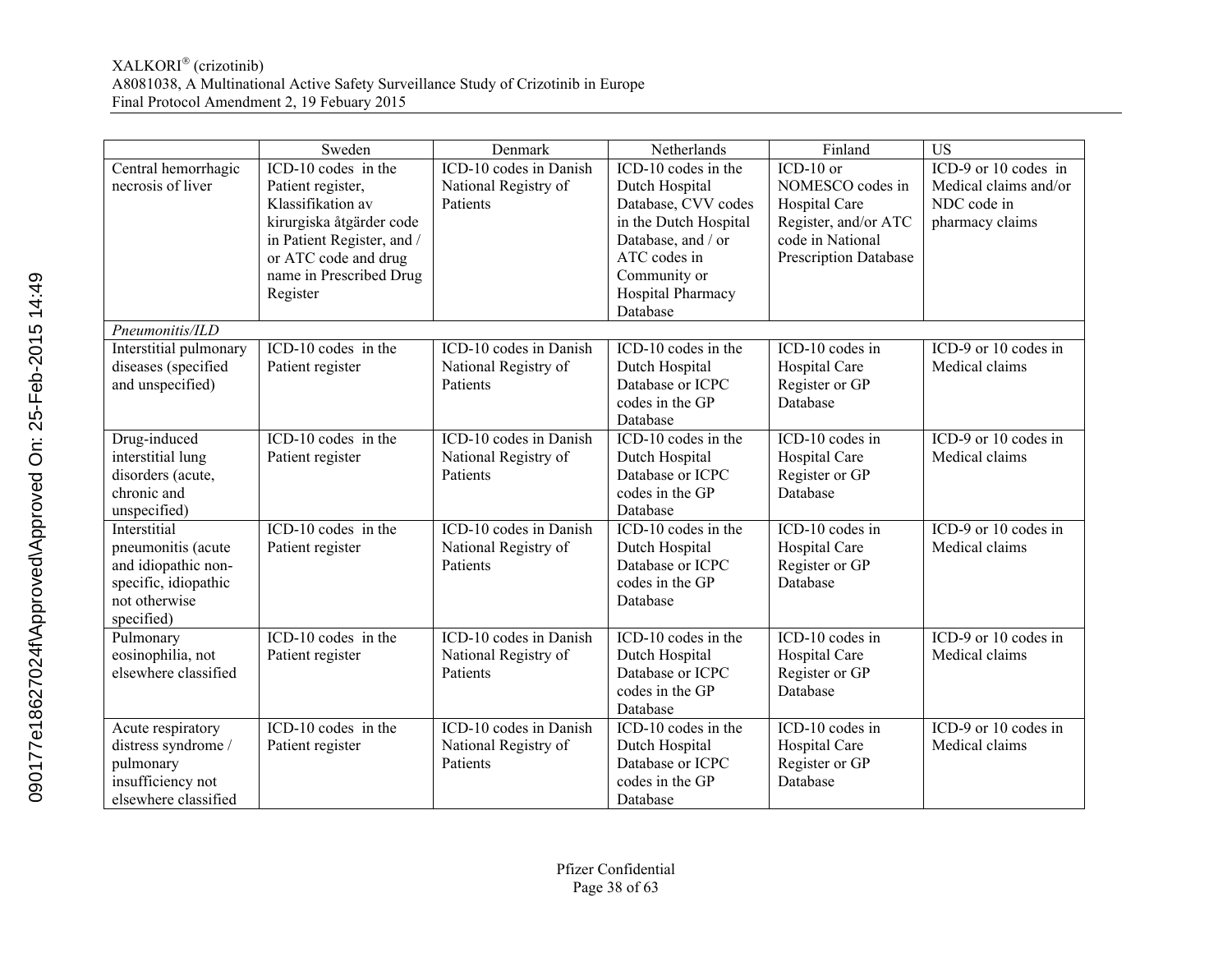|                         | Sweden              | Denmark                | <b>Netherlands</b>          | Finland         | US                   |
|-------------------------|---------------------|------------------------|-----------------------------|-----------------|----------------------|
| Pulmonary fibrosis,     | ICD-10 codes in the | ICD-10 codes in Danish | ICD-10 codes in the         | ICD-10 codes in | ICD-9 or 10 codes in |
| unspecified             | Patient register    | National Registry of   | Dutch Hospital              | Hospital Care   | Medical claims       |
|                         |                     | <b>Patients</b>        | Database or ICPC            | Register or GP  |                      |
|                         |                     |                        | codes in the GP             | Database        |                      |
|                         |                     |                        | Database                    |                 |                      |
| Other alveolar and      | ICD-10 codes in the | ICD-10 codes in Danish | ICD-10 codes in the         | ICD-10 codes in | ICD-9 or 10 codes in |
| parieto-alveolar        | Patient register    | National Registry of   | Dutch Hospital              | Hospital Care   | Medical claims       |
| conditions              |                     | <b>Patients</b>        | Database or ICPC            | Register or GP  |                      |
|                         |                     |                        | codes in the GP             | Database        |                      |
|                         |                     |                        | Database                    |                 |                      |
| Idiopathic interstitial | ICD-10 codes in the | ICD-10 codes in Danish | ICD-10 codes in the         | ICD-10 codes in | ICD-9 or 10 codes in |
| pneumonia, not          | Patient register    | National Registry of   | Dutch Hospital              | Hospital Care   | Medical claims       |
| otherwise specified     |                     | <b>Patients</b>        | Database or ICPC            | Register or GP  |                      |
|                         |                     |                        | codes in the GP<br>Database | Database        |                      |
| Pleural effusion (not   | ICD-10 codes in the | ICD-10 codes in Danish | ICD-10 codes in the         | ICD-10 codes in | ICD-9 or 10 codes in |
| elsewhere classified.   | Patient register    | National Registry of   | Dutch Hospital              | Hospital Care   | Medical claims       |
| in other conditions     |                     | Patients               | Database or ICPC            | Register or GP  |                      |
| classified elsewhere,   |                     |                        | codes in the GP             | Database        |                      |
| unspecified)            |                     |                        | Database                    |                 |                      |
| Pleurisy                | ICD-10 codes in the | ICD-10 codes in Danish | ICD-10 codes in the         | ICD-10 codes in | ICD-9 or 10 codes in |
|                         | Patient register    | National Registry of   | Dutch Hospital              | Hospital Care   | Medical claims       |
|                         |                     | Patients               | Database or ICPC            | Register or GP  |                      |
|                         |                     |                        | codes in the GP             | Database        |                      |
|                         |                     |                        | Database                    |                 |                      |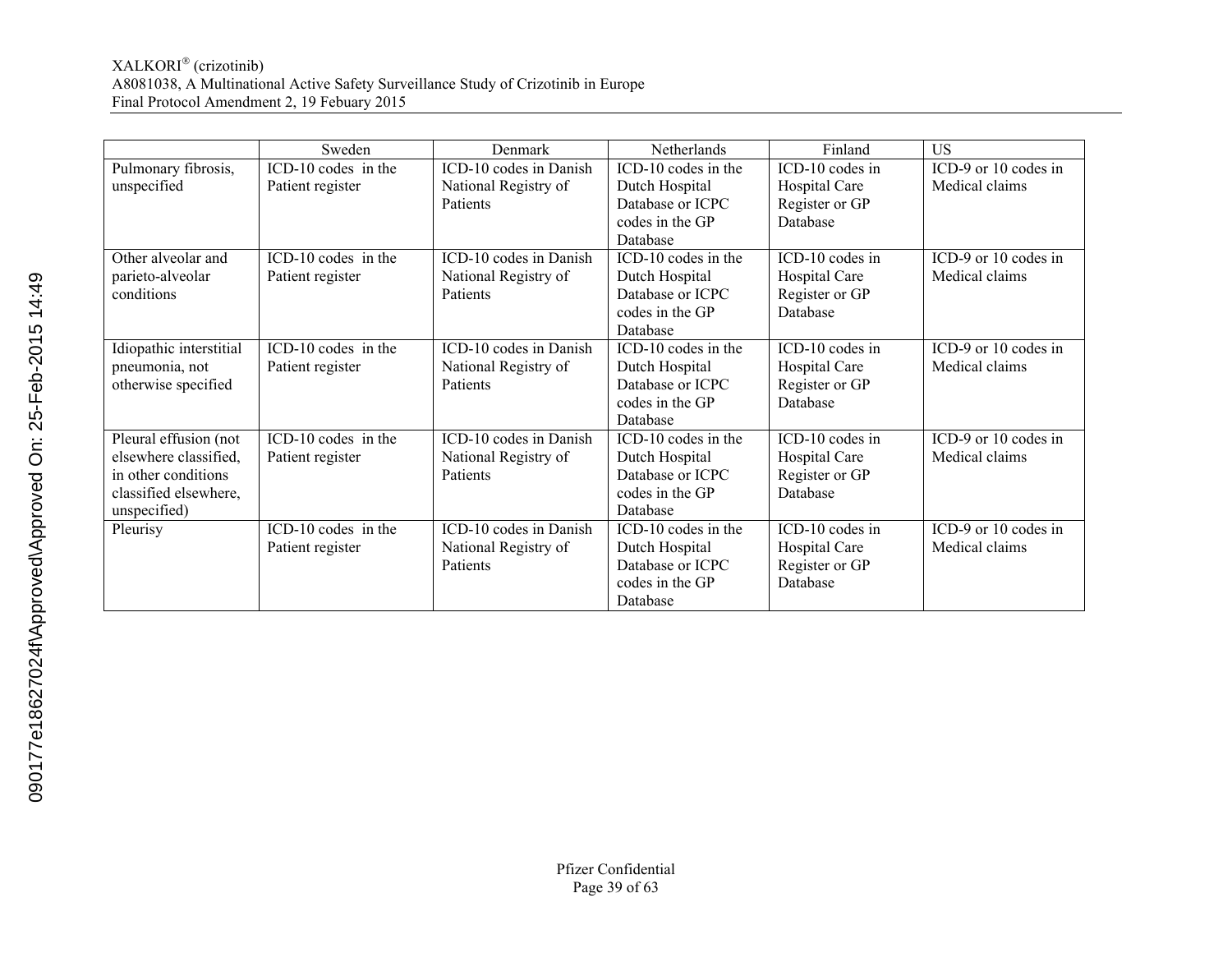|                                                | Sweden                     | Denmark                  | Netherlands           | Finland                      | <b>US</b>             |  |  |
|------------------------------------------------|----------------------------|--------------------------|-----------------------|------------------------------|-----------------------|--|--|
| $QTe$ prolongation related events <sup>1</sup> |                            |                          |                       |                              |                       |  |  |
| Ventricular                                    | ICD-10 codes in the        | ICD-10 codes in Danish   | ICD-10 codes in the   | $ICD-10$ or                  | ICD-9 or 10 codes in  |  |  |
| fibrillation                                   | Patient register,          | National Registry of     | Dutch Hospital        | NOMESCO codes in             | Medical claims and/or |  |  |
|                                                | Klassifikation av          | Patients, NOMESCO        | Database, CVV codes   | Hospital Care                | NDC code in           |  |  |
|                                                | kirurgiska åtgärder code   | codes in Danish National | in the Dutch Hospital | Register, and/or ATC         | pharmacy claims       |  |  |
|                                                | in Patient Register, and / | Registry of Patients (if | Database, and / or    | codes in National            |                       |  |  |
|                                                | or ATC code and drug       | applicable)              | ATC codes in          | <b>Prescription Database</b> |                       |  |  |
|                                                | name in Prescribed Drug    |                          | Community or          |                              |                       |  |  |
|                                                | Register                   |                          | Hospital Pharmacy     |                              |                       |  |  |
|                                                |                            |                          | Database              |                              |                       |  |  |
| Ventricular flutter                            | ICD-10 codes in the        | ICD-10 codes in Danish   | ICD-10 codes in the   | ICD-10 or                    | ICD-9 or 10 codes in  |  |  |
|                                                | Patient register,          | National Registry of     | Dutch Hospital        | NOMESCO codes in             | Medical claims and/or |  |  |
|                                                | Klassifikation av          | Patients, NOMESCO        | Database, CVV codes   | Hospital Care                | NDC code in           |  |  |
|                                                | kirurgiska åtgärder code   | codes in Danish National | in the Dutch Hospital | Register, and/or ATC         | pharmacy claims       |  |  |
|                                                | in Patient Register, and / | Registry of Patients (if | Database, and / or    | codes in National            |                       |  |  |
|                                                | or ATC code and drug       | applicable)              | ATC codes in          | <b>Prescription Database</b> |                       |  |  |
|                                                | name in Prescribed Drug    |                          | Community or          |                              |                       |  |  |
|                                                | Register                   |                          | Hospital Pharmacy     |                              |                       |  |  |
|                                                |                            |                          | Database              |                              |                       |  |  |
| Ventricular                                    | ICD-10 codes in the        | ICD-10 codes in Danish   | ICD-10 codes in the   | $ICD-10$ or                  | ICD-9 or 10 codes in  |  |  |
| tachycardia                                    | Patient register,          | National Registry of     | Dutch Hospital        | NOMESCO codes in             | Medical claims and/or |  |  |
|                                                | Klassifikation av          | Patients, NOMESCO        | Database, CVV codes   | Hospital Care                | NDC code in           |  |  |
|                                                | kirurgiska åtgärder code   | codes in Danish National | in the Dutch Hospital | Register, and/or ATC         | pharmacy claims       |  |  |
|                                                | in Patient Register, and / | Registry of Patients (if | Database, and / or    | codes in National            |                       |  |  |
|                                                | or ATC code and drug       | applicable)              | ATC codes in          | <b>Prescription Database</b> |                       |  |  |
|                                                | name in Prescribed Drug    |                          | Community or          |                              |                       |  |  |
|                                                | Register                   |                          | Hospital Pharmacy     |                              |                       |  |  |
|                                                |                            |                          | Database              |                              |                       |  |  |

 $\overline{a}$ 

<sup>&</sup>lt;sup>1</sup> Danish Heart Register covers 3 of 5 Danish regions.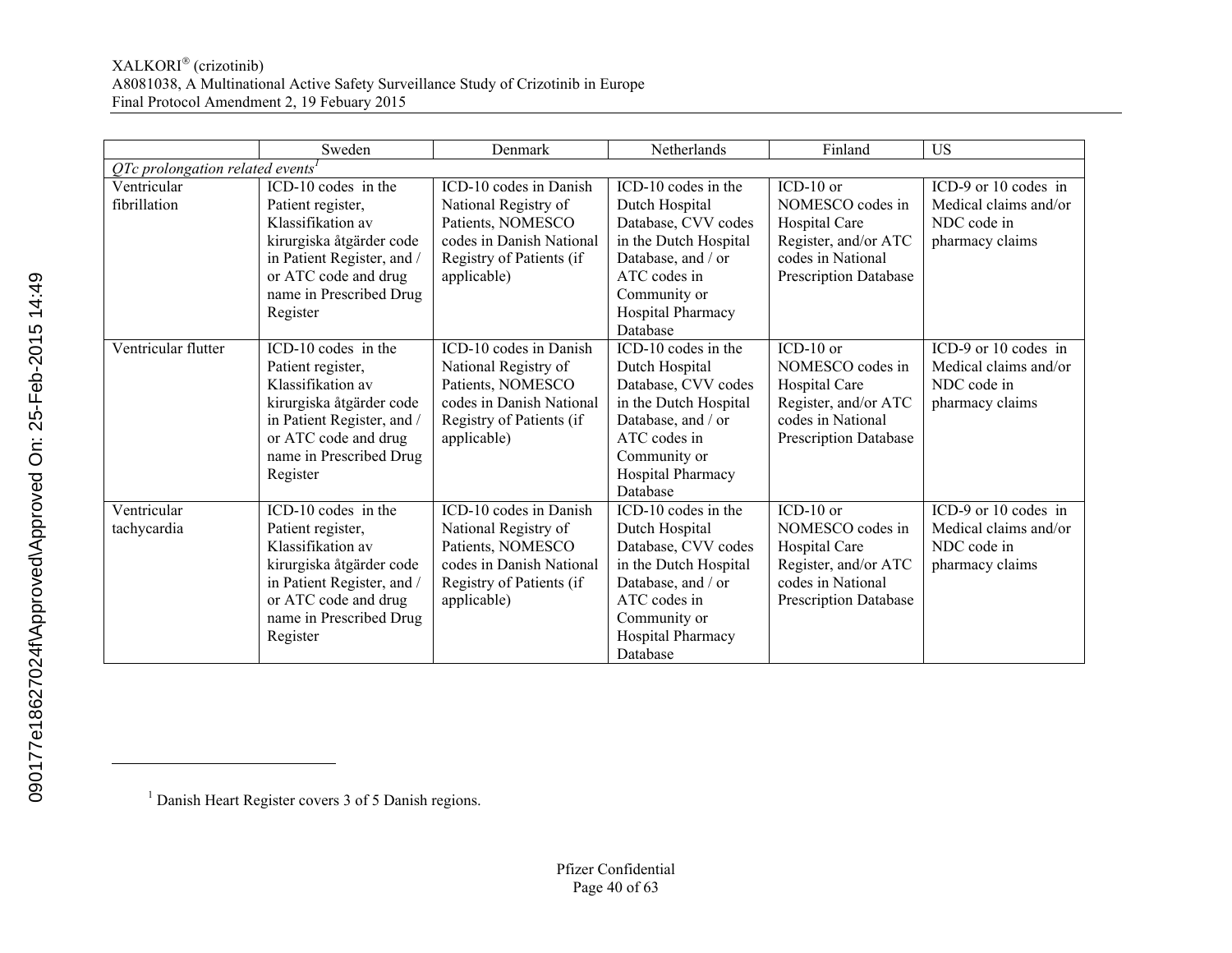|                      | Sweden                     | Denmark                  | <b>Netherlands</b>    | Finland                      | US                    |
|----------------------|----------------------------|--------------------------|-----------------------|------------------------------|-----------------------|
| Tachycardia,         | ICD-10 codes in the        | ICD-10 codes in Danish   | ICD-10 codes in the   | $ICD-10$ or                  | ICD-9 or 10 codes in  |
| unspecified          | Patient register,          | National Registry of     | Dutch Hospital        | NOMESCO codes in             | Medical claims and/or |
|                      | Klassifikation av          | Patients, NOMESCO        | Database, CVV codes   | Hospital Care                | NDC code in           |
|                      | kirurgiska åtgärder code   | codes in Danish National | in the Dutch Hospital | Register, and/or ATC         | pharmacy claims       |
|                      | in Patient Register, and / | Registry of Patients (if | Database, and / or    | codes in National            |                       |
|                      | or ATC code and drug       | applicable)              | ATC codes in          | <b>Prescription Database</b> |                       |
|                      | name in Prescribed Drug    |                          | Community or          |                              |                       |
|                      | Register                   |                          | Hospital Pharmacy     |                              |                       |
|                      |                            |                          | Database              |                              |                       |
| Long QT Syndrome     | ICD-10 codes in the        | ICD-10 codes in Danish   | ICD-10 codes in the   | ICD-10 or                    | ICD-9 or 10 codes in  |
|                      | Patient register,          | National Registry of     | Dutch Hospital        | NOMESCO codes in             | Medical claims and/or |
|                      | Klassifikation av          | Patients, NOMESCO        | Database, CVV codes   | Hospital Care                | NDC code in           |
|                      | kirurgiska åtgärder code   | codes in Danish National | in the Dutch Hospital | Register, and/or ATC         | pharmacy claims       |
|                      | in Patient Register, and / | Registry of Patients     | Database, and / or    | codes in National            |                       |
|                      | or ATC code and drug       | Database (if applicable) | ATC codes in          | <b>Prescription Database</b> |                       |
|                      | name in Prescribed Drug    |                          | Community or          |                              |                       |
|                      | Register                   |                          | Hospital Pharmacy     |                              |                       |
|                      |                            |                          | Database              |                              |                       |
| Cardiac dysrhythmia, | ICD-10 codes in the        | ICD-10 codes in Danish   | ICD-10 codes in the   | $ICD-10$ or                  | ICD-9 or 10 codes in  |
| unspecified          | Patient register,          | National Registry of     | Dutch Hospital        | NOMESCO codes in             | Medical claims and/or |
|                      | Klassifikation av          | Patients, NOMESCO        | Database, CVV codes   | Hospital Care                | NDC code in           |
|                      | kirurgiska åtgärder code   | codes in Danish National | in the Dutch Hospital | Register, and/or ATC         | pharmacy claims       |
|                      | in Patient Register, and / | Registry of Patients (if | Database, and / or    | codes in National            |                       |
|                      | or ATC code and drug       | applicable)              | ATC codes in          | <b>Prescription Database</b> |                       |
|                      | name in Prescribed Drug    |                          | Community or          |                              |                       |
|                      | Register                   |                          | Hospital Pharmacy     |                              |                       |
|                      |                            |                          | Database              |                              |                       |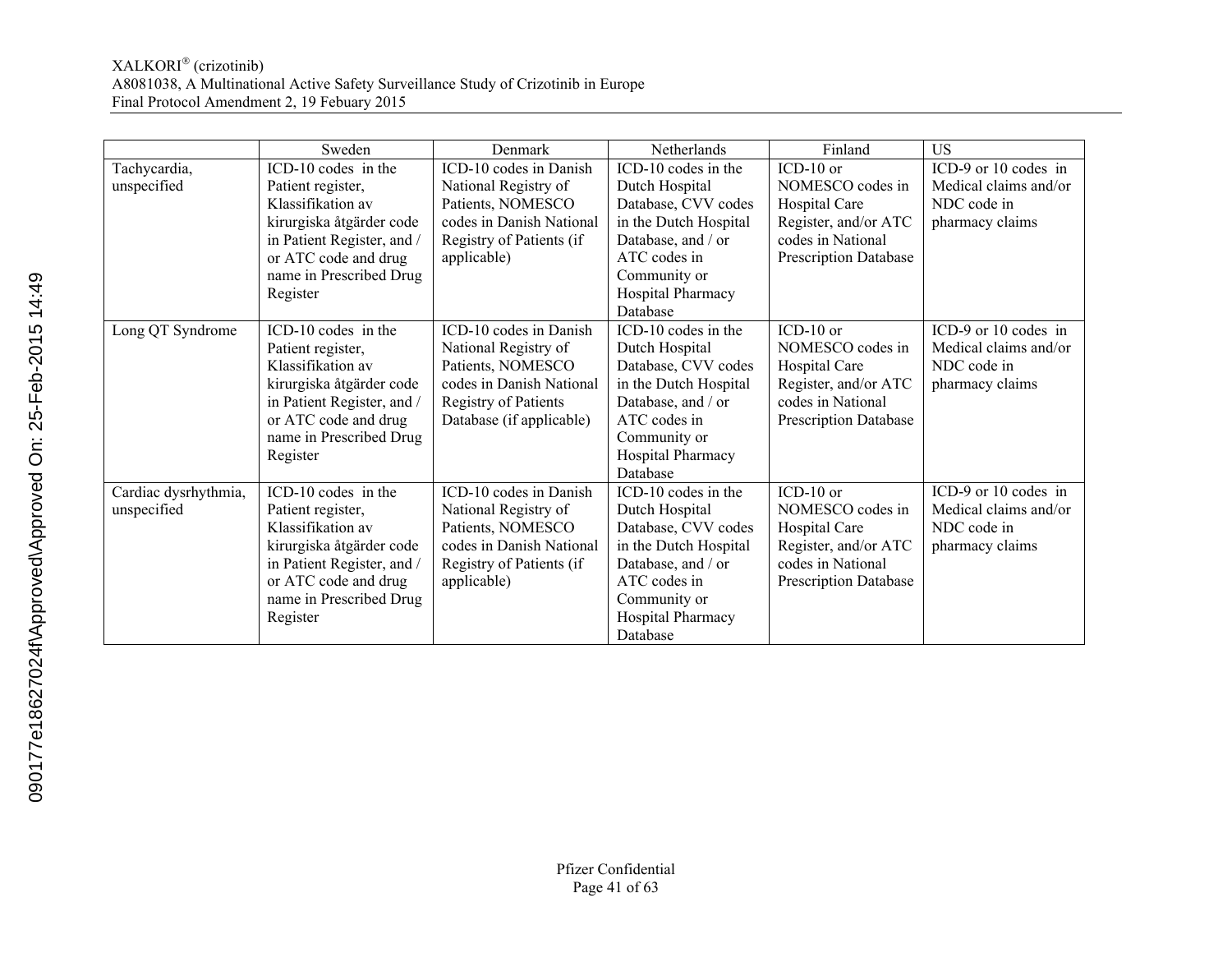|                          | Sweden                                   | Denmark                  | Netherlands           | Finland                      | <b>US</b>             |
|--------------------------|------------------------------------------|--------------------------|-----------------------|------------------------------|-----------------------|
| Cardiac arrest,          | $\overline{\text{ICD}}$ -10 codes in the | ICD-10 codes in Danish   | ICD-10 codes in the   | $ICD-10$ or                  | ICD-9 or 10 codes in  |
| unspecified              | Patient register,                        | National Registry of     | Dutch Hospital        | NOMESCO codes in             | Medical claims and/or |
|                          | Klassifikation av                        | Patients, NOMESCO        | Database, CVV codes   | Hospital Care                | NDC code in           |
|                          | kirurgiska åtgärder code                 | codes in Danish National | in the Dutch Hospital | Register, and/or ATC         | pharmacy claims       |
|                          | in Patient Register, and /               | Registry of Patients (if | Database, and / or    | codes in National            |                       |
|                          | or ATC code and drug                     | applicable)              | ATC codes in          | Prescription Database        |                       |
|                          | name in Prescribed Drug                  |                          | Community or          |                              |                       |
|                          | Register                                 |                          | Hospital Pharmacy     |                              |                       |
|                          |                                          |                          | Database              |                              |                       |
| Bradycardia <sup>2</sup> |                                          |                          |                       |                              |                       |
| Bradycardia,             | ICD-10 codes in the                      | ICD-10 codes in Danish   | ICD-10 codes in the   | $ICD-10$ or                  | ICD-9 or 10 codes in  |
| unspecified              | Patient register,                        | National Registry of     | Dutch Hospital        | NOMESCO codes in             | Medical claims and/or |
|                          | Klassifikation av                        | Patients, NOMESCO        | Database, CVV codes   | Hospital Care                | NDC code in           |
|                          | kirurgiska åtgärder code                 | codes in Danish National | in the Dutch Hospital | Register, and/or ATC         | pharmacy claims       |
|                          | in Patient Register, and /               | Registry of Patients (if | Database, and / or    | codes in National            |                       |
|                          | or ATC code and drug                     | applicable)              | ATC codes in          | Prescription Database        |                       |
|                          | name in Prescribed Drug                  |                          | Community or          |                              |                       |
|                          | Register                                 |                          | Hospital Pharmacy     |                              |                       |
|                          |                                          |                          | Database              |                              |                       |
| Other specified          | ICD-10 codes in the                      | ICD-10 codes in Danish   | ICD-10 codes in the   | $ICD-10$ or                  | ICD-9 or 10 codes in  |
| cardiac arrhythmias      | Patient register,                        | National Registry of     | Dutch Hospital        | NOMESCO codes in             | Medical claims and/or |
|                          | Klassifikation av                        | Patients, NOMESCO        | Database, CVV codes   | Hospital Care                | NDC code in           |
|                          | kirurgiska åtgärder code                 | codes in Danish National | in the Dutch Hospital | Register, and/or ATC         | pharmacy claims       |
|                          | in Patient Register, and /               | Registry of Patients (if | Database, and / or    | codes in National            |                       |
|                          | or ATC code and drug                     | applicable)              | ATC codes in          | <b>Prescription Database</b> |                       |
|                          | name in Prescribed Drug                  |                          | Community or          |                              |                       |
|                          | Register                                 |                          | Hospital Pharmacy     |                              |                       |
|                          |                                          |                          | Database              |                              |                       |

 $\overline{a}$ 

<sup>&</sup>lt;sup>2</sup> Danish Heart Register covers 3 of 5 Danish regions.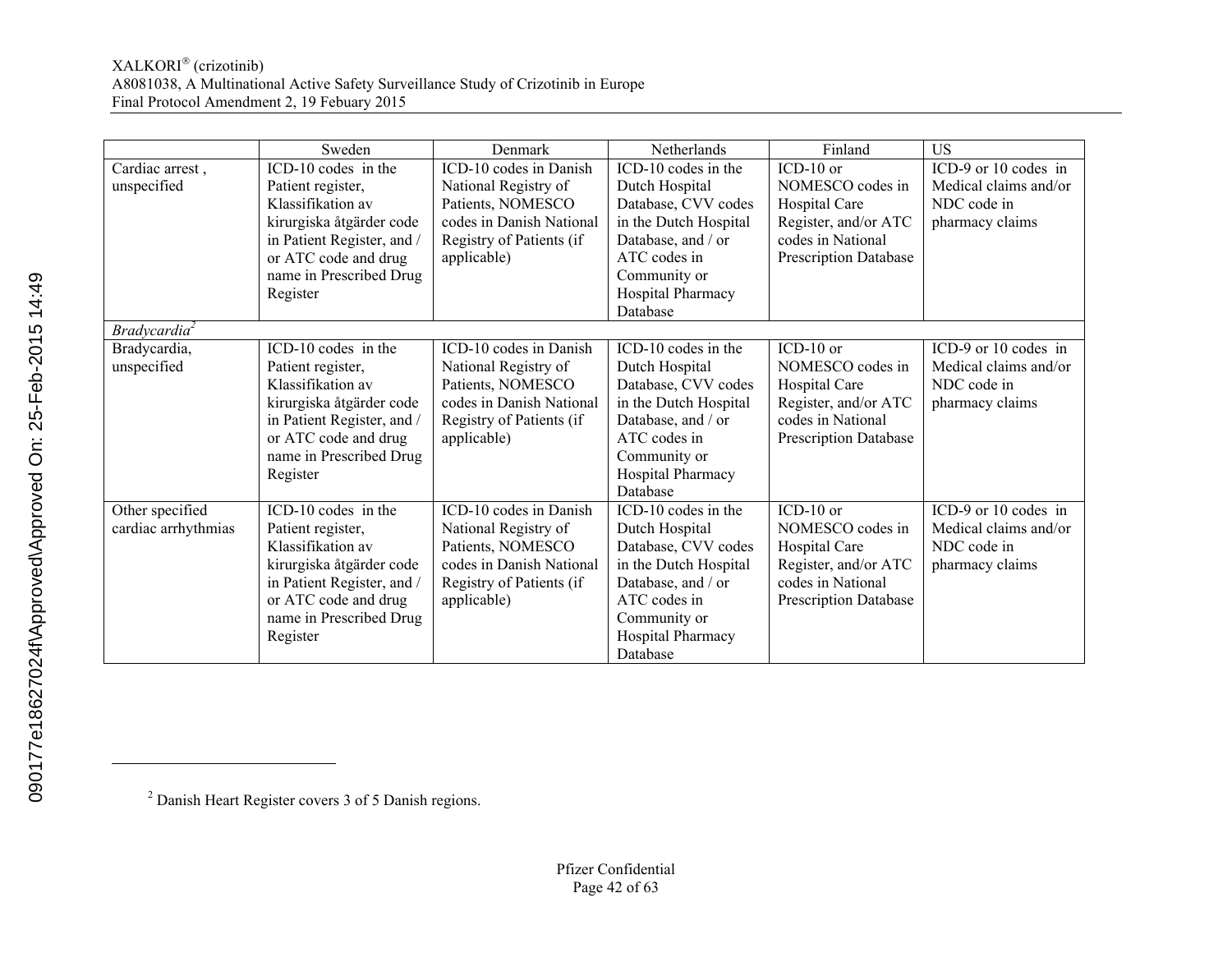|                     | Sweden                     | Denmark                  | Netherlands           | Finland                      | <b>US</b>             |
|---------------------|----------------------------|--------------------------|-----------------------|------------------------------|-----------------------|
| Atrioventricular    | ICD-10 codes in the        | ICD-10 codes in Danish   | ICD-10 codes in the   | ICD-10 or                    | ICD-9 or 10 codes in  |
| block (complete,    | Patient register,          | National Registry of     | Dutch Hospital        | NOMESCO codes in             | Medical claims and/or |
| unspecified, second | Klassifikation av          | Patients, NOMESCO        | Database, CVV codes   | Hospital Care                | NDC code in           |
| degree, other       | kirurgiska åtgärder code   | codes in Danish National | in the Dutch Hospital | Register, and/or ATC         | pharmacy claims       |
| specified)          | in Patient Register, and / | Registry of Patients (if | Database, and / or    | codes in National            |                       |
|                     | or ATC code and drug       | applicable)              | ATC codes in          | <b>Prescription Database</b> |                       |
|                     | name in Prescribed Drug    |                          | Community or          |                              |                       |
|                     | Register                   |                          | Hospital Pharmacy     |                              |                       |
|                     |                            |                          | Database              |                              |                       |
| Conduction disorder | ICD-10 codes in the        | ICD-10 codes in Danish   | ICD-10 codes in the   | $ICD-10$ or                  | ICD-9 or 10 codes in  |
| (unspecified, other | Patient register,          | National Registry of     | Dutch Hospital        | NOMESCO codes in             | Medical claims and/or |
| unspecified)        | Klassifikation av          | Patients, NOMESCO        | Database, CVV codes   | Hospital Care                | NDC code in           |
|                     | kirurgiska åtgärder code   | codes in Danish National | in the Dutch Hospital | Register, and/or ATC         | pharmacy claims       |
|                     | in Patient Register, and / | Registry of Patients (if | Database, and / or    | codes in National            |                       |
|                     | or ATC code and drug       | applicable)              | ATC codes in          | <b>Prescription Database</b> |                       |
|                     | name in Prescribed Drug    |                          | Community or          |                              |                       |
|                     | Register                   |                          | Hospital Pharmacy     |                              |                       |
|                     |                            |                          | Database              |                              |                       |
| Visual disturbances |                            |                          |                       |                              |                       |
| Diplopia            | ICD-10 codes in the        | ICD-10 codes in Danish   | ICD-10 codes in the   | $ICD-10$ or                  | ICD-9 or 10 codes in  |
|                     | Patient register,          | National Registry of     | Dutch Hospital        | NOMESCO codes in             | Medical claims and/or |
|                     | Klassifikation av          | Patients                 | Database, CVV codes   | Hospital Care                | NDC code in           |
|                     | kirurgiska åtgärder code   |                          | in the Dutch Hospital | Register, ICD-10 or          | pharmacy claims       |
|                     | in Patient Register,       |                          | Database, ICPC codes  | SPAT code in GP              |                       |
|                     | and/or ATC codes in        |                          | in the GP Database    | Database and/or ATC          |                       |
|                     | Prescribed Drug Register   |                          | and / or ATC codes in | codes in National            |                       |
|                     |                            |                          | Hospital or           | <b>Prescription Database</b> |                       |
|                     |                            |                          | Community Pharmacy    |                              |                       |
|                     |                            |                          | Databases             |                              |                       |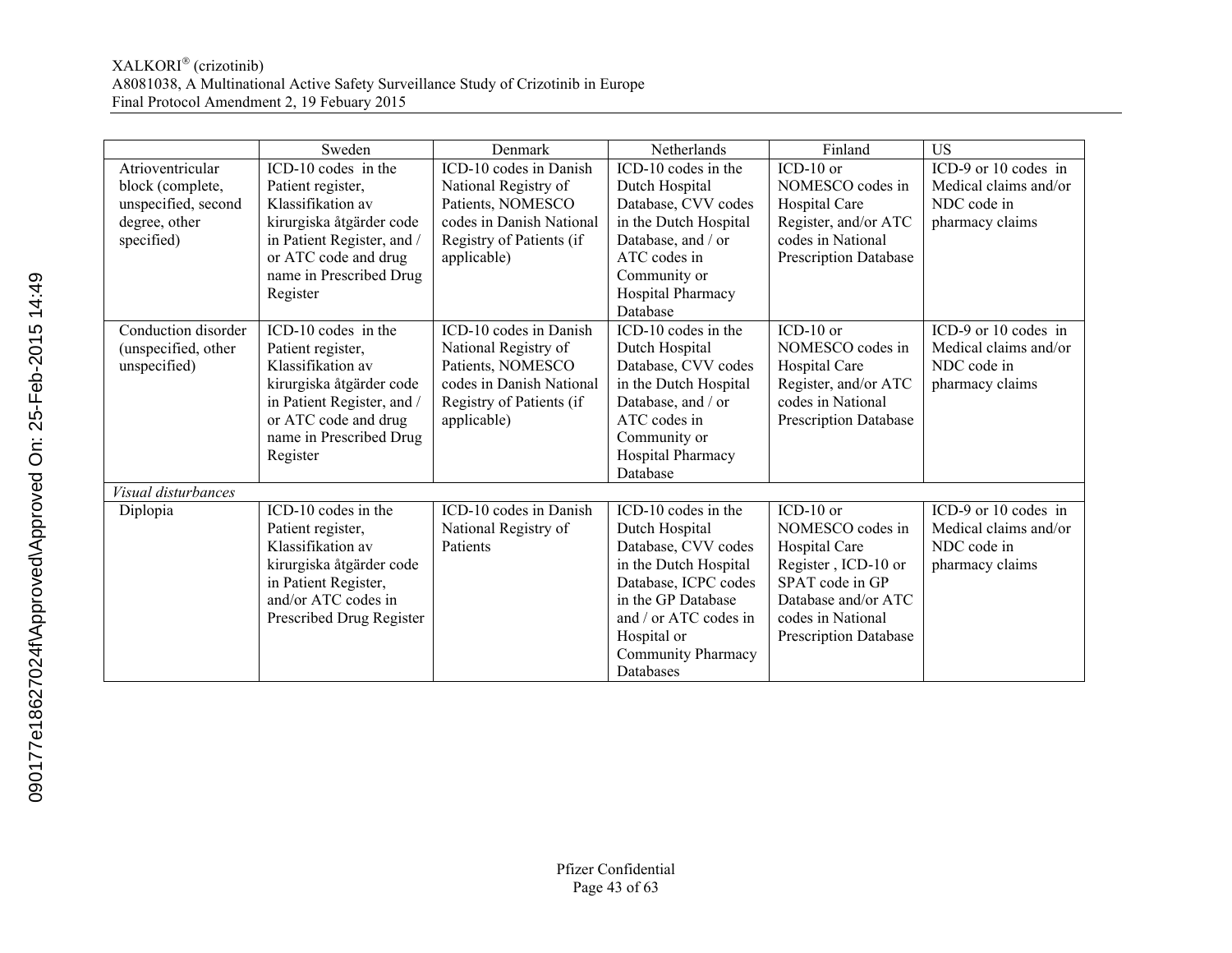|                       | Sweden                   | Denmark                | Netherlands               | Finland                      | <b>US</b>             |
|-----------------------|--------------------------|------------------------|---------------------------|------------------------------|-----------------------|
| Visual disturbances   | ICD-10 codes in the      | ICD-10 codes in Danish | ICD-10 codes in the       | $ICD-10$ or                  | ICD-9 or 10 codes in  |
| (other, other         | Patient register,        | National Registry of   | Dutch Hospital            | NOMESCO codes in             | Medical claims and/or |
| subjective,           | Klassifikation av        | Patients               | Database, CVV codes       | Hospital Care                | NDC code in           |
| unspecified,          | kirurgiska åtgärder code |                        | in the Dutch Hospital     | Register, ICD-10 or          | pharmacy claims       |
| unspecified           | in Patient Register,     |                        | Database, ICPC codes      | SPAT code in GP              |                       |
| subjective)           | and/or ATC codes in      |                        | in the GP Database        | Database and/or ATC          |                       |
|                       | Prescribed Drug Register |                        | and / or ATC codes in     | codes in National            |                       |
|                       |                          |                        | Hospital or               | <b>Prescription Database</b> |                       |
|                       |                          |                        | Community Pharmacy        |                              |                       |
|                       |                          |                        | Databases                 |                              |                       |
| Unspecified visual    | ICD-10 codes in the      | ICD-10 codes in Danish | ICD-10 codes in the       | $ICD-10$ or                  | ICD-9 or 10 codes in  |
| field defects         | Patient register,        | National Registry of   | Dutch Hospital            | NOMESCO codes in             | Medical claims and/or |
|                       | Klassifikation av        | Patients               | Database, CVV codes       | Hospital Care                | NDC code in           |
|                       | kirurgiska åtgärder code |                        | in the Dutch Hospital     | Register, ICD-10 or          | pharmacy claims       |
|                       | in Patient Register,     |                        | Database, ICPC codes      | SPAT code in GP              |                       |
|                       | and/or ATC codes in      |                        | in the GP Database        | Database and/or ATC          |                       |
|                       | Prescribed Drug Register |                        | and / or ATC codes in     | codes in National            |                       |
|                       |                          |                        | Hospital or               | <b>Prescription Database</b> |                       |
|                       |                          |                        | <b>Community Pharmacy</b> |                              |                       |
|                       |                          |                        | Databases                 |                              |                       |
| Other localized       | ICD-10 codes in the      | ICD-10 codes in Danish | ICD-10 codes in the       | $ICD-10$ or                  | ICD-9 or 10 codes in  |
| visual field defect   | Patient register,        | National Registry of   | Dutch Hospital            | NOMESCO codes in             | Medical claims and/or |
| (right eye, left eye, | Klassifikation av        | Patients               | Database, CVV codes       | Hospital Care                | NDC code in           |
| bilateral,            | kirurgiska åtgärder code |                        | in the Dutch Hospital     | Register, ICD-10 or          | pharmacy claims       |
| unspecified)          | in Patient Register,     |                        | Database, ICPC codes      | SPAT code in GP              |                       |
|                       | and/or ATC codes in      |                        | in the GP Database        | Database and/or ATC          |                       |
|                       | Prescribed Drug Register |                        | and / or ATC codes in     | codes in National            |                       |
|                       |                          |                        | Hospital or               | <b>Prescription Database</b> |                       |
|                       |                          |                        | Community Pharmacy        |                              |                       |
|                       |                          |                        | Databases                 |                              |                       |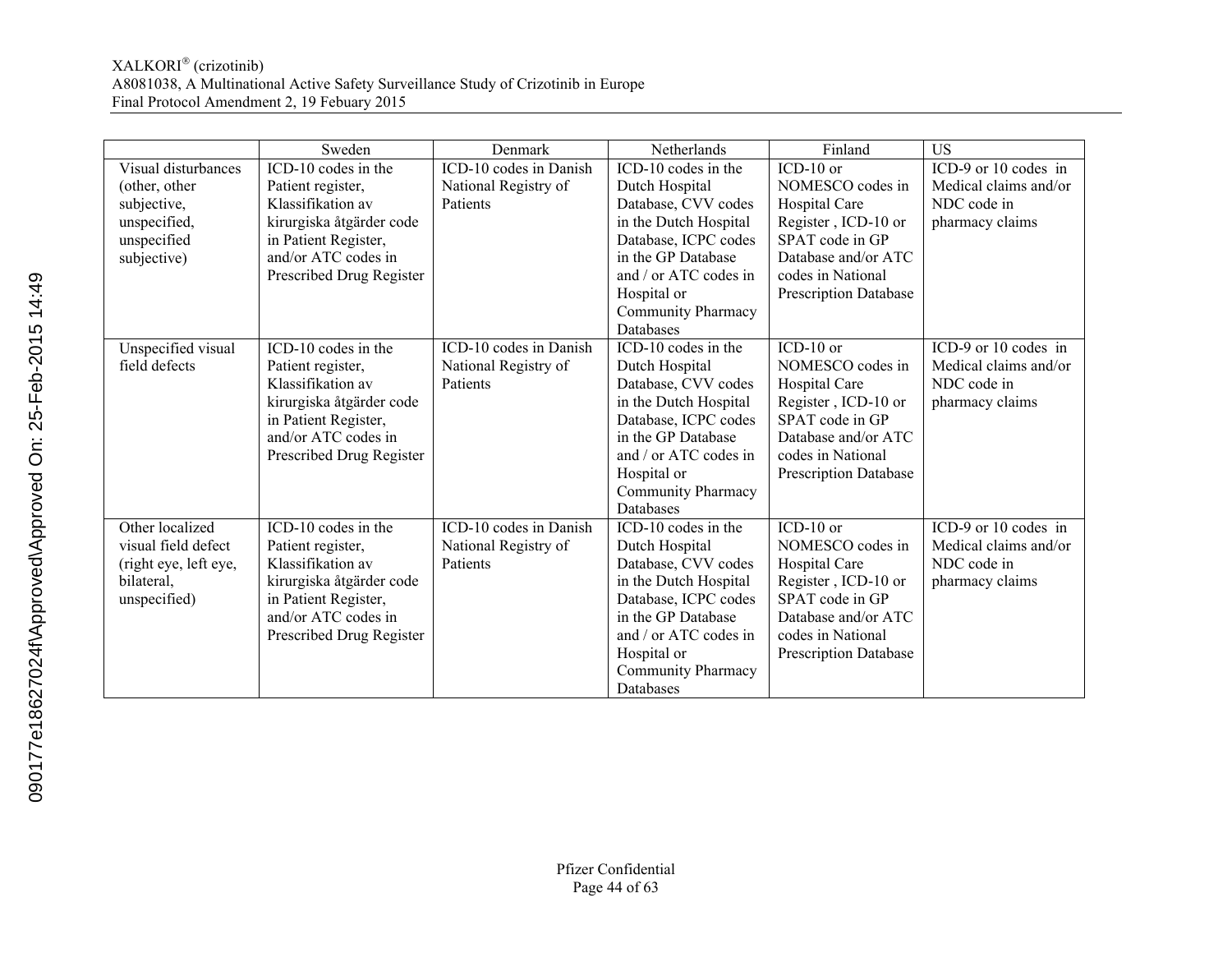|                       | Sweden                   | Denmark                | Netherlands               | Finland                      | <b>US</b>             |
|-----------------------|--------------------------|------------------------|---------------------------|------------------------------|-----------------------|
| Vitreous membranes    | ICD-10 codes in the      | ICD-10 codes in Danish | ICD-10 codes in the       | $ICD-10$ or                  | ICD-9 or 10 codes in  |
| and strands (right    | Patient register,        | National Registry of   | Dutch Hospital            | NOMESCO codes in             | Medical claims and/or |
| eye, left eye,        | Klassifikation av        | Patients               | Database, CVV codes       | Hospital Care                | NDC code in           |
| bilateral,            | kirurgiska åtgärder code |                        | in the Dutch Hospital     | Register, ICD-10 or          | pharmacy claims       |
| unspecified)          | in Patient Register,     |                        | Database, ICPC codes      | SPAT code in GP              |                       |
|                       | and/or ATC codes in      |                        | in the GP Database        | Database and/or ATC          |                       |
|                       | Prescribed Drug Register |                        | and / or ATC codes in     | codes in National            |                       |
|                       |                          |                        | Hospital or               | <b>Prescription Database</b> |                       |
|                       |                          |                        | Community Pharmacy        |                              |                       |
|                       |                          |                        | Databases                 |                              |                       |
| Other vitreous        | ICD-10 codes in the      | ICD-10 codes in Danish | ICD-10 codes in the       | $ICD-10$ or                  | ICD-9 or 10 codes in  |
| opacities (right eye, | Patient register,        | National Registry of   | Dutch Hospital            | NOMESCO codes in             | Medical claims and/or |
| left eye, bilateral,  | Klassifikation av        | Patients               | Database, CVV codes       | Hospital Care                | NDC code in           |
| unspecified)          | kirurgiska åtgärder code |                        | in the Dutch Hospital     | Register, ICD-10 or          | pharmacy claims       |
|                       | in Patient Register,     |                        | Database, ICPC codes      | SPAT code in GP              |                       |
|                       | and/or ATC codes in      |                        | in the GP Database        | Database and/or ATC          |                       |
|                       | Prescribed Drug Register |                        | and / or ATC codes in     | codes in National            |                       |
|                       |                          |                        | Hospital or               | <b>Prescription Database</b> |                       |
|                       |                          |                        | <b>Community Pharmacy</b> |                              |                       |
|                       |                          |                        | Databases                 |                              |                       |
| <b>Vitreous</b>       | ICD-10 codes in the      | ICD-10 codes in Danish | ICD-10 codes in the       | $ICD-10$ or                  | ICD-9 or 10 codes in  |
| degeneration (right   | Patient register,        | National Registry of   | Dutch Hospital            | NOMESCO codes in             | Medical claims and/or |
| eye, left eye,        | Klassifikation av        | Patients               | Database, CVV codes       | Hospital Care                | NDC code in           |
| bilateral,            | kirurgiska åtgärder code |                        | in the Dutch Hospital     | Register, ICD-10 or          | pharmacy claims       |
| unspecified)          | in Patient Register,     |                        | Database, ICPC codes      | SPAT code in GP              |                       |
|                       | and/or ATC codes in      |                        | in the GP Database        | Database and/or ATC          |                       |
|                       | Prescribed Drug Register |                        | and / or ATC codes in     | codes in National            |                       |
|                       |                          |                        | Hospital or               | <b>Prescription Database</b> |                       |
|                       |                          |                        | Community Pharmacy        |                              |                       |
|                       |                          |                        | Databases                 |                              |                       |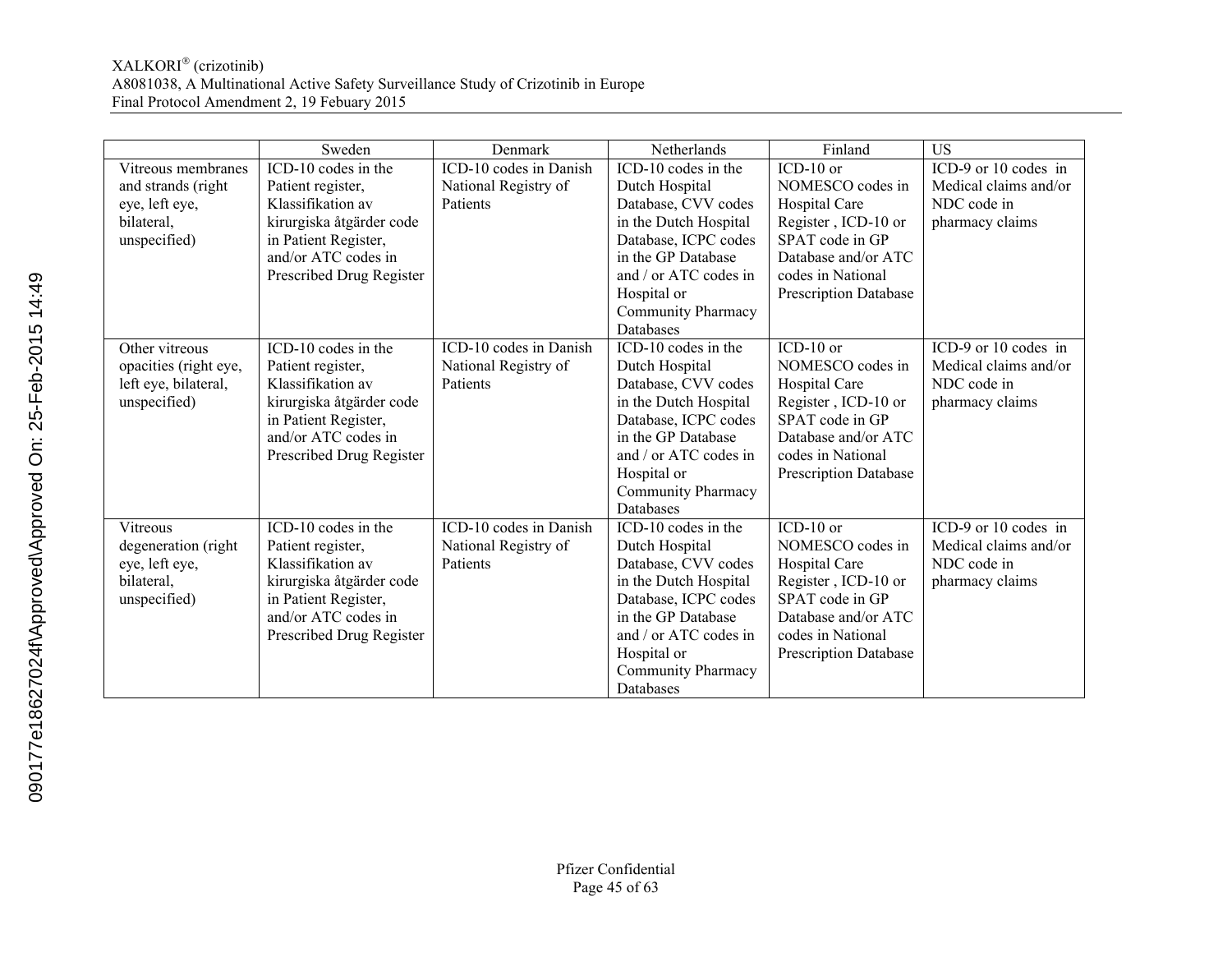|                              | Sweden                   | Denmark                | Netherlands               | Finland                      | <b>US</b>             |
|------------------------------|--------------------------|------------------------|---------------------------|------------------------------|-----------------------|
| <b>Transient vision loss</b> | ICD-10 codes in the      | ICD-10 codes in Danish | ICD-10 codes in the       | $ICD-10$ or                  | ICD-9 or 10 codes in  |
| (right eye, left eye,        | Patient register,        | National Registry of   | Dutch Hospital            | NOMESCO codes in             | Medical claims and/or |
| bilateral,                   | Klassifikation av        | Patients               | Database, CVV codes       | Hospital Care                | NDC code in           |
| unspecified)                 | kirurgiska åtgärder code |                        | in the Dutch Hospital     | Register, ICD-10 or          | pharmacy claims       |
|                              | in Patient Register,     |                        | Database, ICPC codes      | SPAT code in GP              |                       |
|                              | and/or ATC codes in      |                        | in the GP Database        | Database and/or ATC          |                       |
|                              | Prescribed Drug Register |                        | and / or ATC codes in     | codes in National            |                       |
|                              |                          |                        | Hospital or               | <b>Prescription Database</b> |                       |
|                              |                          |                        | Community Pharmacy        |                              |                       |
|                              |                          |                        | Databases                 |                              |                       |
| Unspecified disorder         | ICD-10 codes in the      | ICD-10 codes in Danish | ICD-10 codes in the       | $ICD-10$ or                  | ICD-9 or 10 codes in  |
| of binocular vision          | Patient register,        | National Registry of   | Dutch Hospital            | NOMESCO codes in             | Medical claims and/or |
|                              | Klassifikation av        | Patients               | Database, CVV codes       | Hospital Care                | NDC code in           |
|                              | kirurgiska åtgärder code |                        | in the Dutch Hospital     | Register, ICD-10 or          | pharmacy claims       |
|                              | in Patient Register,     |                        | Database, ICPC codes      | SPAT code in GP              |                       |
|                              | and/or ATC codes in      |                        | in the GP Database        | Database and/or ATC          |                       |
|                              | Prescribed Drug Register |                        | and / or ATC codes in     | codes in National            |                       |
|                              |                          |                        | Hospital or               | <b>Prescription Database</b> |                       |
|                              |                          |                        | <b>Community Pharmacy</b> |                              |                       |
|                              |                          |                        | Databases                 |                              |                       |
| Unspecified disorder         | ICD-10 codes in the      | ICD-10 codes in Danish | ICD-10 codes in the       | $ICD-10$ or                  | ICD-9 or 10 codes in  |
| of vitreous body             | Patient register,        | National Registry of   | Dutch Hospital            | NOMESCO codes in             | Medical claims and/or |
|                              | Klassifikation av        | Patients               | Database, CVV codes       | Hospital Care                | NDC code in           |
|                              | kirurgiska åtgärder code |                        | in the Dutch Hospital     | Register, ICD-10 or          | pharmacy claims       |
|                              | in Patient Register,     |                        | Database, ICPC codes      | SPAT code in GP              |                       |
|                              | and/or ATC codes in      |                        | in the GP Database        | Database and/or ATC          |                       |
|                              | Prescribed Drug Register |                        | and / or ATC codes in     | codes in National            |                       |
|                              |                          |                        | Hospital or               | <b>Prescription Database</b> |                       |
|                              |                          |                        | Community Pharmacy        |                              |                       |
|                              |                          |                        | Databases                 |                              |                       |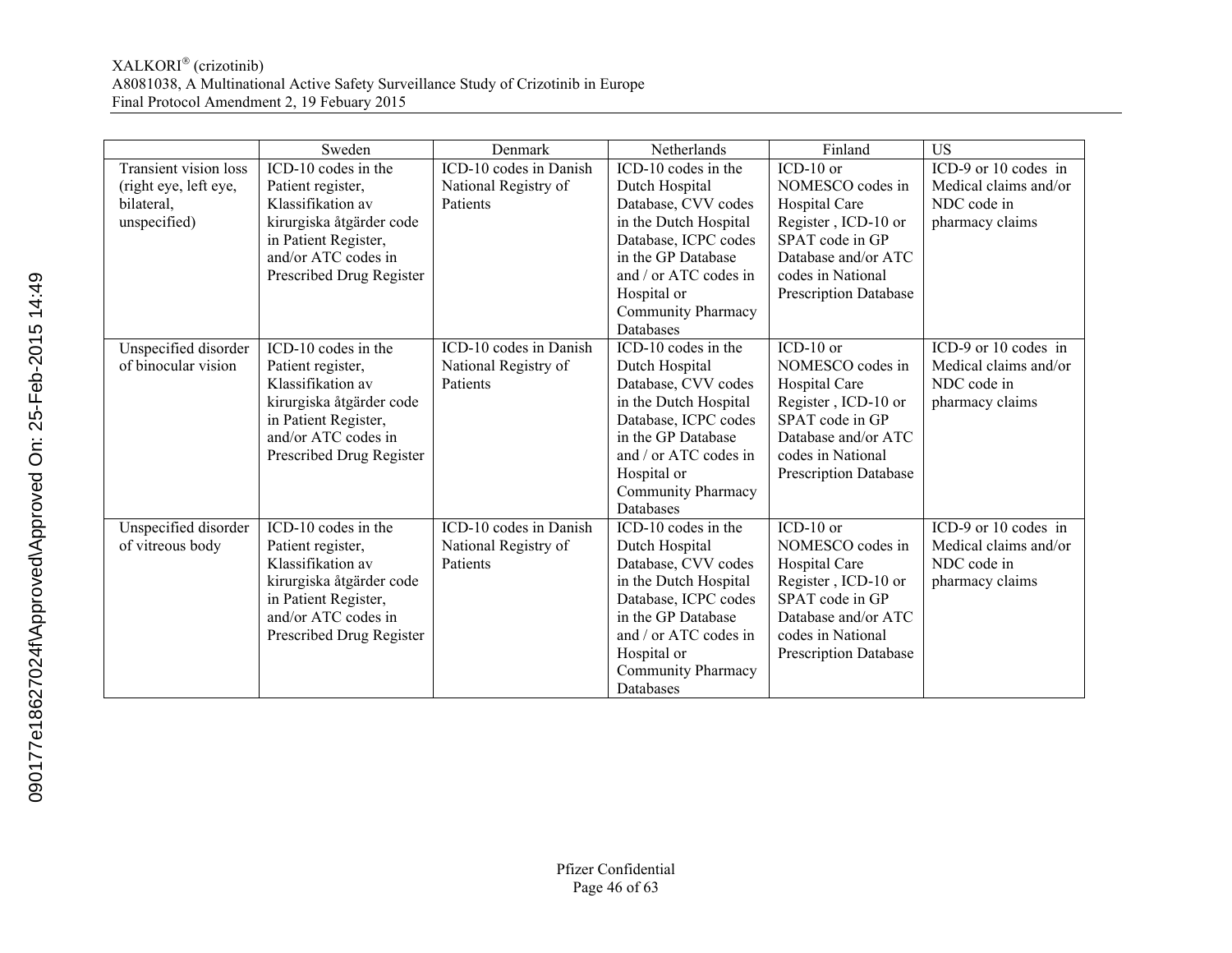|                       | Sweden                   | Denmark                | Netherlands               | Finland                      | <b>US</b>             |
|-----------------------|--------------------------|------------------------|---------------------------|------------------------------|-----------------------|
| Unspecified retinal   | ICD-10 codes in the      | ICD-10 codes in Danish | ICD-10 codes in the       | ICD-10 or                    | ICD-9 or 10 codes in  |
| disorder              | Patient register,        | National Registry of   | Dutch Hospital            | NOMESCO codes in             | Medical claims and/or |
|                       | Klassifikation av        | Patients               | Database, CVV codes       | Hospital Care                | NDC code in           |
|                       | kirurgiska åtgärder code |                        | in the Dutch Hospital     | Register, ICD-10 or          | pharmacy claims       |
|                       | in Patient Register,     |                        | Database, ICPC codes      | SPAT code in GP              |                       |
|                       | and/or ATC codes in      |                        | in the GP Database        | Database and/or ATC          |                       |
|                       | Prescribed Drug Register |                        | and / or ATC codes in     | codes in National            |                       |
|                       |                          |                        | Hospital or               | <b>Prescription Database</b> |                       |
|                       |                          |                        | Community Pharmacy        |                              |                       |
|                       |                          |                        | <b>Databases</b>          |                              |                       |
| Toxic                 | ICD-10 codes in the      | ICD-10 codes in Danish | ICD-10 codes in the       | $ICD-10$ or                  | ICD-9 or 10 codes in  |
| maculopathy(right     | Patient register,        | National Registry of   | Dutch Hospital            | NOMESCO codes in             | Medical claims and/or |
| eye, left eye,        | Klassifikation av        | Patients               | Database, CVV codes       | Hospital Care                | NDC code in           |
| bilateral,            | kirurgiska åtgärder code |                        | in the Dutch Hospital     | Register, ICD-10 or          | pharmacy claims       |
| unspecified)          | in Patient Register,     |                        | Database, ICPC codes      | SPAT code in GP              |                       |
|                       | and/or ATC codes in      |                        | in the GP Database        | Database and/or ATC          |                       |
|                       | Prescribed Drug Register |                        | and / or ATC codes in     | codes in National            |                       |
|                       |                          |                        | Hospital or               | <b>Prescription Database</b> |                       |
|                       |                          |                        | <b>Community Pharmacy</b> |                              |                       |
|                       |                          |                        | Databases                 |                              |                       |
| Retinal hemorrhage    | ICD-10 codes in the      | ICD-10 codes in Danish | ICD-10 codes in the       | $ICD-10$ or                  | ICD-9 or 10 codes in  |
| (right eye, left eye, | Patient register,        | National Registry of   | Dutch Hospital            | NOMESCO codes in             | Medical claims and/or |
| bilateral,            | Klassifikation av        | Patients               | Database, CVV codes       | Hospital Care                | NDC code in           |
| unspecified)          | kirurgiska åtgärder code |                        | in the Dutch Hospital     | Register, ICD-10 or          | pharmacy claims       |
|                       | in Patient Register,     |                        | Database, ICPC codes      | SPAT code in GP              |                       |
|                       | and/or ATC codes in      |                        | in the GP Database        | Database and/or ATC          |                       |
|                       | Prescribed Drug Register |                        | and / or ATC codes in     | codes in National            |                       |
|                       |                          |                        | Hospital or               | <b>Prescription Database</b> |                       |
|                       |                          |                        | Community Pharmacy        |                              |                       |
|                       |                          |                        | Databases                 |                              |                       |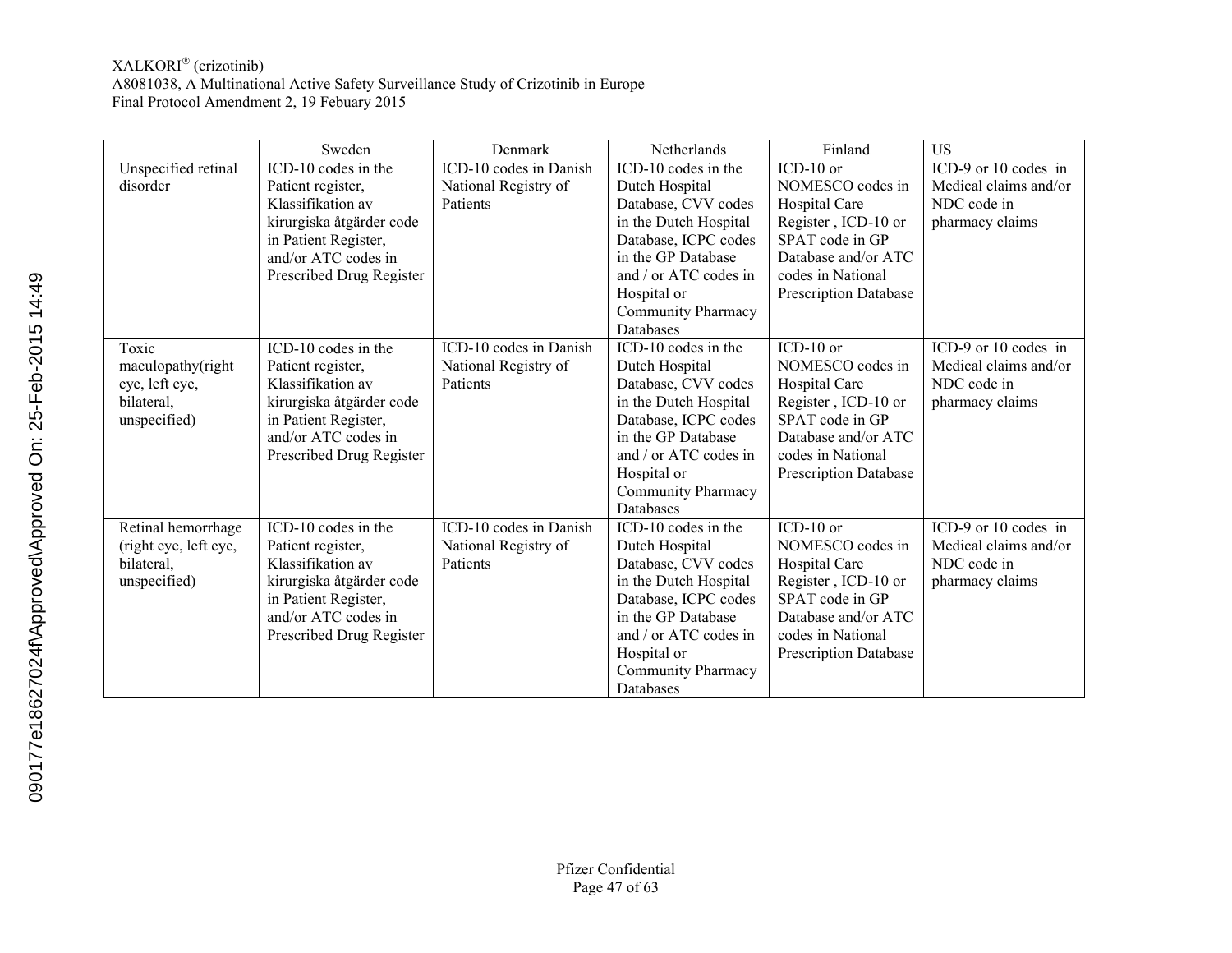|                                         | Sweden                                                                                                                                                               | Denmark                                                    | Netherlands                                                                                                                                                                                                           | Finland                                                                                                                                                                | <b>US</b>                                                                       |
|-----------------------------------------|----------------------------------------------------------------------------------------------------------------------------------------------------------------------|------------------------------------------------------------|-----------------------------------------------------------------------------------------------------------------------------------------------------------------------------------------------------------------------|------------------------------------------------------------------------------------------------------------------------------------------------------------------------|---------------------------------------------------------------------------------|
| Retinal edema                           | ICD-10 codes in the<br>Patient register,<br>Klassifikation av<br>kirurgiska åtgärder code<br>in Patient Register,<br>and/or ATC codes in<br>Prescribed Drug Register | ICD-10 codes in Danish<br>National Registry of<br>Patients | ICD-10 codes in the<br>Dutch Hospital<br>Database, CVV codes<br>in the Dutch Hospital<br>Database, ICPC codes<br>in the GP Database<br>and / or ATC codes in<br>Hospital or<br><b>Community Pharmacy</b><br>Databases | $ICD-10$ or<br>NOMESCO codes in<br>Hospital Care<br>Register, ICD-10 or<br>SPAT code in GP<br>Database and/or ATC<br>codes in National<br><b>Prescription Database</b> | ICD-9 or 10 codes in<br>Medical claims and/or<br>NDC code in<br>pharmacy claims |
| Visual distortions of<br>shape and size | ICD-10 codes in the<br>Patient register,<br>Klassifikation av<br>kirurgiska åtgärder code<br>in Patient Register,<br>and/or ATC codes in<br>Prescribed Drug Register | ICD-10 codes in Danish<br>National Registry of<br>Patients | ICD-10 codes in the<br>Dutch Hospital<br>Database, CVV codes<br>in the Dutch Hospital<br>Database, ICPC codes<br>in the GP Database<br>and / or ATC codes in<br>Hospital or<br>Community Pharmacy<br>Databases        | $ICD-10$ or<br>NOMESCO codes in<br>Hospital Care<br>Register, ICD-10 or<br>SPAT code in GP<br>Database and/or ATC<br>codes in National<br><b>Prescription Database</b> | ICD-9 or 10 codes in<br>Medical claims and/or<br>NDC code in<br>pharmacy claims |
| Glare sensitivity                       | ICD-10 codes in the<br>Patient register,<br>Klassifikation av<br>kirurgiska åtgärder code<br>in Patient Register,<br>and/or ATC codes in<br>Prescribed Drug Register | ICD-10 codes in Danish<br>National Registry of<br>Patients | ICD-10 codes in the<br>Dutch Hospital<br>Database, CVV codes<br>in the Dutch Hospital<br>Database, ICPC codes<br>in the GP Database<br>and / or ATC codes in<br>Hospital or<br>Community Pharmacy<br>Databases        | $ICD-10$ or<br>NOMESCO codes in<br>Hospital Care<br>Register, ICD-10 or<br>SPAT code in GP<br>Database and/or ATC<br>codes in National<br><b>Prescription Database</b> | ICD-9 or 10 codes in<br>Medical claims and/or<br>NDC code in<br>pharmacy claims |
| Secondary study endpoints               |                                                                                                                                                                      |                                                            |                                                                                                                                                                                                                       |                                                                                                                                                                        |                                                                                 |
| Renal cysts                             | $\overline{\text{ICD-10 codes}}$ in the<br>Patient register                                                                                                          | ICD-10 codes in Danish<br>National Registry of<br>Patients | ICD-10 codes in the<br>Dutch Hospital<br>Database                                                                                                                                                                     | $ICD-10$ codes in<br>Hospital Care<br>Register                                                                                                                         | ICD-9 or 10 codes in<br>Medical claims                                          |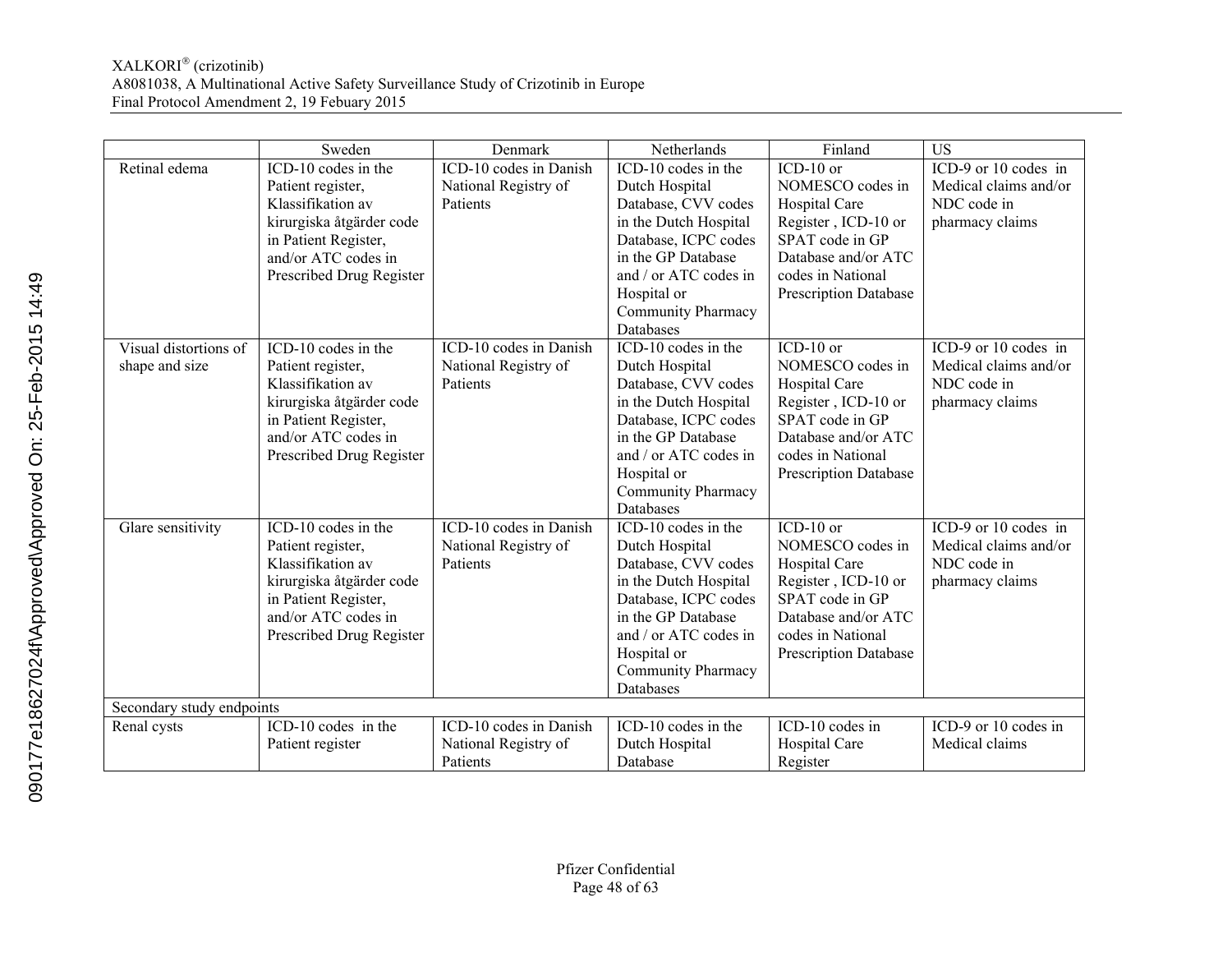|                                                                                | Sweden                                    | Denmark                                                    | Netherlands                             | Finland                                                          | <b>US</b>                                |
|--------------------------------------------------------------------------------|-------------------------------------------|------------------------------------------------------------|-----------------------------------------|------------------------------------------------------------------|------------------------------------------|
| Edema                                                                          |                                           |                                                            |                                         |                                                                  |                                          |
| Localized                                                                      | ICD-10 codes in the<br>Patient register   | ICD-10 codes in Danish<br>National Registry of<br>Patients | ICPC codes in the GP<br>Database        | ICD-10 codes in<br>Hospital Care<br>Register or GP<br>Database   | ICD-9 or 10 codes in<br>Medical claims   |
| Generalized                                                                    | ICD-10 codes in the<br>Patient register   | ICD-10 codes in Danish<br>National Registry of<br>Patients | ICPC codes in the GP<br>Database        | ICD-10 codes in<br>Hospital Care<br>Register or GP<br>Database   | ICD-9 or 10 codes in<br>Medical claims   |
| Unspecified                                                                    | ICD-10 codes in the<br>Patient register   | ICD-10 codes in Danish<br>National Registry of<br>Patients | ICPC codes in the GP<br>Database        | $ICD-10$ codes in<br>Hospital Care<br>Register or GP<br>Database | ICD-9 or 10 codes in<br>Medical claims   |
| Angioneurotic<br>(initial encounter,<br>subsequent<br>encounter,<br>sequellae) | ICD-10 codes in the<br>Patient register   | ICD-10 codes in Danish<br>National Registry of<br>Patients | ICPC codes in the GP<br>Database        | ICD-10 codes in<br>Hospital Care<br>Register or GP<br>Database   | ICD-9 or 10 codes in<br>Medical claims   |
| Unspecified eye,<br>unspecified eyelid                                         | $ICD-10$ codes in the<br>Patient register | ICD-10 codes in Danish<br>National Registry of<br>Patients | <b>ICPC</b> codes in the GP<br>Database | ICD-10 codes in<br>Hospital Care<br>Register or GP<br>Database   | $ICD-9$ or 10 codes in<br>Medical claims |
| left eye, unspecified<br>eyelid                                                | ICD-10 codes in the<br>Patient register   | ICD-10 codes in Danish<br>National Registry of<br>Patients | ICPC codes in the GP<br>Database        | ICD-10 codes in<br>Hospital Care<br>Register or GP<br>Database   | ICD-9 or 10 codes in<br>Medical claims   |
| left lower eyelid                                                              | ICD-10 codes in the<br>Patient register   | ICD-10 codes in Danish<br>National Registry of<br>Patients | ICPC codes in the GP<br>Database        | ICD-10 codes in<br>Hospital Care<br>Register or GP<br>Database   | ICD-9 or 10 codes in<br>Medical claims   |
| left upper eyelid                                                              | ICD-10 codes in the<br>Patient register   | ICD-10 codes in Danish<br>National Registry of<br>Patients | ICPC codes in the GP<br>Database        | ICD-10 codes in<br>Hospital Care<br>Register or GP<br>Database   | ICD-9 or 10 codes in<br>Medical claims   |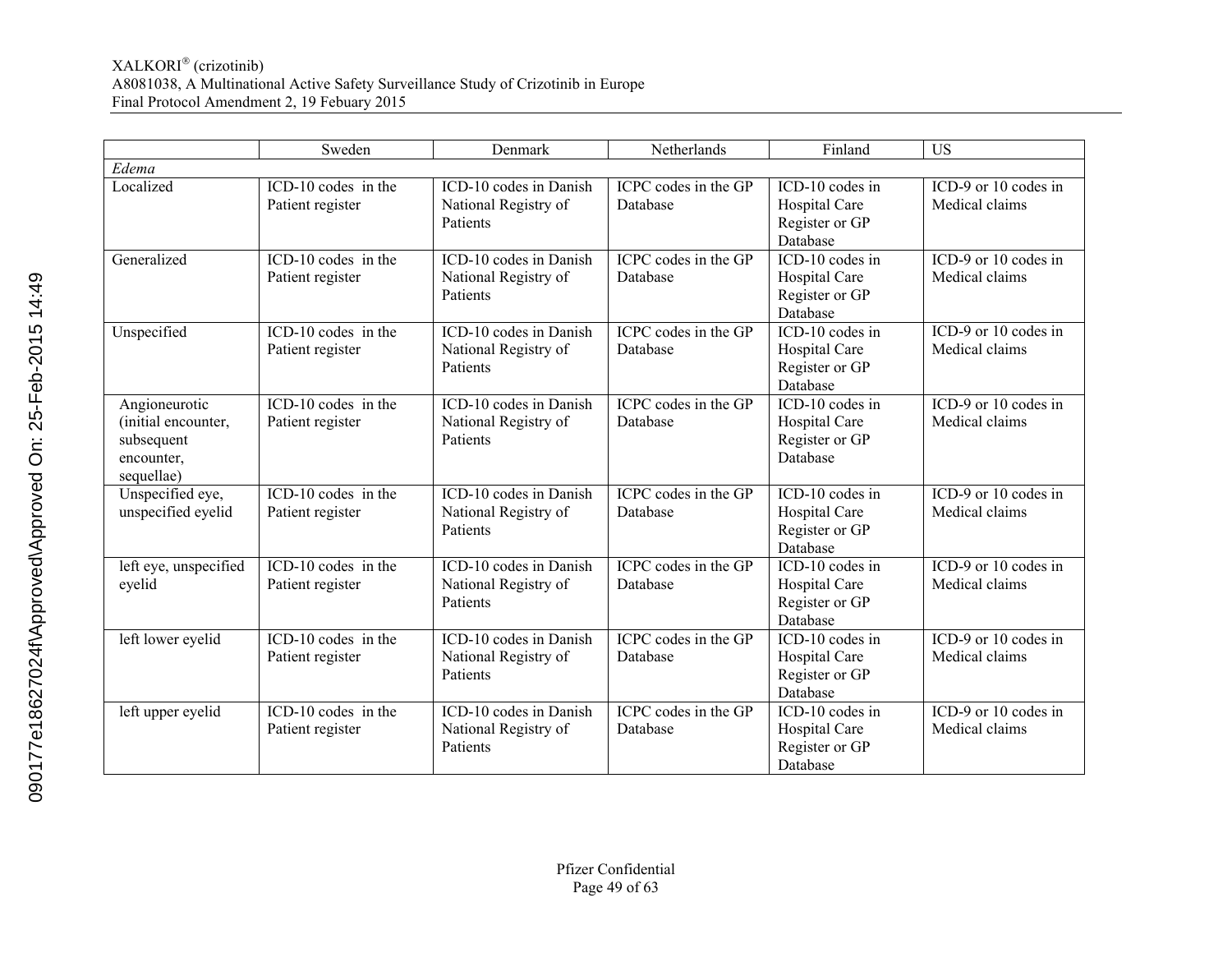|                      | Sweden                                          | Denmark                | Netherlands          | Finland         | <b>US</b>                                |
|----------------------|-------------------------------------------------|------------------------|----------------------|-----------------|------------------------------------------|
| right eye,           | ICD-10 codes in the                             | ICD-10 codes in Danish | ICPC codes in the GP | ICD-10 codes in | ICD-9 or 10 codes in                     |
| unspecified eyelid   | Patient register                                | National Registry of   | Database             | Hospital Care   | Medical claims                           |
|                      |                                                 | Patients               |                      | Register or GP  |                                          |
|                      |                                                 |                        |                      | Database        |                                          |
| right lower eyelid   | ICD-10 codes in the                             | ICD-10 codes in Danish | ICPC codes in the GP | ICD-10 codes in | ICD-9 or 10 codes in                     |
|                      | Patient register                                | National Registry of   | Database             | Hospital Care   | Medical claims                           |
|                      |                                                 | <b>Patients</b>        |                      | Register or GP  |                                          |
|                      |                                                 |                        |                      | Database        |                                          |
| Right upper eyelid   | $\overline{\text{ICD-}}10 \text{ codes}$ in the | ICD-10 codes in Danish | ICPC codes in the GP | ICD-10 codes in | $\overline{\text{ICD-9}}$ or 10 codes in |
|                      | Patient register                                | National Registry of   | Database             | Hospital Care   | Medical claims                           |
|                      |                                                 | Patients               |                      | Register or GP  |                                          |
|                      |                                                 |                        |                      | Database        |                                          |
| Urticaria (allergic, | ICD-10 codes in the                             | ICD-10 codes in Danish | ICPC codes in the GP | ICD-10 codes in | ICD-9 or 10 codes in                     |
| idiopathic,          | Patient register                                | National Registry of   | Database             | Hospital Care   | Medical claims                           |
| cholinergic, other,  |                                                 | Patients               |                      | Register or GP  |                                          |
| unspecified)         |                                                 |                        |                      | Database        |                                          |
| Edema of larynx      | ICD-10 codes in the                             | ICD-10 codes in Danish | ICPC codes in the GP | ICD-10 codes in | ICD-9 or 10 codes in                     |
|                      | Patient register                                | National Registry of   | Database             | Hospital Care   | Medical claims                           |
|                      |                                                 | Patients               |                      | Register or GP  |                                          |
|                      |                                                 |                        |                      | Database        |                                          |
| Edema of             | ICD-10 codes in the                             | ICD-10 codes in Danish | ICPC codes in the GP | ICD-10 codes in | ICD-9 or 10 codes in                     |
| nasopharnyx          | Patient register                                | National Registry of   | Database             | Hospital Care   | Medical claims                           |
|                      |                                                 | Patients               |                      | Register or GP  |                                          |
|                      |                                                 |                        |                      | Database        |                                          |
| Wheezing             | ICD-10 codes in the                             | ICD-10 codes in Danish | ICPC codes in the GP | ICD-10 codes in | ICD-9 or 10 codes in                     |
|                      | Patient register                                | National Registry of   | Database             | Hospital Care   | Medical claims                           |
|                      |                                                 | Patients               |                      | Register or GP  |                                          |
|                      |                                                 |                        |                      | Database        |                                          |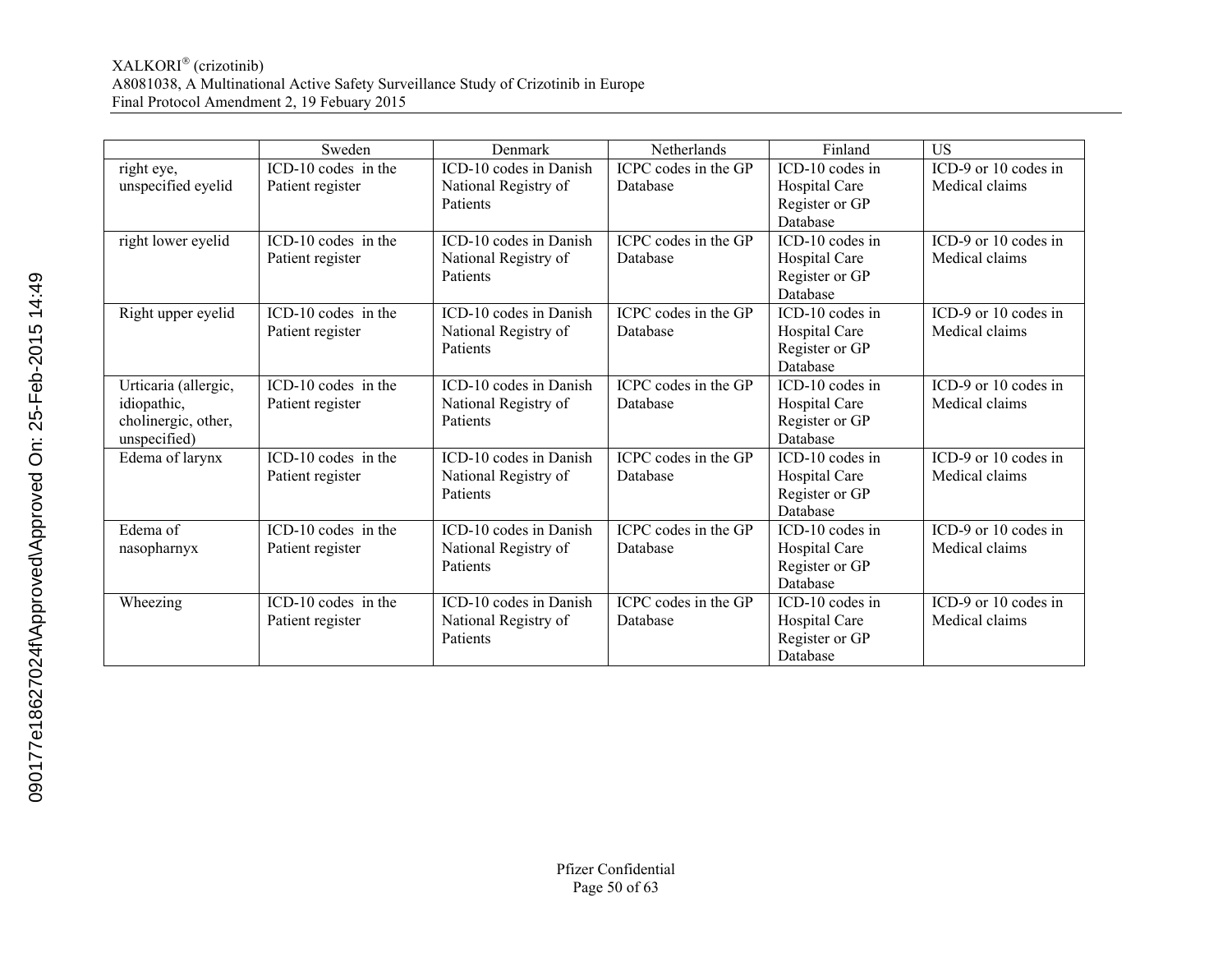|                                      | Sweden                  | Denmark                | Netherlands                            | Finland                      | $\overline{US}$       |
|--------------------------------------|-------------------------|------------------------|----------------------------------------|------------------------------|-----------------------|
| Leukopenia                           |                         |                        |                                        |                              |                       |
| Decreased white                      | ICD-10 codes in the     | ICD-10 codes in Danish | ICD-10 codes in the                    | ICD-10 codes in              | ICD-9 or 10 codes in  |
| blood cell count,                    | Patient register and/or | National Registry of   | Dutch Hospital                         | Hospital Care                | Medical claims and/or |
| (other, unspecified)                 | ATC codes in Prescribed | Patients               | Database, ICPC codes                   | Register or GP               | NDC code in           |
|                                      | Drug Register           |                        | in the GP Database,                    | Database and/or ATC          | pharmacy claims       |
|                                      |                         |                        | laboratory database                    | codes in National            |                       |
|                                      |                         |                        | and / or ATC codes in                  | Prescription Database        |                       |
|                                      |                         |                        | Hospital or                            |                              |                       |
|                                      |                         |                        | Community Pharmacy                     |                              |                       |
|                                      |                         |                        | Databases                              |                              |                       |
| Lymphocytopenia                      | ICD-10 codes in the     | ICD-10 codes in Danish | ICD-10 codes in the                    | ICD-10 codes in              | ICD-9 or 10 codes in  |
|                                      | Patient register and/or | National Registry of   | Dutch Hospital                         | Hospital Care                | Medical claims and/or |
|                                      | ATC codes in Prescribed | Patients               | Database, ICPC codes                   | Register or GP               | NDC code in           |
|                                      | Drug Register           |                        | in the GP Database,                    | Database and/or ATC          | pharmacy claims       |
|                                      |                         |                        | laboratory database                    | codes in National            |                       |
|                                      |                         |                        | and / or ATC codes in                  | <b>Prescription Database</b> |                       |
|                                      |                         |                        | Hospital or                            |                              |                       |
|                                      |                         |                        | Community Pharmacy                     |                              |                       |
|                                      |                         |                        | Databases                              |                              |                       |
| Agranulocytosis                      | ICD-10 codes in the     | ICD-10 codes in Danish | ICD-10 codes in the                    | $ICD-10$ codes in            | ICD-9 or 10 codes in  |
| (secondary to cancer                 | Patient register and/or | National Registry of   | Dutch Hospital                         | Hospital Care                | Medical claims and/or |
| chemotherapy, other                  | ATC codes in Prescribed | Patients               | Database, ICPC codes                   | Register or GP               | NDC code in           |
| drug-induced)                        | Drug Register           |                        | in the GP Database,                    | Database and/or ATC          | pharmacy claims       |
|                                      |                         |                        | laboratory database                    | codes in National            |                       |
|                                      |                         |                        | and / or ATC codes in                  | Prescription Database        |                       |
|                                      |                         |                        | Hospital or                            |                              |                       |
|                                      |                         |                        | <b>Community Pharmacy</b><br>Databases |                              |                       |
|                                      | ICD-10 codes in the     | ICD-10 codes in Danish | ICD-10 codes in the                    | ICD-10 codes in              | ICD-9 or 10 codes in  |
| Neutropenia<br>(unspecified, cyclic, | Patient register and/or | National Registry of   | Dutch Hospital                         | Hospital Care                | Medical claims and/or |
| due to infection,                    | ATC codes in Prescribed | Patients               | Database, ICPC codes                   | Register or GP               | NDC code in           |
| other)                               | Drug Register           |                        | in the GP Database,                    | Database and/or ATC          | pharmacy claims       |
|                                      |                         |                        | laboratory database                    | codes in National            |                       |
|                                      |                         |                        | and / or ATC codes in                  | <b>Prescription Database</b> |                       |
|                                      |                         |                        | Hospital or                            |                              |                       |
|                                      |                         |                        | <b>Community Pharmacy</b>              |                              |                       |
|                                      |                         |                        | Databases                              |                              |                       |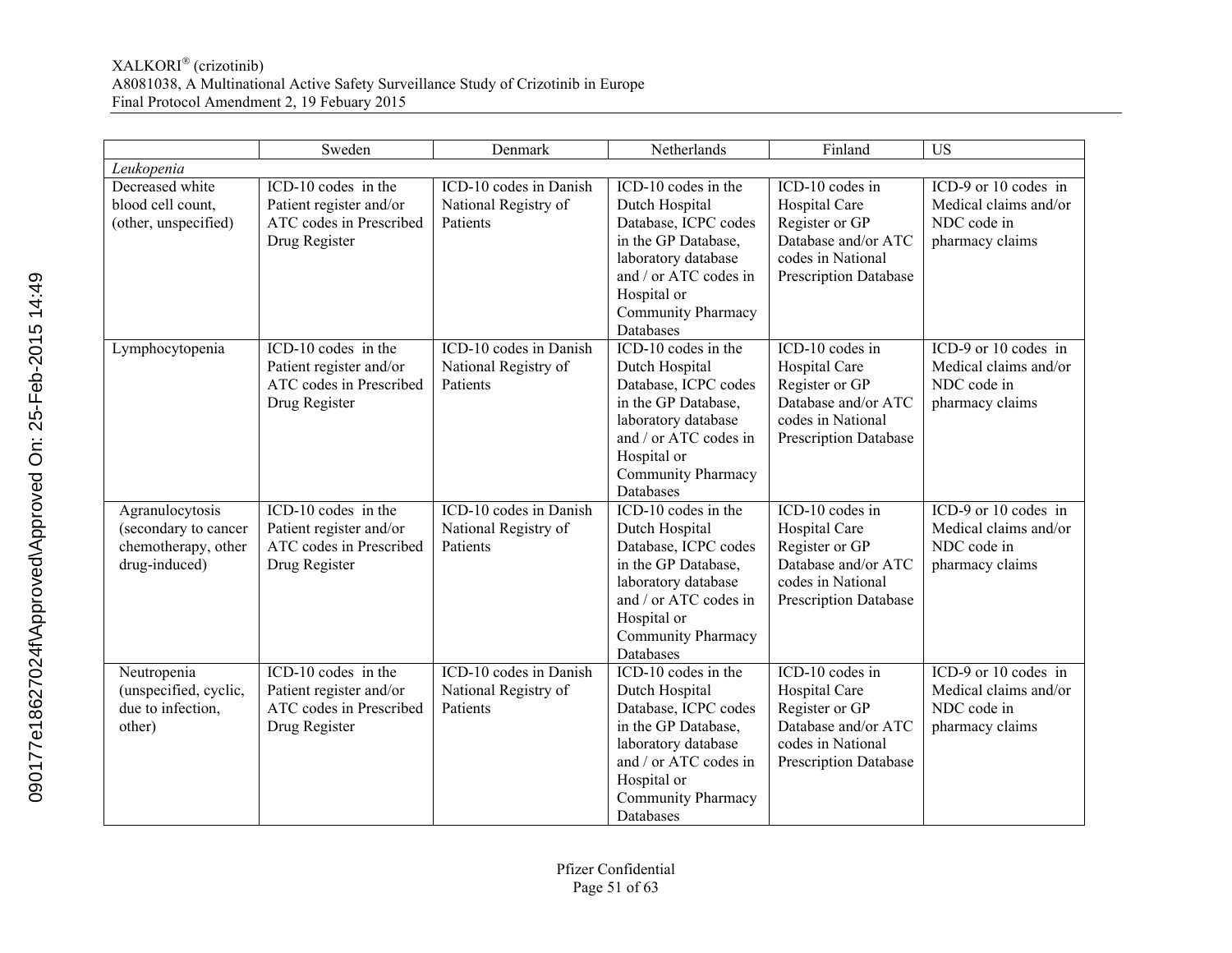|                         | Sweden                     | Denmark                  | Netherlands               | Finland                      | <b>US</b>             |
|-------------------------|----------------------------|--------------------------|---------------------------|------------------------------|-----------------------|
| Disorders of white      | ICD-10 codes in the        | ICD-10 codes in Danish   | ICD-10 codes in the       | ICD-10 codes in              | ICD-9 or 10 codes in  |
| blood cells (Other      | Patient register and/or    | National Registry of     | Dutch Hospital            | Hospital Care                | Medical claims and/or |
| specified,              | ATC codes in Prescribed    | Patients                 | Database, ICPC codes      | Register or GP               | NDC code in           |
| unspecified)            | Drug Register              |                          | in the GP Database,       | Database and/or ATC          | pharmacy claims       |
|                         |                            |                          | laboratory database       | codes in National            |                       |
|                         |                            |                          | and / or ATC codes in     | <b>Prescription Database</b> |                       |
|                         |                            |                          | Hospital or               |                              |                       |
|                         |                            |                          | Community Pharmacy        |                              |                       |
|                         |                            |                          | Databases                 |                              |                       |
| Neuropathy              |                            |                          |                           |                              |                       |
| Disturbance of skin     | ICD-10 codes in the        | ICD-10 codes in Danish   | ICD-10 codes in the       | ICD-10 or                    | ICD-9 or 10 codes in  |
| sensation (Anesthesia   | Patient register,          | National Registry of     | Dutch Hospital            | NOMESCO codes in             | Medical claims and/or |
| of skin, hypoesthesia   | Klassifikation av          | Patients, NOMESCO        | Database, CVV codes       | Hospital Care                | NDC code in           |
| of skin, paresthesia of | kirurgiska åtgärder code   | codes in Danish National | in the Dutch Hospital     | Register, ICD-10             | pharmacy claims       |
| skin, hyperesthesia,    | in Patient Register, and / | Registry of Patients (if | Database, ICPC codes      | codes or SPAT codes          |                       |
| other disturbances of   | or ATC code and drug       | applicable)              | in the GP Database,       | in GP Database.              |                       |
| skin sensation,         | name in Prescribed Drug    |                          | and $/$ or ATC codes in   | and/or ATC codes in          |                       |
| unspecified             | Register                   |                          | Hospital or               | National Prescription        |                       |
| disturbances of skin    |                            |                          | <b>Community Pharmacy</b> | Database                     |                       |
| sensation)              |                            |                          | Databases                 |                              |                       |
| Toxic optic             | ICD-10 codes in the        | ICD-10 codes in Danish   | ICD-10 codes in the       | $ICD-10$ or                  | ICD-9 or 10 codes in  |
| neuropathy              | Patient register,          | National Registry of     | Dutch Hospital            | NOMESCO codes in             | Medical claims and/or |
|                         | Klassifikation av          | Patients, NOMESCO        | Database, CVV codes       | Hospital Care                | NDC code in           |
|                         | kirurgiska åtgärder code   | codes in Danish National | in the Dutch Hospital     | Register, ICD-10             | pharmacy claims       |
|                         | in Patient Register, and / | Registry of Patients (if | Database, ICPC codes      | codes or SPAT codes          |                       |
|                         | or ATC code and drug       | applicable)              | in the GP Database,       | in GP Database,              |                       |
|                         | name in Prescribed Drug    |                          | and / or ATC codes in     | and/or ATC codes in          |                       |
|                         | Register                   |                          | Hospital or               | National Prescription        |                       |
|                         |                            |                          | Community Pharmacy        | Database                     |                       |
|                         |                            |                          | Databases                 |                              |                       |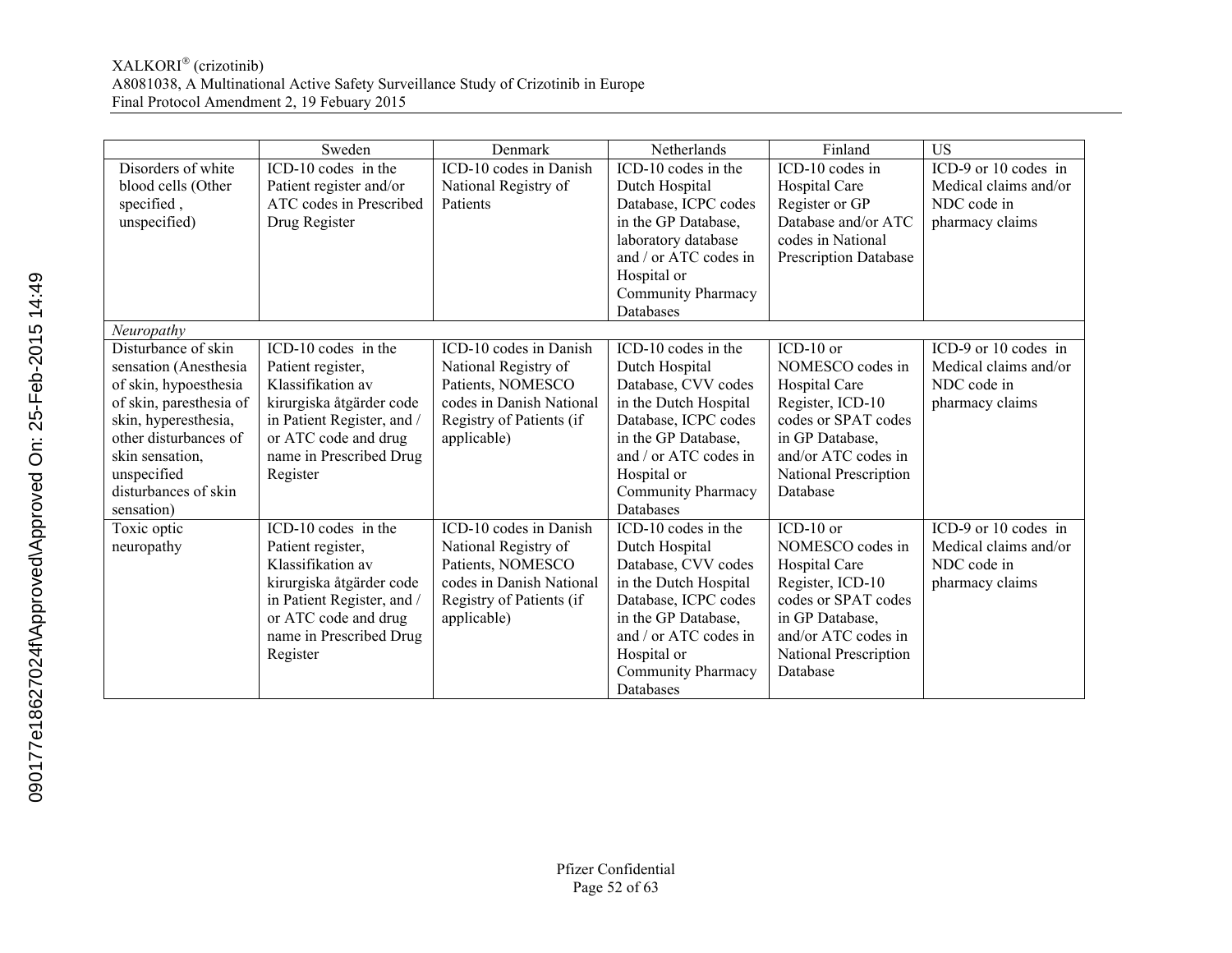|                      | Sweden                     | Denmark                  | Netherlands               | Finland               | <b>US</b>             |
|----------------------|----------------------------|--------------------------|---------------------------|-----------------------|-----------------------|
| Lumbosacral plexus   | ICD-10 codes in the        | ICD-10 codes in Danish   | ICD-10 codes in the       | $ICD-10$ or           | ICD-9 or 10 codes in  |
| disorders            | Patient register,          | National Registry of     | Dutch Hospital            | NOMESCO codes in      | Medical claims and/or |
|                      | Klassifikation av          | Patients, NOMESCO        | Database, CVV codes       | Hospital Care         | NDC code in           |
|                      | kirurgiska åtgärder code   | codes in Danish National | in the Dutch Hospital     | Register, ICD-10      | pharmacy claims       |
|                      | in Patient Register, and / | Registry of Patients (if | Database, ICPC codes      | codes or SPAT codes   |                       |
|                      | or ATC code and drug       | applicable)              | in the GP Database.       | in GP Database.       |                       |
|                      | name in Prescribed Drug    |                          | and / or ATC codes in     | and/or ATC codes in   |                       |
|                      | Register                   |                          | Hospital or               | National Prescription |                       |
|                      |                            |                          | <b>Community Pharmacy</b> | Database              |                       |
|                      |                            |                          | Databases                 |                       |                       |
| Lumbosacral root     | ICD-10 codes in the        | ICD-10 codes in Danish   | ICD-10 codes in the       | $ICD-10$ or           | ICD-9 or 10 codes in  |
| disorders, not       | Patient register,          | National Registry of     | Dutch Hospital            | NOMESCO codes in      | Medical claims and/or |
| elsewhere classified | Klassifikation av          | Patients, NOMESCO        | Database, CVV codes       | Hospital Care         | NDC code in           |
|                      | kirurgiska åtgärder code   | codes in Danish National | in the Dutch Hospital     | Register, ICD-10      | pharmacy claims       |
|                      | in Patient Register, and / | Registry of Patients (if | Database, ICPC codes      | codes in GP           |                       |
|                      | or ATC code and drug       | applicable)              | in the GP Database,       | Database, and/or      |                       |
|                      | name in Prescribed Drug    |                          | and / or ATC codes in     | ATC codes in          |                       |
|                      | Register                   |                          | Hospital or               | National Prescription |                       |
|                      |                            |                          | <b>Community Pharmacy</b> | Database              |                       |
|                      |                            |                          | Databases                 |                       |                       |
| Mononeuritis         | ICD-10 codes in the        | ICD-10 codes in Danish   | ICD-10 codes in the       | ICD-10 or             | ICD-9 or 10 codes in  |
| multiplex            | Patient register,          | National Registry of     | Dutch Hospital            | NOMESCO codes in      | Medical claims and/or |
|                      | Klassifikation av          | Patients, NOMESCO        | Database, CVV codes       | Hospital Care         | NDC code in           |
|                      | kirurgiska åtgärder code   | codes in Danish National | in the Dutch Hospital     | Register, ICD-10      | pharmacy claims       |
|                      | in Patient Register, and / | Registry of Patients (if | Database, ICPC codes      | codes in GP           |                       |
|                      | or ATC code and drug       | applicable)              | in the GP Database,       | Database, and/or      |                       |
|                      | name in Prescribed Drug    |                          | and / or ATC codes in     | ATC codes in          |                       |
|                      | Register                   |                          | Hospital or               | National Prescription |                       |
|                      |                            |                          | <b>Community Pharmacy</b> | Database              |                       |
|                      |                            |                          | Databases                 |                       |                       |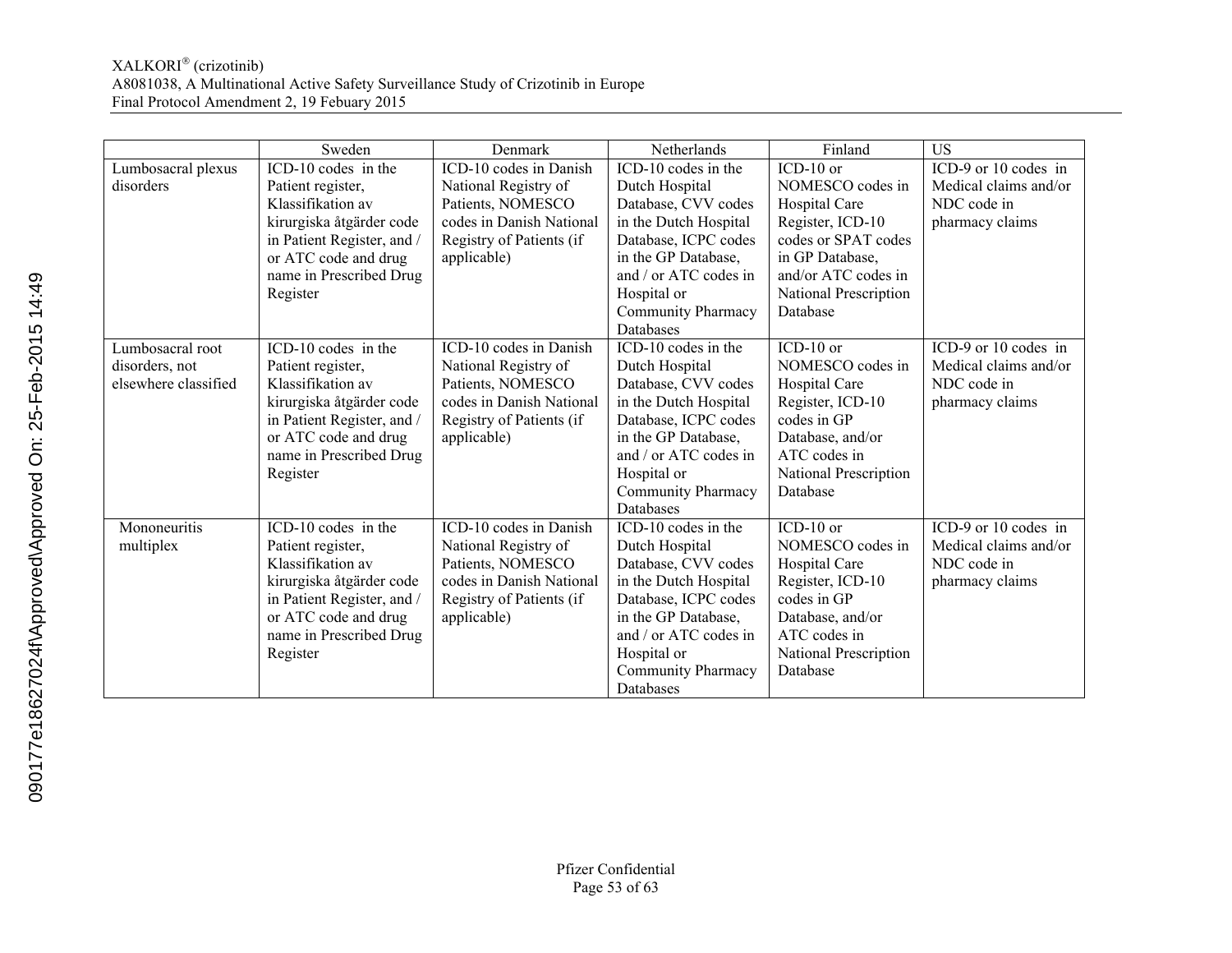|                         | Sweden                     | Denmark                  | Netherlands           | Finland               | <b>US</b>             |
|-------------------------|----------------------------|--------------------------|-----------------------|-----------------------|-----------------------|
| Neuralgia neuritis and  | ICD-10 codes in the        | ICD-10 codes in Danish   | ICD-10 codes in the   | $ICD-10$ or           | ICD-9 or 10 codes in  |
| radiculitis unspecified | Patient register,          | National Registry of     | Dutch Hospital        | NOMESCO codes in      | Medical claims and/or |
|                         | Klassifikation av          | Patients, NOMESCO        | Database, CVV codes   | Hospital Care         | NDC code in           |
|                         | kirurgiska åtgärder code   | codes in Danish National | in the Dutch Hospital | Register, ICD-10      | pharmacy claims       |
|                         | in Patient Register, and / | Registry of Patients (if | Database, ICPC codes  | codes in GP           |                       |
|                         | or ATC code and drug       | applicable)              | in the GP Database,   | Database, and/or      |                       |
|                         | name in Prescribed Drug    |                          | and / or ATC codes in | ATC codes in          |                       |
|                         | Register                   |                          | Hospital or           | National Prescription |                       |
|                         |                            |                          | Community Pharmacy    | Database              |                       |
|                         |                            |                          | Databases             |                       |                       |
| Polyneuropathy          | ICD-10 codes in the        | ICD-10 codes in Danish   | ICD-10 codes in the   | $ICD-10$ or           | ICD-9 or 10 codes in  |
| (critical illness,      | Patient register,          | National Registry of     | Dutch Hospital        | NOMESCO codes in      | Medical claims and/or |
| Idiopathic              | Klassifikation av          | Patients, NOMESCO        | Database, CVV codes   | Hospital Care         | NDC code in           |
| progressive, in other   | kirurgiska åtgärder code   | codes in Danish National | in the Dutch Hospital | Register, ICD-10      | pharmacy claims       |
| diseases classified     | in Patient Register, and / | Registry of Patients (if | Database, ICPC codes  | codes in GP           |                       |
| elsewhere,              | or ATC code and drug       | applicable)              | in the GP Database,   | Database, and/or      |                       |
| unspecified, drug-      | name in Prescribed Drug    |                          | and / or ATC codes in | ATC codes in          |                       |
| induced)                | Register                   |                          | Hospital or           | National Prescription |                       |
|                         |                            |                          | Community Pharmacy    | Database              |                       |
|                         |                            |                          | Databases             |                       |                       |
| Inflammatory            | ICD-10 codes in the        | ICD-10 codes in Danish   | ICD-10 codes in the   | $ICD-10$ or           | ICD-9 or 10 codes in  |
| polyneuropathy          | Patient register,          | National Registry of     | Dutch Hospital        | NOMESCO codes in      | Medical claims and/or |
| (other, unspecified)    | Klassifikation av          | Patients, NOMESCO        | Database, CVV codes   | Hospital Care         | NDC code in           |
|                         | kirurgiska åtgärder code   | codes in Danish National | in the Dutch Hospital | Register, ICD-10      | pharmacy claims       |
|                         | in Patient Register, and / | Registry of Patients (if | Database, ICPC codes  | codes in GP           |                       |
|                         | or ATC code and drug       | applicable)              | in the GP Database,   | Database, and/or      |                       |
|                         | name in Prescribed Drug    |                          | and / or ATC codes in | ATC codes in          |                       |
|                         | Register                   |                          | Hospital or           | National Prescription |                       |
|                         |                            |                          | Community Pharmacy    | Database              |                       |
|                         |                            |                          | Databases             |                       |                       |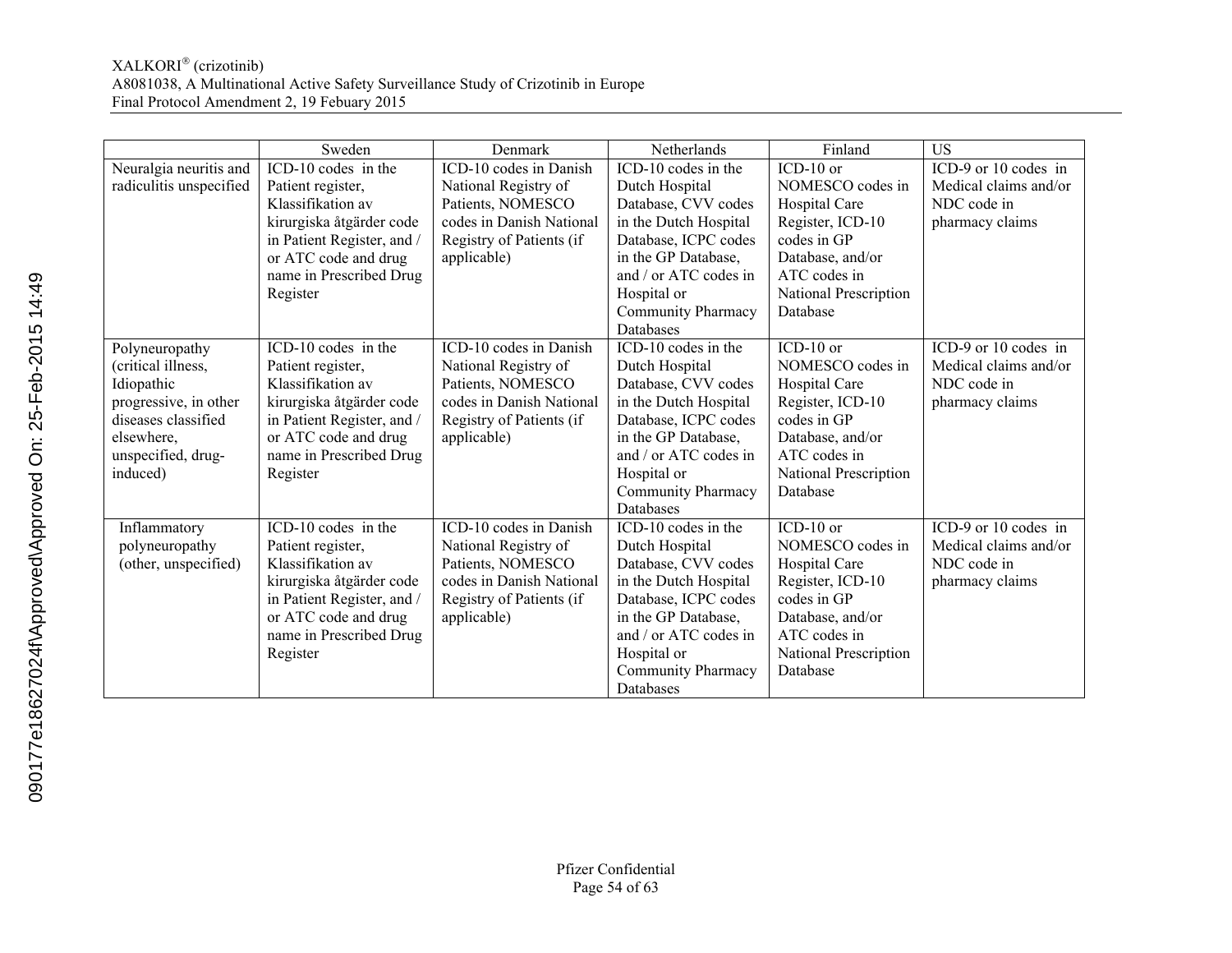|                       | Sweden                     | Denmark                  | Netherlands               | Finland               | <b>US</b>             |
|-----------------------|----------------------------|--------------------------|---------------------------|-----------------------|-----------------------|
| Unspecified           | ICD-10 codes in the        | ICD-10 codes in Danish   | ICD-10 codes in the       | $ICD-10$ or           | ICD-9 or 10 codes in  |
| idiopathic peripheral | Patient register,          | National Registry of     | Dutch Hospital            | NOMESCO codes in      | Medical claims and/or |
| neuropathy            | Klassifikation av          | Patients, NOMESCO        | Database, CVV codes       | Hospital Care         | NDC code in           |
|                       | kirurgiska åtgärder code   | codes in Danish National | in the Dutch Hospital     | Register, ICD-10      | pharmacy claims       |
|                       | in Patient Register, and / | Registry of Patients (if | Database, ICPC codes      | codes in GP           |                       |
|                       | or ATC code and drug       | applicable)              | in the GP Database.       | Database, and/or      |                       |
|                       | name in Prescribed Drug    |                          | and / or ATC codes in     | ATC codes in          |                       |
|                       | Register                   |                          | Hospital or               | National Prescription |                       |
|                       |                            |                          | Community Pharmacy        | Database              |                       |
|                       |                            |                          | Databases                 |                       |                       |
| Other idiopathic      | ICD-10 codes in the        | ICD-10 codes in Danish   | ICD-10 codes in the       | $ICD-10$ or           | ICD-9 or 10 codes in  |
| peripheral            | Patient register,          | National Registry of     | Dutch Hospital            | NOMESCO codes in      | Medical claims and/or |
| autonomic             | Klassifikation av          | Patients, NOMESCO        | Database, CVV codes       | Hospital Care         | NDC code in           |
| neuropathy            | kirurgiska åtgärder code   | codes in Danish National | in the Dutch Hospital     | Register, ICD-10      | pharmacy claims       |
|                       | in Patient Register, and / | Registry of Patients (if | Database, ICPC codes      | codes in GP           |                       |
|                       | or ATC code and drug       | applicable)              | in the GP Database.       | Database, and/or      |                       |
|                       | name in Prescribed Drug    |                          | and / or ATC codes in     | ATC codes in          |                       |
|                       | Register                   |                          | Hospital or               | National Prescription |                       |
|                       |                            |                          | <b>Community Pharmacy</b> | Database              |                       |
|                       |                            |                          | Databases                 |                       |                       |
| Disturbance of skin   | ICD-10 codes in the        | ICD-10 codes in Danish   | ICD-10 codes in the       | $ICD-10$ or           | ICD-9 or 10 codes in  |
| sensation             | Patient register,          | National Registry of     | Dutch Hospital            | NOMESCO codes in      | Medical claims and/or |
| (paresthesia,         | Klassifikation av          | Patients, NOMESCO        | Database, CVV codes       | Hospital Care         | NDC code in           |
| hypoesthesia,         | kirurgiska åtgärder code   | codes in Danish National | in the Dutch Hospital     | Register, ICD-10      | pharmacy claims       |
| hyperesthesia,        | in Patient Register, and / | Registry of Patients (if | Database, ICPC codes      | codes in GP           |                       |
| unspecified, other)   | or ATC code and drug       | applicable)              | in the GP Database.       | Database, and/or      |                       |
|                       | name in Prescribed Drug    |                          | and / or ATC codes in     | ATC codes in          |                       |
|                       | Register                   |                          | Hospital or               | National Prescription |                       |
|                       |                            |                          | <b>Community Pharmacy</b> | Database              |                       |
|                       |                            |                          | Databases                 |                       |                       |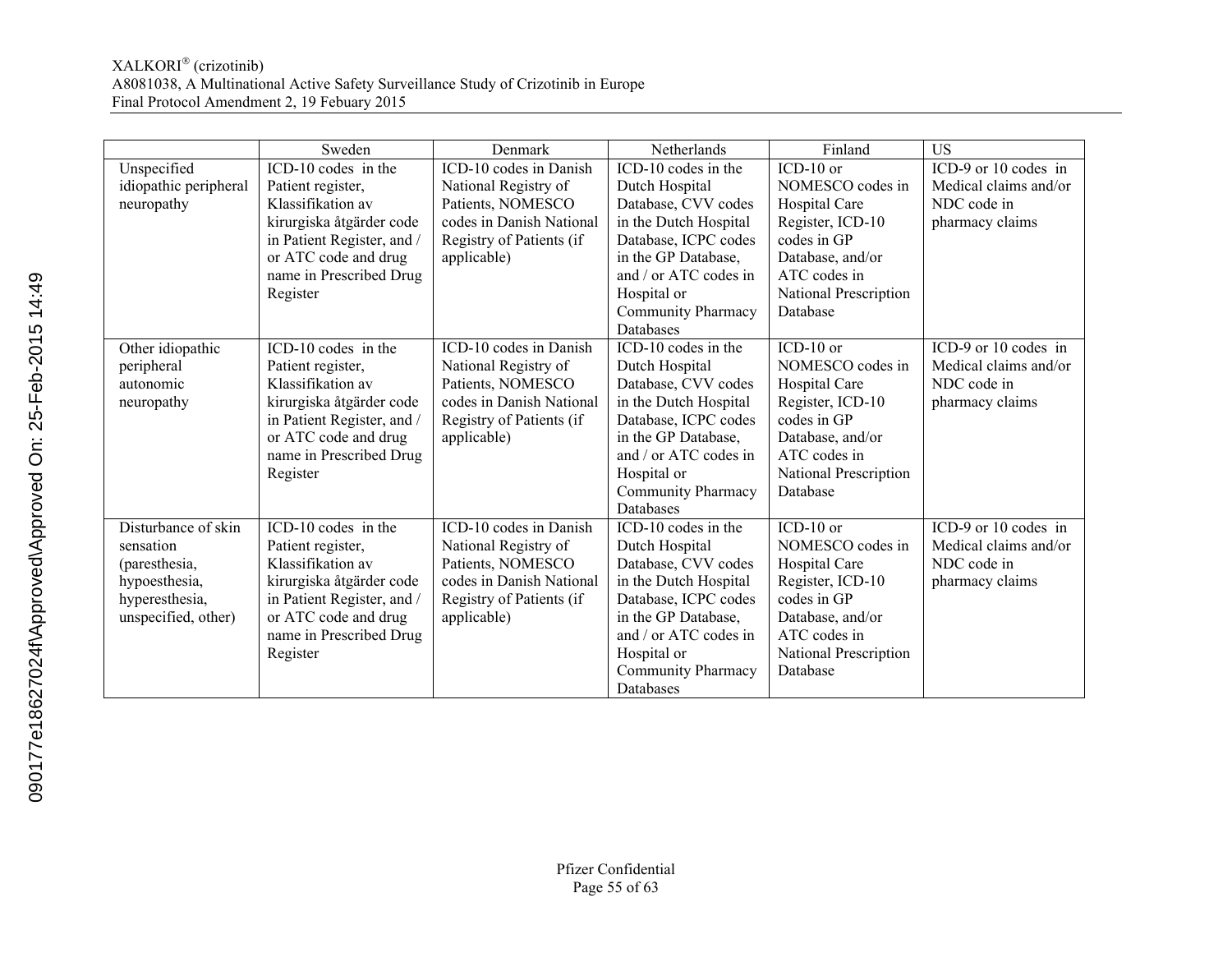|                      | Sweden                     | Denmark                  | Netherlands               | Finland               | US                    |
|----------------------|----------------------------|--------------------------|---------------------------|-----------------------|-----------------------|
| Muscle weakness      | ICD-10 codes in the        | ICD-10 codes in Danish   | ICD-10 codes in the       | $ICD-10$ or           | ICD-9 or 10 codes in  |
|                      | Patient register,          | National Registry of     | Dutch Hospital            | NOMESCO codes in      | Medical claims and/or |
|                      | Klassifikation av          | Patients, NOMESCO        | Database, CVV codes       | Hospital Care         | NDC code in           |
|                      | kirurgiska åtgärder code   | codes in Danish National | in the Dutch Hospital     | Register, ICD-10      | pharmacy claims       |
|                      | in Patient Register, and / | Registry of Patients (if | Database, ICPC codes      | codes in GP           |                       |
|                      | or ATC code and drug       | applicable)              | in the GP Database.       | Database, and/or      |                       |
|                      | name in Prescribed Drug    |                          | and / or ATC codes in     | ATC codes in          |                       |
|                      | Register                   |                          | Hospital or               | National Prescription |                       |
|                      |                            |                          | Community Pharmacy        | Database              |                       |
|                      |                            |                          | Databases                 |                       |                       |
| Pain in limb (right, | ICD-10 codes in the        | ICD-10 codes in Danish   | ICD-10 codes in the       | $ICD-10$ or           | ICD-9 or 10 codes in  |
| left, unspecified,   | Patient register,          | National Registry of     | Dutch Hospital            | NOMESCO codes in      | Medical claims and/or |
| arm and leg,         | Klassifikation av          | Patients, NOMESCO        | Database, CVV codes       | Hospital Care         | NDC code in           |
| unspecified limb)    | kirurgiska åtgärder code   | codes in Danish National | in the Dutch Hospital     | Register, ICD-10      | pharmacy claims       |
|                      | in Patient Register, and / | Registry of Patients (if | Database, ICPC codes      | codes in GP           |                       |
|                      | or ATC code and drug       | applicable)              | in the GP Database,       | Database, and/or      |                       |
|                      | name in Prescribed Drug    |                          | and / or ATC codes in     | ATC codes in          |                       |
|                      | Register                   |                          | Hospital or               | National Prescription |                       |
|                      |                            |                          | <b>Community Pharmacy</b> | Database              |                       |
|                      |                            |                          | Databases                 |                       |                       |
| Pain in upper arm    | ICD-10 codes in the        | ICD-10 codes in Danish   | ICD-10 codes in the       | $ICD-10$ or           | ICD-9 or 10 codes in  |
| (right, left,        | Patient register,          | National Registry of     | Dutch Hospital            | NOMESCO codes in      | Medical claims and/or |
| unspecified)         | Klassifikation av          | Patients, NOMESCO        | Database, CVV codes       | Hospital Care         | NDC code in           |
|                      | kirurgiska åtgärder code   | codes in Danish National | in the Dutch Hospital     | Register, ICD-10      | pharmacy claims       |
|                      | in Patient Register, and / | Registry of Patients (if | Database, ICPC codes      | codes in GP           |                       |
|                      | or ATC code and drug       | applicable)              | in the GP Database,       | Database, and/or      |                       |
|                      | name in Prescribed Drug    |                          | and / or ATC codes in     | ATC codes in          |                       |
|                      | Register                   |                          | Hospital or               | National Prescription |                       |
|                      |                            |                          | <b>Community Pharmacy</b> | Database              |                       |
|                      |                            |                          | Databases                 |                       |                       |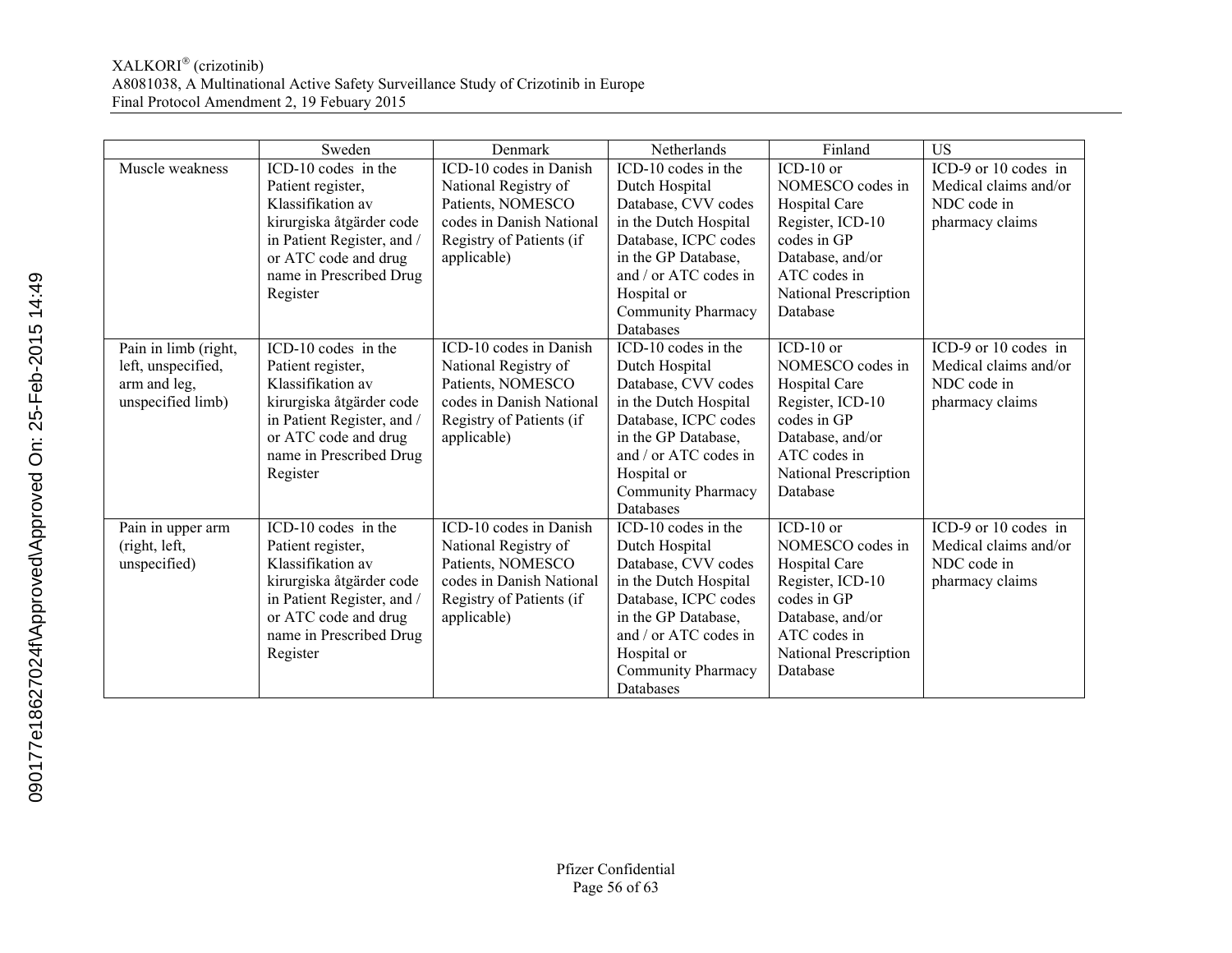|                       | Sweden                     | Denmark                  | Netherlands           | Finland               | <b>US</b>             |
|-----------------------|----------------------------|--------------------------|-----------------------|-----------------------|-----------------------|
| Pain in forearm       | ICD-10 codes in the        | ICD-10 codes in Danish   | ICD-10 codes in the   | $ICD-10$ or           | ICD-9 or 10 codes in  |
| (right, left,         | Patient register,          | National Registry of     | Dutch Hospital        | NOMESCO codes in      | Medical claims and/or |
| unspecified)          | Klassifikation av          | Patients, NOMESCO        | Database, CVV codes   | Hospital Care         | NDC code in           |
|                       | kirurgiska åtgärder code   | codes in Danish National | in the Dutch Hospital | Register, ICD-10      | pharmacy claims       |
|                       | in Patient Register, and / | Registry of Patients (if | Database, ICPC codes  | codes in GP           |                       |
|                       | or ATC code and drug       | applicable)              | in the GP Database,   | Database, and/or      |                       |
|                       | name in Prescribed Drug    |                          | and / or ATC codes in | ATC codes in          |                       |
|                       | Register                   |                          | Hospital or           | National Prescription |                       |
|                       |                            |                          | Community Pharmacy    | Database              |                       |
|                       |                            |                          | Databases             |                       |                       |
| Pain in hands and     | ICD-10 codes in the        | ICD-10 codes in Danish   | ICD-10 codes in the   | $ICD-10$ or           | ICD-9 or 10 codes in  |
| fingers (right, left, | Patient register,          | National Registry of     | Dutch Hospital        | NOMESCO codes in      | Medical claims and/or |
| unspecified hand,     | Klassifikation av          | Patients, NOMESCO        | Database, CVV codes   | Hospital Care         | NDC code in           |
| right and right, left | kirurgiska åtgärder code   | codes in Danish National | in the Dutch Hospital | Register, ICD-10      | pharmacy claims       |
| and unspecified       | in Patient Register, and / | Registry of Patients (if | Database, ICPC codes  | codes in GP           |                       |
| fingers)              | or ATC code and drug       | applicable)              | in the GP Database.   | Database, and/or      |                       |
|                       | name in Prescribed Drug    |                          | and / or ATC codes in | ATC codes in          |                       |
|                       | Register                   |                          | Hospital or           | National Prescription |                       |
|                       |                            |                          | Community Pharmacy    | Database              |                       |
|                       |                            |                          | Databases             |                       |                       |
| Pain in thigh (right, | ICD-10 codes in the        | ICD-10 codes in Danish   | ICD-10 codes in the   | $ICD-10$ or           | ICD-9 or 10 codes in  |
| left, unspecified)    | Patient register,          | National Registry of     | Dutch Hospital        | NOMESCO codes in      | Medical claims and/or |
|                       | Klassifikation av          | Patients, NOMESCO        | Database, CVV codes   | Hospital Care         | NDC code in           |
|                       | kirurgiska åtgärder code   | codes in Danish National | in the Dutch Hospital | Register, ICD-10      | pharmacy claims       |
|                       | in Patient Register, and / | Registry of Patients (if | Database, ICPC codes  | codes in GP           |                       |
|                       | or ATC code and drug       | applicable)              | in the GP Database.   | Database, and/or      |                       |
|                       | name in Prescribed Drug    |                          | and / or ATC codes in | ATC codes in          |                       |
|                       | Register                   |                          | Hospital or           | National Prescription |                       |
|                       |                            |                          | Community Pharmacy    | Database              |                       |
|                       |                            |                          | Databases             |                       |                       |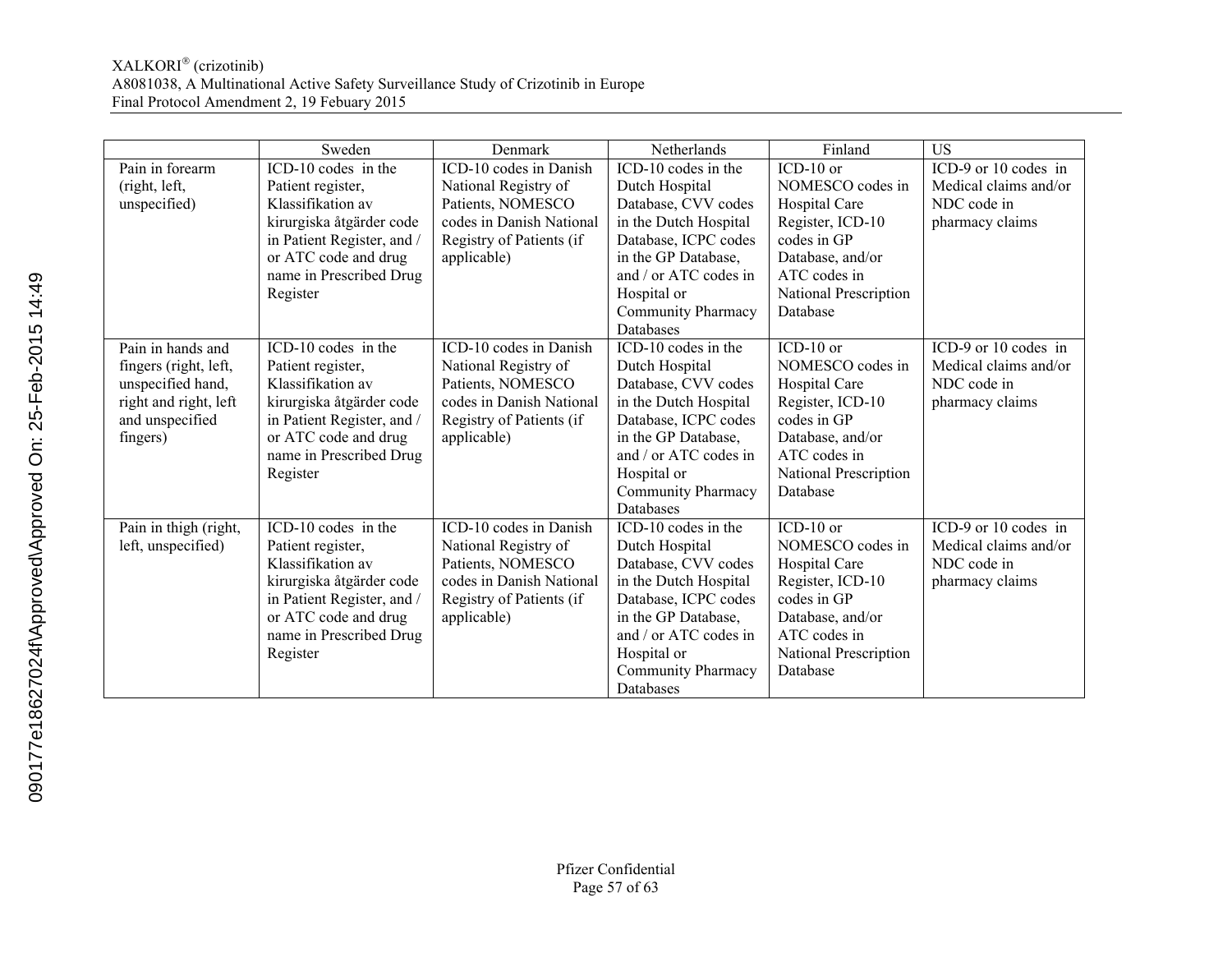|                       | Sweden                                  | Denmark                                    | Netherlands                     | Finland                                   | $\overline{US}$                                   |
|-----------------------|-----------------------------------------|--------------------------------------------|---------------------------------|-------------------------------------------|---------------------------------------------------|
| Pain in lower leg     | $ICD-10$ codes in the                   | ICD-10 codes in Danish                     | ICD-10 codes in the             | $ICD-10$ or                               | ICD-9 or 10 codes in                              |
| (right, left,         | Patient register,                       | National Registry of                       | Dutch Hospital                  | NOMESCO codes in                          | Medical claims and/or                             |
| unspecified)          | Klassifikation av                       | Patients, NOMESCO                          | Database, CVV codes             | Hospital Care                             | NDC code in                                       |
|                       | kirurgiska åtgärder code                | codes in Danish National                   | in the Dutch Hospital           | Register, ICD-10                          | pharmacy claims                                   |
|                       | in Patient Register, and /              | Registry of Patients (if                   | Database, ICPC codes            | codes in GP                               |                                                   |
|                       | or ATC code and drug                    | applicable)                                | in the GP Database,             | Database, and/or                          |                                                   |
|                       | name in Prescribed Drug                 |                                            | and / or ATC codes in           | ATC codes in                              |                                                   |
|                       | Register                                |                                            | Hospital or                     | National Prescription                     |                                                   |
|                       |                                         |                                            | <b>Community Pharmacy</b>       | Database                                  |                                                   |
|                       |                                         |                                            | Databases                       |                                           |                                                   |
| Pain in foot and toes | ICD-10 codes in the                     | ICD-10 codes in Danish                     | ICD-10 codes in the             | $ICD-10$ or                               | ICD-9 or 10 codes in                              |
| (right, left,         | Patient register,                       | National Registry of                       | Dutch Hospital                  | NOMESCO codes in                          | Medical claims and/or                             |
| unspecified foot,     | Klassifikation av                       | Patients, NOMESCO                          | Database, CVV codes             | Hospital Care                             | NDC code in                                       |
| right and right, left | kirurgiska åtgärder code                | codes in Danish National                   | in the Dutch Hospital           | Register, ICD-10                          | pharmacy claims                                   |
| and unspecified       | in Patient Register, and /              | Registry of Patients (if                   | Database, ICPC codes            | codes in GP                               |                                                   |
| toes)                 | or ATC code and drug                    | applicable)                                | in the GP Database,             | Database, and/or                          |                                                   |
|                       | name in Prescribed Drug                 |                                            | and / or ATC codes in           | ATC codes in                              |                                                   |
|                       | Register                                |                                            | Hospital or                     | National Prescription                     |                                                   |
|                       |                                         |                                            | Community Pharmacy              | Database                                  |                                                   |
|                       | ICD-10 codes in Patient                 | ICD-10 or ICD-O codes                      | Databases<br>ICD-O codes in the |                                           | ICD-9 or 10 codes in                              |
| Malignant             |                                         |                                            |                                 | Hospital care register<br>and / or Cancer |                                                   |
| melanoma              | Register or ICD-O codes                 | in the Danish Cancer                       | Eindhoven Cancer                |                                           | Medical claims                                    |
|                       | in the Cancer Register                  | Registry or Danish<br>National Registry of | Registry<br>or SNOMED CT in     | Register                                  |                                                   |
|                       |                                         | Patients                                   | Pathology Database              |                                           |                                                   |
| Photosensitivity      |                                         |                                            |                                 |                                           |                                                   |
| Photosensitivity,     | $\overline{\text{ICD-10 codes}}$ in the | ICD-10 codes in Danish                     | ICPC codes in the GP            | $\overline{\text{ICD}}$ -10 codes in GP   | $\overline{\text{ICD-9} \text{ or } 10}$ codes in |
| photosensitization    | Patient register                        | National Registry of                       | Database                        | Database                                  | Medical claims                                    |
| (sun) skin            |                                         | Patients                                   |                                 |                                           |                                                   |
| Acute skin change     | ICD-10 codes in the                     | ICD-10 codes in Danish                     | ICPC codes in the GP            | ICD-10 codes in GP                        | ICD-9 or 10 codes in                              |
| due to ultraviolet    | Patient register                        | National Registry of                       | Database                        | Database                                  | Medical claims                                    |
| radiation,            |                                         | Patients                                   |                                 |                                           |                                                   |
| unspecified           |                                         |                                            |                                 |                                           |                                                   |
| Mortality             | Death Register                          | Central Person Registry                    | Mortality database              | Cause of death                            | Vital Statistics, ICD-9                           |
|                       |                                         |                                            |                                 | register                                  | or 10 codes in Medical                            |
|                       |                                         |                                            |                                 |                                           | claims                                            |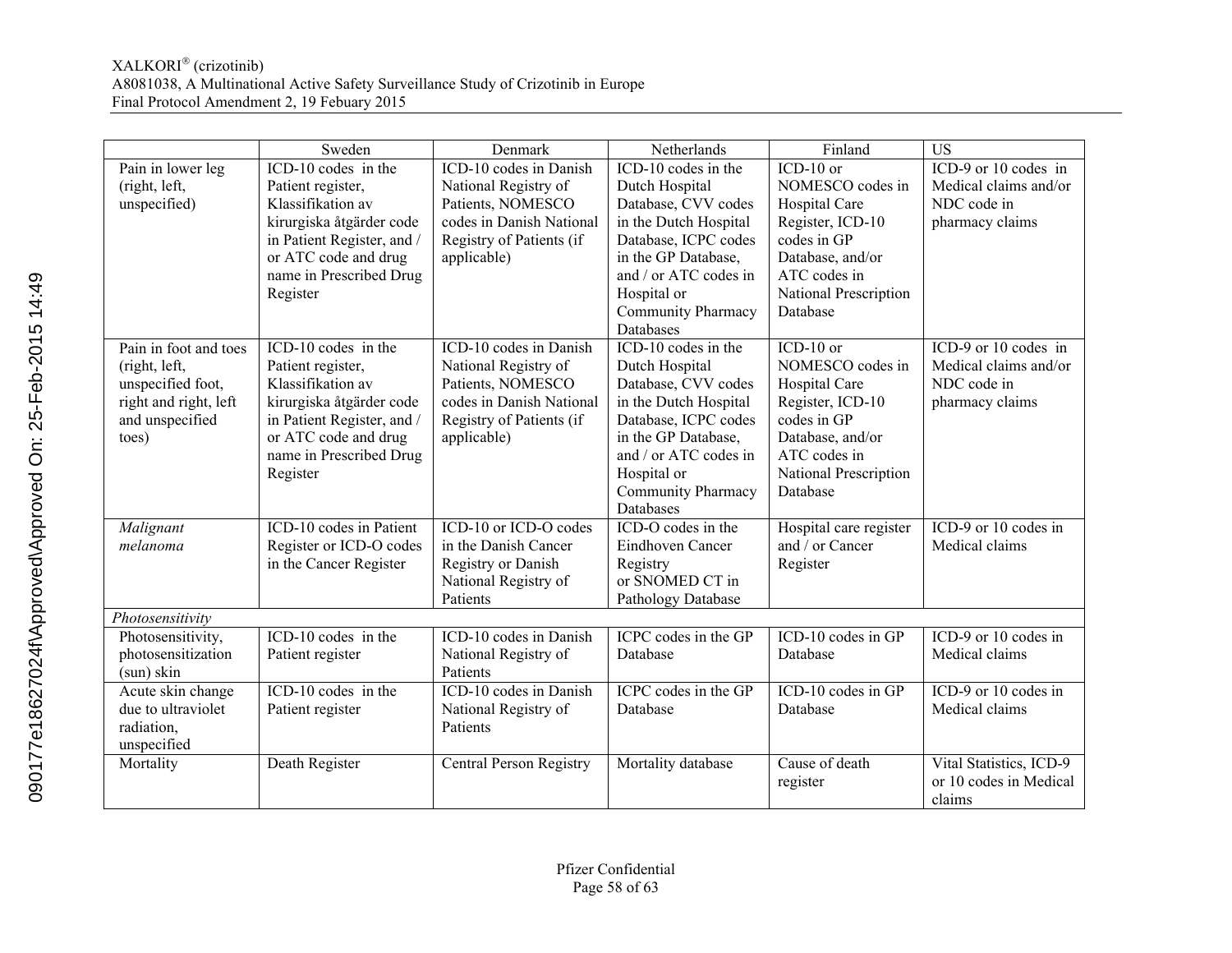|                                 | Sweden                                                                                                                                                                                 | Denmark                                                                                                                                    | <b>Netherlands</b>                                                                                                                                                                                                     | Finland                                                                                                                                                                         | <b>US</b>                                                                       |
|---------------------------------|----------------------------------------------------------------------------------------------------------------------------------------------------------------------------------------|--------------------------------------------------------------------------------------------------------------------------------------------|------------------------------------------------------------------------------------------------------------------------------------------------------------------------------------------------------------------------|---------------------------------------------------------------------------------------------------------------------------------------------------------------------------------|---------------------------------------------------------------------------------|
| Comorbidities <sup>3</sup>      |                                                                                                                                                                                        |                                                                                                                                            |                                                                                                                                                                                                                        |                                                                                                                                                                                 |                                                                                 |
| Pre-existing renal impairment   |                                                                                                                                                                                        |                                                                                                                                            |                                                                                                                                                                                                                        |                                                                                                                                                                                 |                                                                                 |
| Chronic renal disease           | ICD-10 codes in the<br>Patient register,<br>Klassifikation av<br>kirurgiska åtgärder code<br>in Patient Register, and /<br>or ATC code and drug<br>name in Prescribed Drug<br>Register | ICD-10 codes in Danish<br>National Registry of<br>Patients, NOMESCO<br>codes in Danish National<br>Registry of Patients (if<br>applicable) | ICD-10 codes in the<br>Dutch Hospital<br>Database, CVV codes<br>in the Dutch Hospital<br>Database, ICPC codes<br>in the GP Database,<br>and / or ATC codes in<br>Hospital or<br><b>Community Pharmacy</b><br>Databases | $\overline{\text{IC}}$ D-10 or<br>NOMESCO codes in<br>Hospital Care<br>Register, ICD-10<br>codes in GP<br>Database, and/or<br>ATC codes in<br>National Prescription<br>Database | ICD-9 or 10 codes in<br>Medical claims and/or<br>NDC code in<br>pharmacy claims |
| Pre-existing hepatic impairment |                                                                                                                                                                                        |                                                                                                                                            |                                                                                                                                                                                                                        |                                                                                                                                                                                 |                                                                                 |
| Hepatitis                       | ICD-10 codes in the<br>Patient register,<br>Klassifikation av<br>kirurgiska åtgärder code<br>in Patient Register, and /<br>or ATC code and drug<br>name in Prescribed Drug<br>Register | ICD-10 codes in Danish<br>National Registry of<br>Patients, NOMESCO<br>codes in Danish National<br>Registry of Patients (if<br>applicable) | ICD-10 codes in the<br>Dutch Hospital<br>Database, CVV codes<br>in the Dutch Hospital<br>Database, ICPC codes<br>in the GP Database,<br>and / or ATC codes in<br>Hospital or<br><b>Community Pharmacy</b><br>Databases | $ICD-10$ or<br>NOMESCO codes in<br>Hospital Care<br>Register, ICD-10<br>codes in GP<br>Database, and/or<br>ATC codes in<br>National Prescription<br>Database                    | ICD-9 or 10 codes in<br>Medical claims and/or<br>NDC code in<br>pharmacy claims |

 $\overline{a}$ 

<sup>&</sup>lt;sup>3</sup> This list represents illustrative comorbidities only; additional comorbidities will be considered and added as appropriate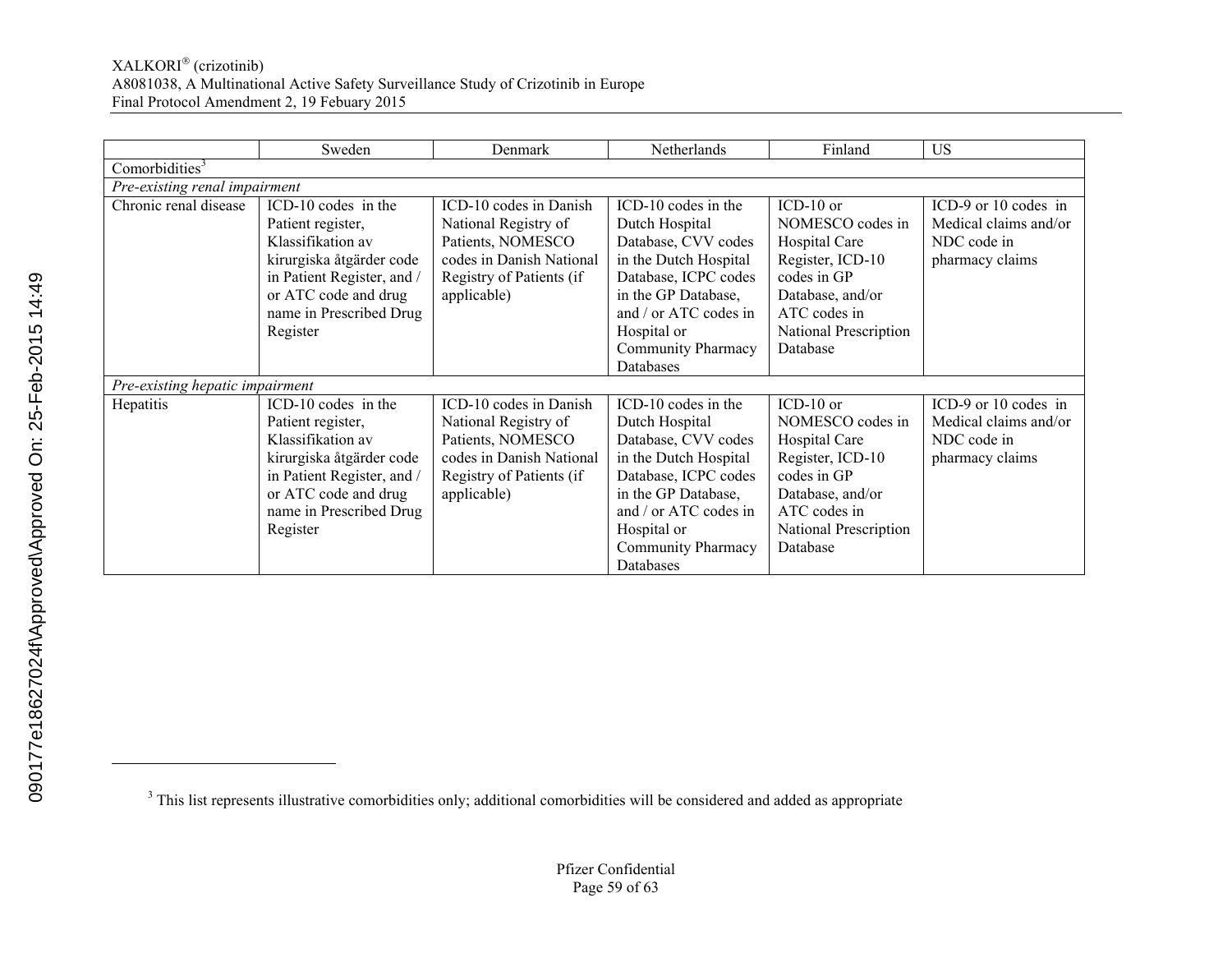|                 | Sweden                     | Denmark                  | <b>Netherlands</b>        | Finland               | US.                   |
|-----------------|----------------------------|--------------------------|---------------------------|-----------------------|-----------------------|
| Liver fibrosis  | ICD-10 codes in the        | ICD-10 codes in Danish   | ICD-10 codes in the       | $ICD-10$ or           | ICD-9 or 10 codes in  |
|                 | Patient register,          | National Registry of     | Dutch Hospital            | NOMESCO codes in      | Medical claims and/or |
|                 | Klassifikation av          | Patients, NOMESCO        | Database, CVV codes       | Hospital Care         | NDC code in           |
|                 | kirurgiska åtgärder code   | codes in Danish National | in the Dutch Hospital     | Register, ICD-10      | pharmacy claims       |
|                 | in Patient Register, and / | Registry of Patients (if | Database, ICPC codes      | codes in GP           |                       |
|                 | or ATC code and drug       | applicable)              | in the GP Database,       | Database, and/or      |                       |
|                 | name in Prescribed Drug    |                          | and / or ATC codes in     | ATC codes in          |                       |
|                 | Register                   |                          | Hospital or               | National Prescription |                       |
|                 |                            |                          | <b>Community Pharmacy</b> | Database              |                       |
|                 |                            |                          | Databases                 |                       |                       |
| Liver cirrhosis | ICD-10 codes in the        | ICD-10 codes in Danish   | ICD-10 codes in the       | ICD-10 or             | ICD-9 or 10 codes in  |
|                 | Patient register,          | National Registry of     | Dutch Hospital            | NOMESCO codes in      | Medical claims and/or |
|                 | Klassifikation av          | Patients, NOMESCO        | Database, CVV codes       | Hospital Care         | NDC code in           |
|                 | kirurgiska åtgärder code   | codes in Danish National | in the Dutch Hospital     | Register, ICD-10      | pharmacy claims       |
|                 | in Patient Register, and / | Registry of Patients (if | Database, ICPC codes      | codes in GP           |                       |
|                 | or ATC code and drug       | applicable)              | in the GP Database,       | Database, and/or      |                       |
|                 | name in Prescribed Drug    |                          | and / or ATC codes in     | ATC codes in          |                       |
|                 | Register                   |                          | Hospital or               | National Prescription |                       |
|                 |                            |                          | <b>Community Pharmacy</b> | Database              |                       |
|                 |                            |                          | Databases                 |                       |                       |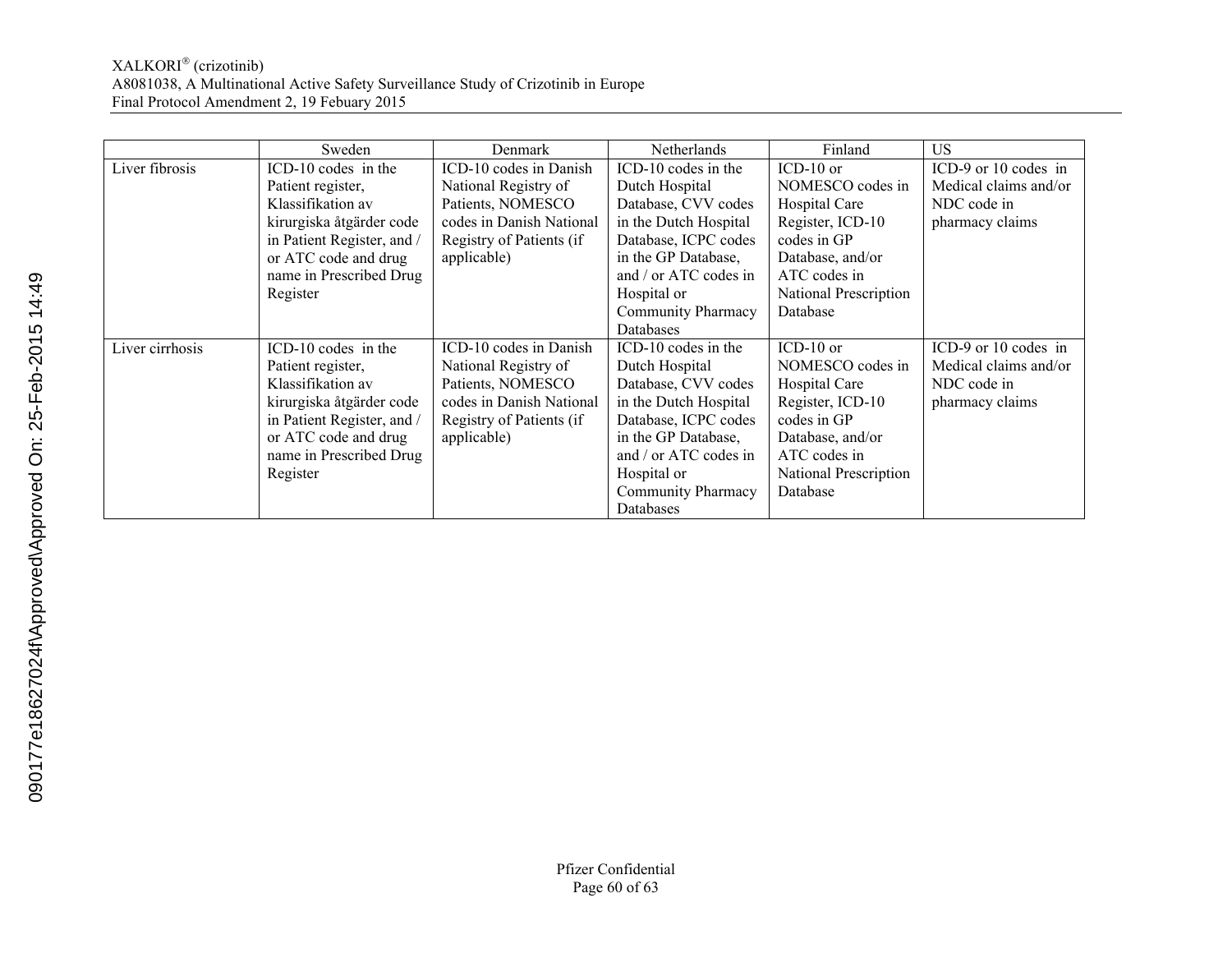# <span id="page-60-0"></span>**Appendix 2. CASE DEFINITION FOR PRIMARY STUDY ENDPOINTS OF VALIDATION STUDY**

### **Hepatotoxicity**

Include:

- Clinical diagnosis of unspecified hepatitis (excluding viral hepatitis, and hepatitis A, B, C and E) and ALAT>3 times ULN;
- Clinical diagnosis of severe hepatic injury;
- ALAT>3 times ULN and jaundice, or ALAT >3x ULN AND Total bilirubin >2x ULN (Hy's Law) or prothrombin time >50% prolonged (INR 1.5x ULN) or hepatic coma/encephalopathy;
- Clinical diagnosis of fulminant hepatic failure;
- Clinical diagnosis of subacute liver failure;
- Clinical diagnosis of acute liver failure;
- Hepatic coma/encephalopathy and severe coagulopathy or thrombocytopenia or hypothrombinemia.

**QTc prolongation** (ECG records reviewed by Adjudication Committee on request)

Include:

- Clinical diagnosis of polymorphic ventricular tachycardia (≥3 consecutive beats at rate >100 min<sup>-1</sup>) or ventricular flutter / fibrillation, documented by an ECG recording;
- Syncope or seizures (convulsions) recorded in case notes;
- Clinical diagnosis of torsade de pointes or TdP documented by an ECG recording;
- Clinical diagnosis of sudden death or sudden cardiac death;
- ECG showing Fridericia rate-corrected QT interval  $(QT/RR^{1/3}) > 450$  ms in men or >470 ms in women;
- OTcF (Fridericia correction) change  $\geq 60$  msec from baseline;
- Absolute OT or OTc of >500 msec.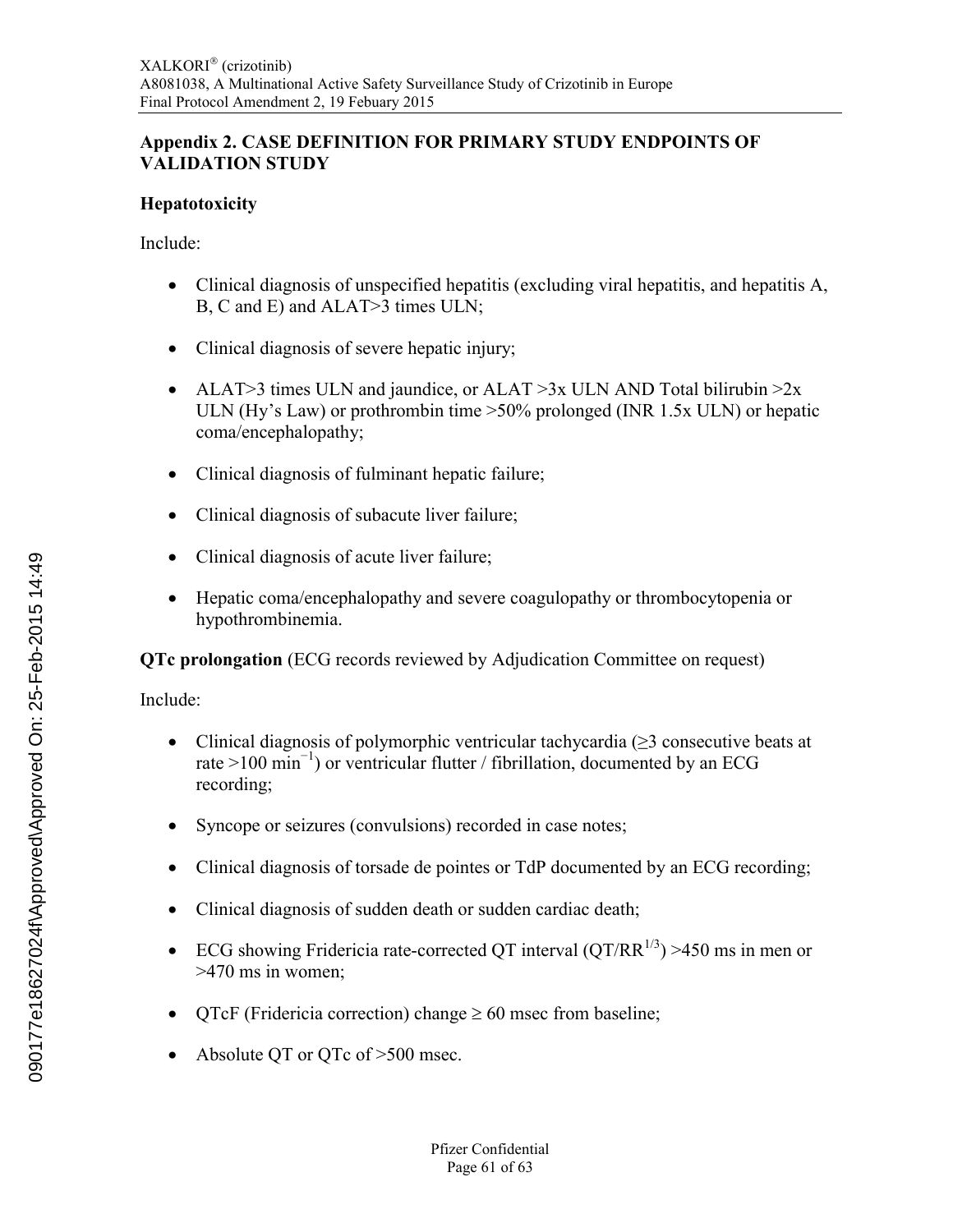Exclude:

• Known coronary syndromes or known congenital long OT syndromes.

### **Bradycardia**

Include:

- Clinical diagnosis of symptomatic bradycardia or symptomatic sinus bradycardia (HR  $\leq 40$  bpm);
- Clinical diagnosis of symptomatic bradyarrhythmias (eg sinus arrhythmia, bradycardia);
- Clinical diagnosis of sinus arrest or sinus pauses > 3 sec.

### **Pneumonitis/ILD**

Include:

- Clinical diagnosis of pneumonitis;
- Clinical diagnosis of interstitial lung disease;
- Clinical diagnosis of eosiniphilic pneumonia;
- Clinical diagnosis of pulmonary fibrosis;
- Clinical diagnosis of idiopathic interstitial pneumonia;
- Clinical diagnosis of ARDS: Adult Respiratory Distress Syndrome.

# **Vision disorders**

Include:

 Clinical diagnosis of vision disturbances including blurred vision, photophobia, photopsia, palinopsia, visual illusion, reduced visual acuity, diplopia, visual impairment, visual field defect, and vitreous floaters, maculopathy, retinal edema, retinal hemorrhage.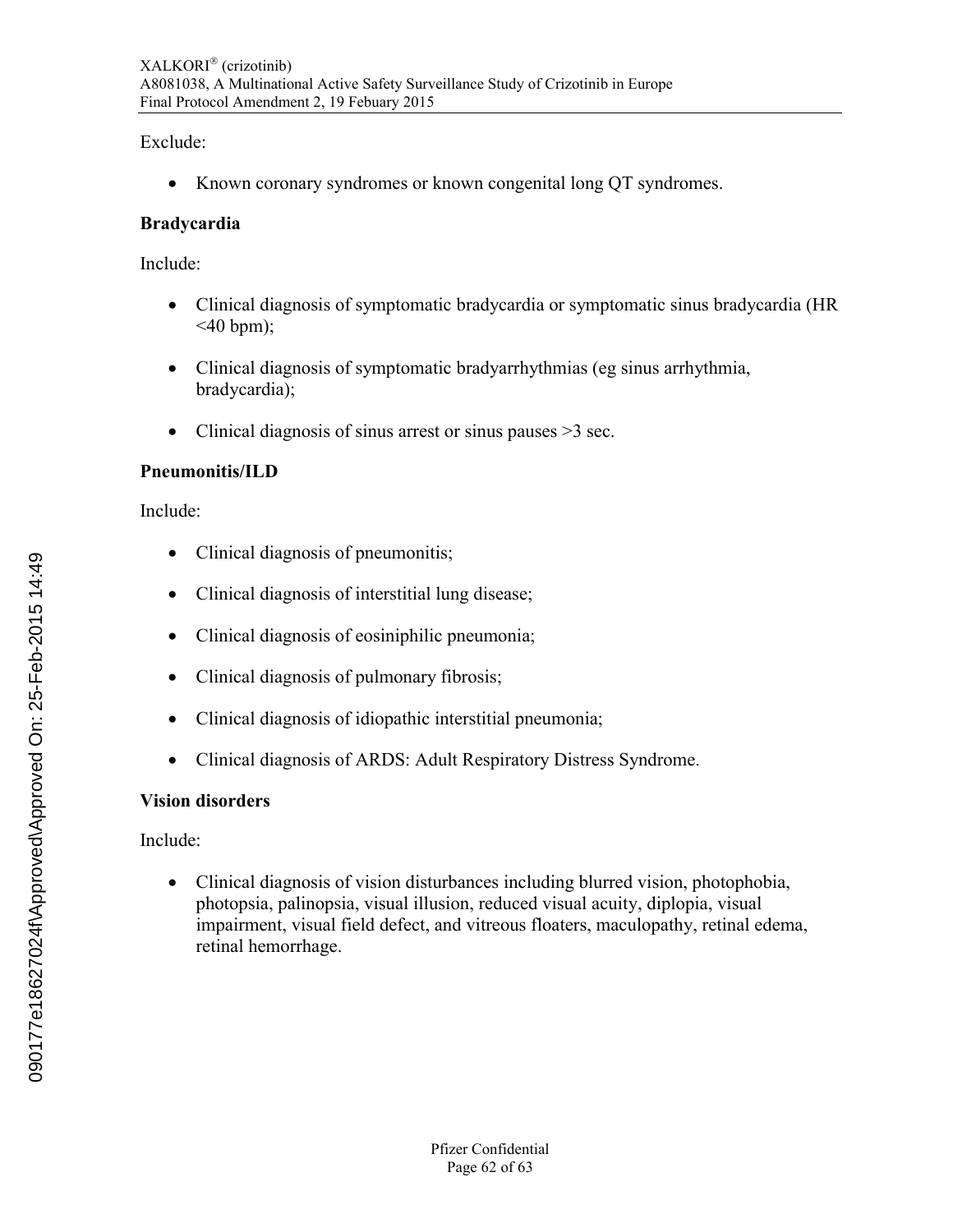Exclude:

 Refractive error, amblyopia, corneal disorder (abnormal sensation in eye, anterior chamber collapse, anterior chamber opacity, aqueous humour leakage, asthenopia, chemical burns of eye, chemical eye injury, contact lens intolerance, corneal suture, corneal sutures removal, deposit eye, dry eye, eye burns, eye inflammation, eye injury, eye irritation, eye laser surgery, eye operation complication, eye penetration, flat anterior chamber of eye, foreign body in eye, foreign body sensation in eyes, hypoaesthesia eye, ocular toxicity, slit-lamp tests abnormal, superficial injury of eye, thermal burns of eye, vitamin A deficiency eye disorder, xerophthalmia, acquired corneal dystrophy, allergic keratitis, arcus lipoides, atopic keratoconjunctivitis, benign neoplasm of cornea, biopsy cornea, biopsy cornea abnormal, bowman's membrane disorder, corneal abrasion, corneal bleeding,corneal cyst, corneal decompensation, corneal defect, corneal degeneration, corneal deposits, corneal diameter decreased, corneal diameter increased, corneal disorder, corneal endothelial cell loss, corneal endotheliitis, corneal epithelial microcysts, corneal epithelium defect, corneal erosion, corneal exfoliation, corneal flap complication, corneal graft rejection, corneal hypertrophy, corneal implant, corneal infiltrates, corneal lesion, corneal lesion removal, corneal light reflex test abnormal, corneal oedema, corneal opacity, corneal operation, corneal perforation, corneal pigmentation, corneal reflex decreased, corneal scar, corneal staining, corneal striae, corneal thickening, corneal thinning, corneal touch, corneal transplant, corneoconjunctival intraepithelial neoplasia, dellen, detached Descemet's membrane, diffuse lamellar keratitis, injury corneal, iridocorneal endothelial syndrome, Kayser-Fleischer ring, keratectomy, keratitis, keratitis interstitial, keratitis sclerosing, keratoconus, keratomalacia, keratometry, keratomileusis, keratopathy, keratorhexis, keratotomy, limbal hyperaemia, limbal swelling, macrocornea, malignant neoplasm of cornea, microcornea, neoplasm of cornea unspecified malignancy, neurotrophic keratopathy, photokeratitis, photorefractive keratectomy, punctate keratitis, Terrien's marginal degeneration, topography corneal abnormal, ulcerative keratitis, vital dye staining cornea present, vitamin A deficiency related corneal disorder), visual impairing cataracts, uncontrolled diabetes, brain tumor, age-related macular degeneration, toxic maculopathy (eg, Chloroquine or Tamoxifen), epiretinal membrane, vitreomacular adhesions, ocular or retinal metastases.